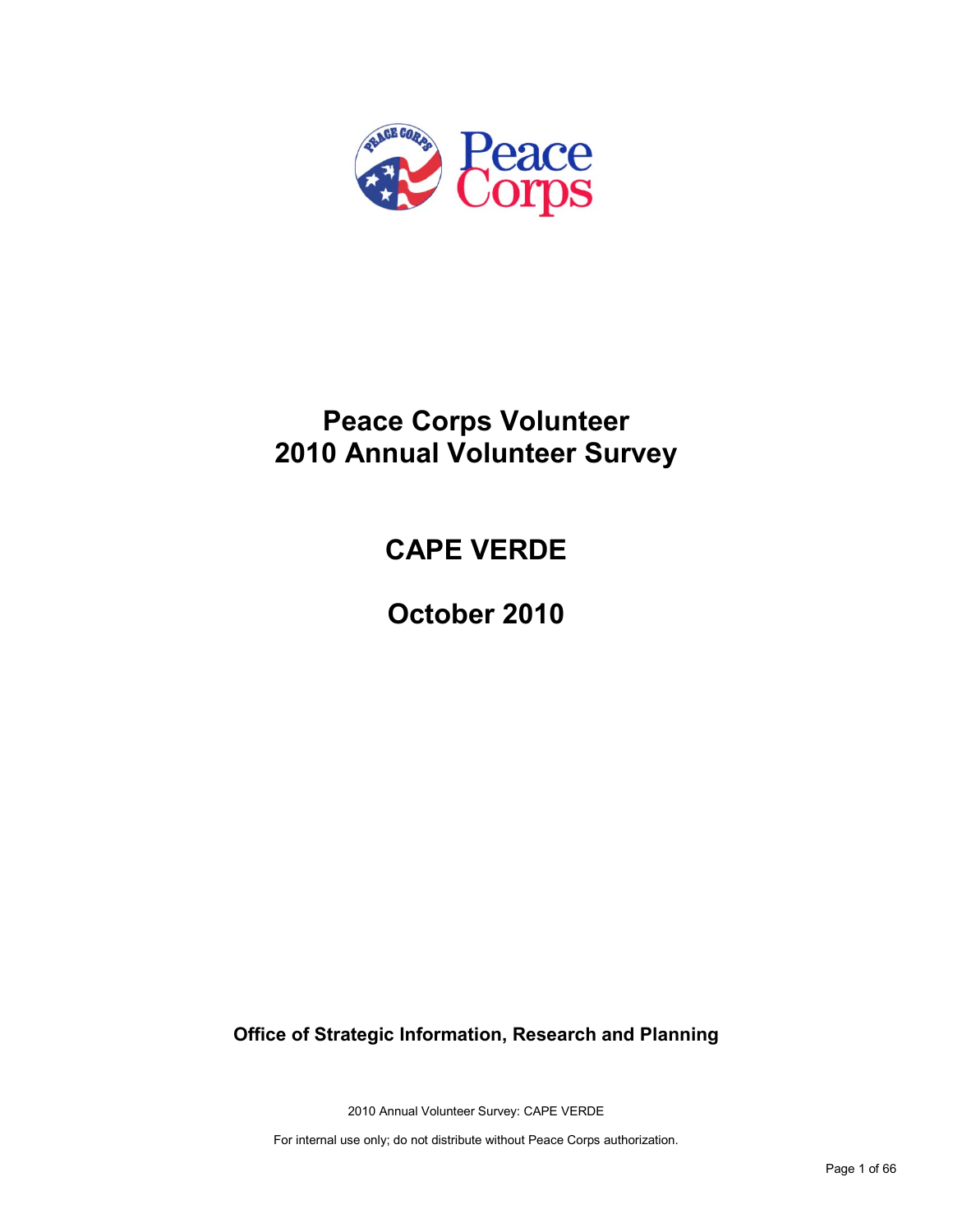# **Table of Contents**

| A.           |                                                   |    |
|--------------|---------------------------------------------------|----|
| В.           |                                                   |    |
| C.           |                                                   |    |
| D.           |                                                   |    |
| Е.           |                                                   |    |
| F.           |                                                   | 22 |
| G.           |                                                   |    |
| Η.           |                                                   |    |
| $\mathbf{L}$ |                                                   | 52 |
| J.           | Overall Assessment of Your Peace Corps Service 59 |    |
| Κ.           |                                                   |    |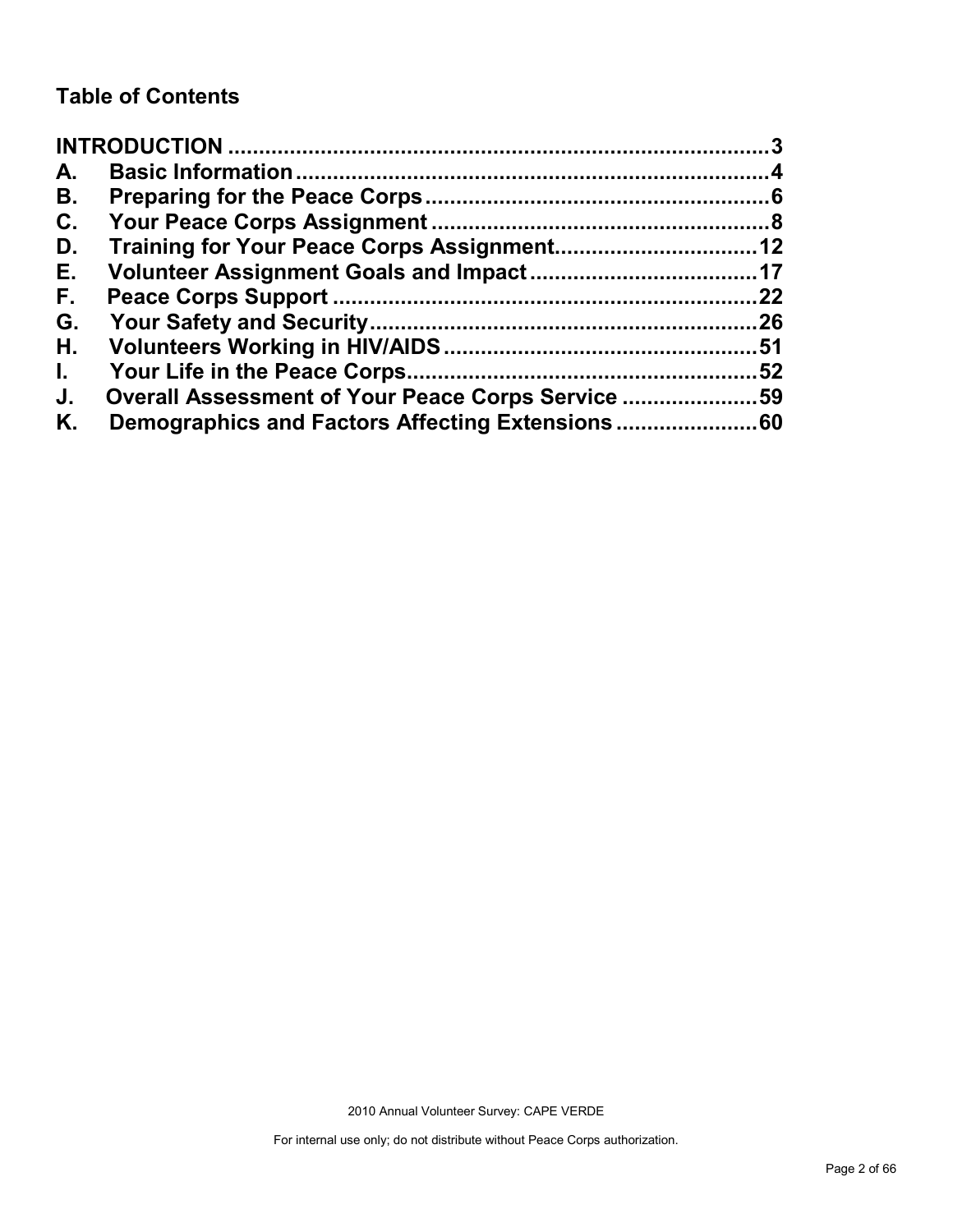# <span id="page-2-0"></span>**INTRODUCTION**

The Annual Volunteer Survey was conducted from June – August 2010 and 81 percent of the Volunteers (5, 239) responded, the highest number in the 35-year history of the survey. Most Volunteers (89 percent) completed the online version of the survey, and another 11 percent completed a paper version of the survey.

This report conveys the responses to the survey from Volunteers serving in one particular country. The report contains the tables and short narrative responses from the questions offering a finite set of possible responses. The results provide a picture of the activities, experiences and views of Peace Corps Volunteers in 2010, including areas where Volunteers confirm that their needs are being well met and where improvements may be needed.

A second report contains the Volunteers' extensive narrative responses to eight open-ended questions on the survey. The report, *2010 Annual Volunteer Survey Open Ended Responses,* is being distributed separately to the Regional and Country Directors.

# **ORGANIZATION OF THE REPORT**

The country report contains eleven sections, corresponding to the major sections of the survey questionnaire.

The tabular results are presented in the order in which the questions appeared in the 2010 AVS, which corresponds roughly to the phases of Volunteer service. Initial questions asked about preparing for Peace Corps. These were followed by questions about assignment activities and training. The final set of questions asked about extending service beyond two years.

The tables show the percent of post respondents that selected each choice and the total number of post respondents that answered the question. Most survey questions asked respondents to select one answer from a set of choices. The percentages for the "select one" responses add up to 100 percent. Questions that allowed Volunteers to "mark all that apply" result in percentages that total to more than 100 percent. This is because each percentage equals the number of respondents selecting that choice divided by the number of respondents who answered the question.

The 2010 AVS included most questions from earlier annual and biennial surveys. A dozen open-ended questions were excluded this year to reduce the reporting burden and internet connection costs to Volunteers.

2010 Annual Volunteer Survey: CAPE VERDE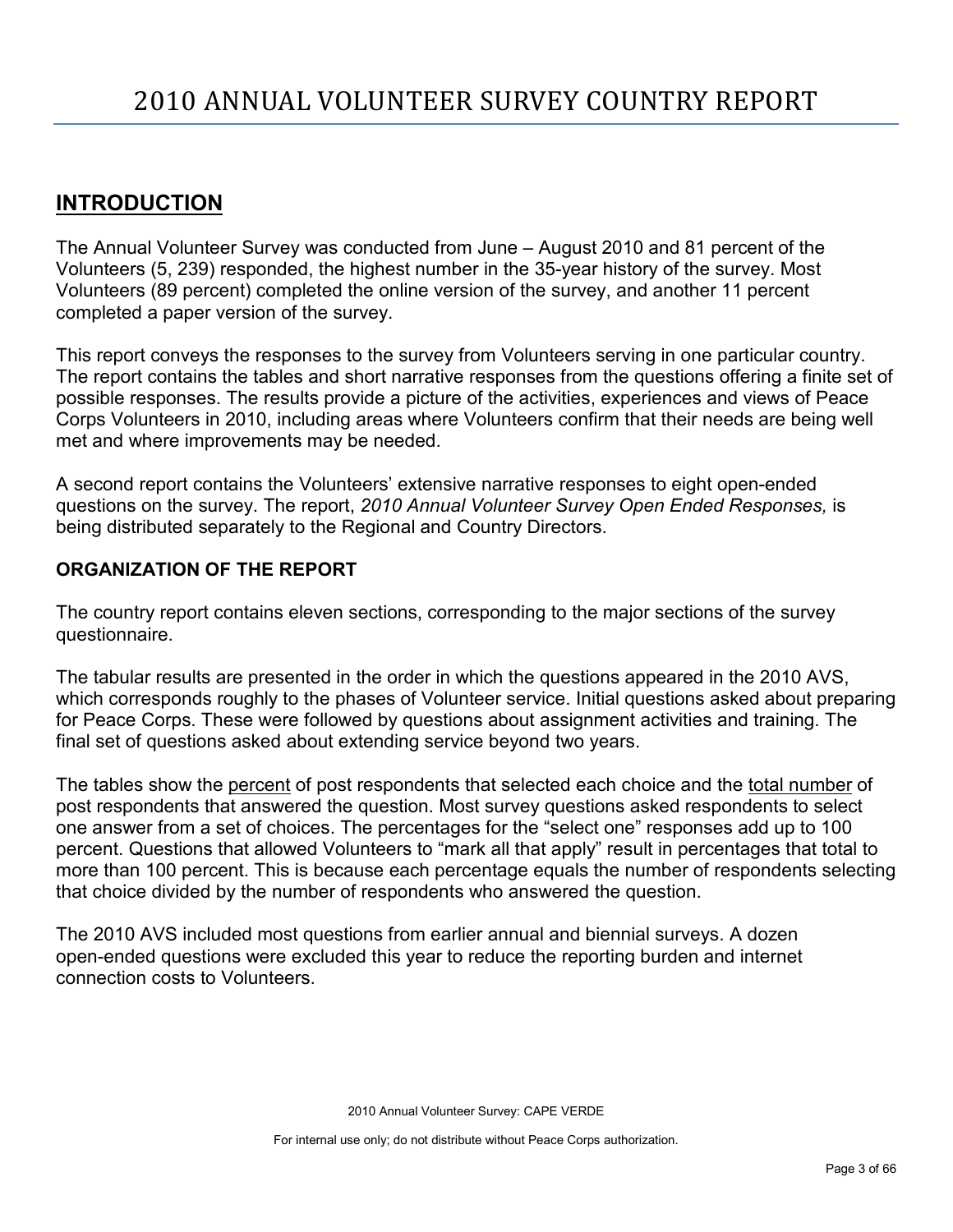Key questions were added to gather more information about:

- Experiences with insensitive comments and behavior based on race, ethnicity, age, gender, or sexual orientation
- Observations or comments about harassment/discrimination experiences (added to the online 2010 AVS after the survey began)
- Reasons that might influence whether or not to extend Volunteer service beyond two years

A crosswalk between the 2009 and 2010 questions is posted on the OSIRP intranet under 2010 AVS Reports "Reference Documents." Earlier surveys and global, regional and post reports are also on the OSIRP Intranet.

# **HOW TO USE THE INFORMATION**

Posts are encouraged to share the results with staff and Volunteers. These reports are an excellent way to initiate a dialogue with staff and Volunteers at post about what is working well and areas for improvement. In the past, posts have found it useful to share the results with their Volunteers, via the VAC, monthly newsletters, summary bulletins, and presentations at PST and IST.

Please consider comparing these 2010 results with your 2006, 2008 and 2009 survey results to identify trends and changes over time. You may also want to compare your country's results with the regional and global numbers.

# <span id="page-3-0"></span>**A. Basic Information**

This section reports on the overall response rate and percentages of online and paper surveys completed, as well as the Volunteers' descriptions of their project and site. Results are more representative of all Volunteers at post when the response rate is above 50 percent.

The 2010 Annual Volunteer Survey response rate for CAPE VERDE was 74%.

| Completed Online and Paper Surveys |      |        |  |  |
|------------------------------------|------|--------|--|--|
| Percent                            |      | Number |  |  |
| Online                             | 100% | 43     |  |  |
| Paper                              |      |        |  |  |
| Total                              | 100% | 43     |  |  |

**Completed Online and Paper Surveys**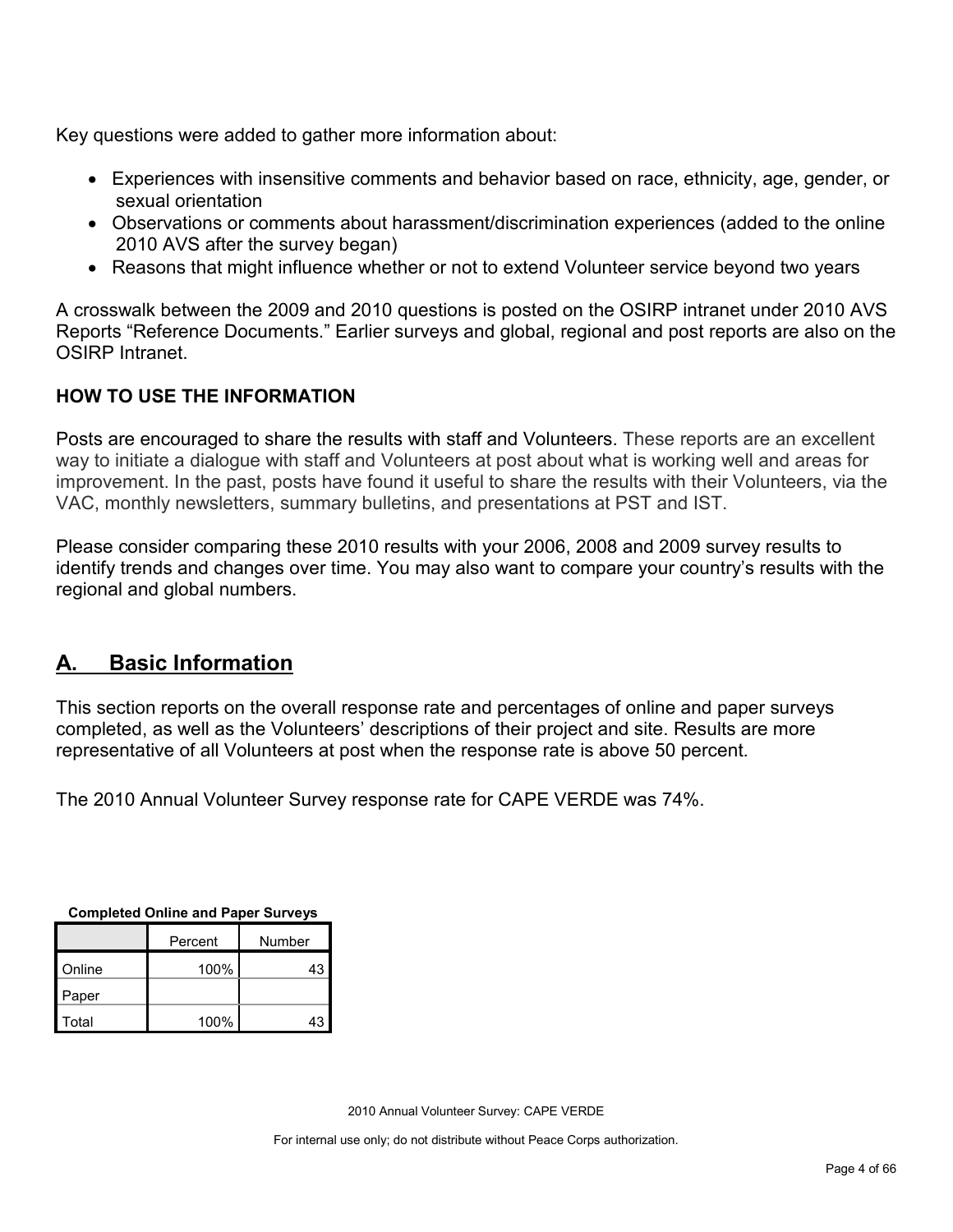|                   | Percent | Number |
|-------------------|---------|--------|
| 6 months or less  |         |        |
| 7 to 12 months    |         |        |
| 13 to 20 months   | 51%     | 22     |
| 21 to 27 months   | 47%     | 20     |
| 28 months or more | 2%      |        |
| otal              | 100%    |        |

#### **A2: How many months have you been in country?**

### **A3: Please select your project.**

|                                      | Percent | Number |
|--------------------------------------|---------|--------|
| <b>EFL Teaching/Teacher Training</b> | 42%     | 18     |
| Small Enterprise Development         | 44%     | 19     |
| Other. Please specify                | 14%     |        |
| ota'                                 | 100%    |        |

#### **A3. Description of "other" project**



### **A4: Please choose the best description of your assigned site.**

|                                           | Percent | Number |
|-------------------------------------------|---------|--------|
| Rural town (pop. 2,000 + 25,000)          | 42%     | 18     |
| Village/rural area (pop. under 2,000)     | 23%     | 10     |
| Capital of the country                    | 14%     |        |
| City (pop. over 25,000) - not the capital | 14%     |        |
| Outer island (regardless of size)         | 7%      |        |

2010 Annual Volunteer Survey: CAPE VERDE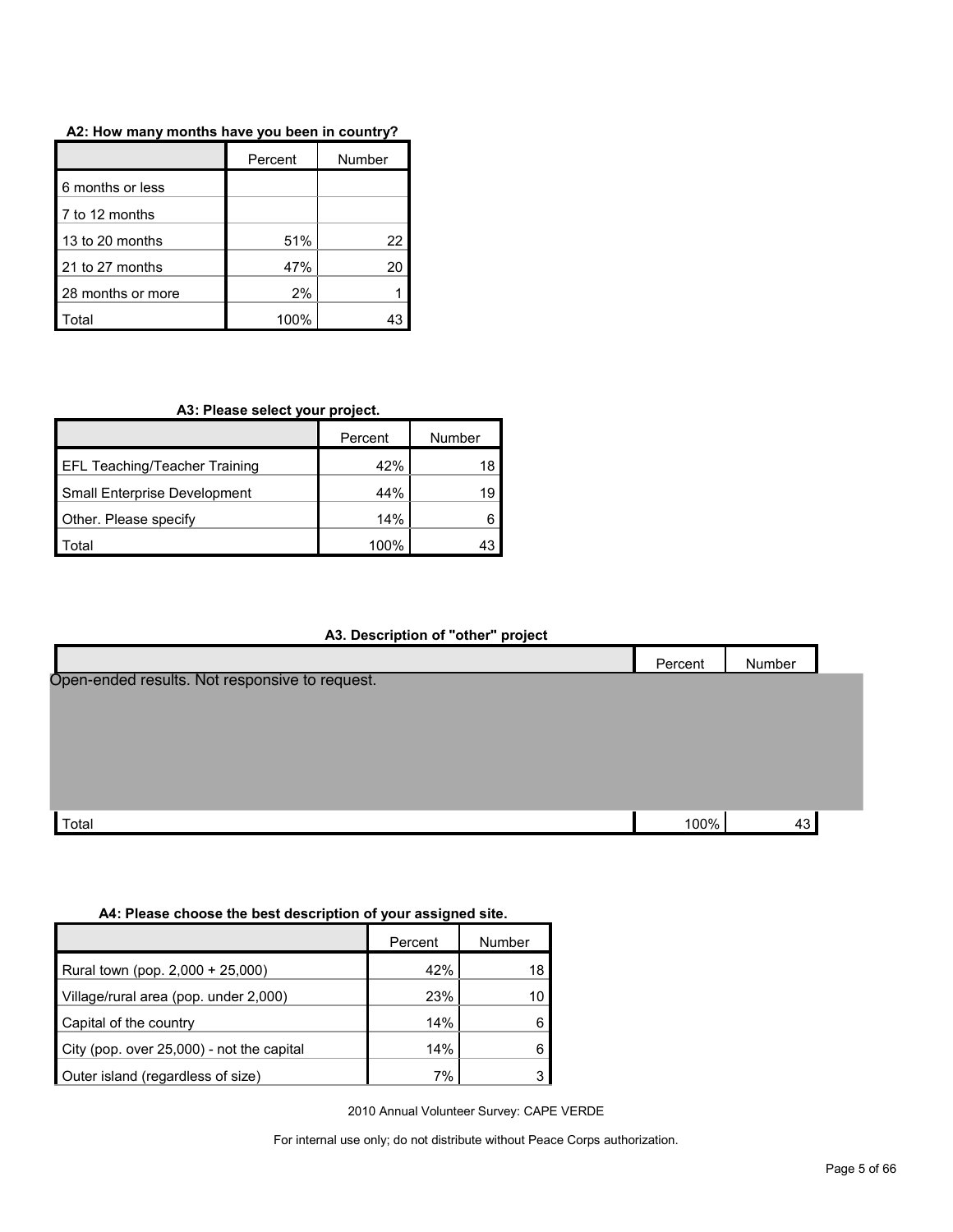#### **A4: Please choose the best description of your assigned site.**

|                                           | Percent | Number |
|-------------------------------------------|---------|--------|
| Rural town (pop. 2,000 + 25,000)          | 42%     | 18     |
| Village/rural area (pop. under 2,000)     | 23%     |        |
| Capital of the country                    | 14%     |        |
| City (pop. over 25,000) - not the capital | 14%     |        |
| Outer island (regardless of size)         | 7%      |        |
| Total                                     | 100%    |        |

# <span id="page-5-0"></span>**B. Preparing for the Peace Corps**

This section reports Volunteers' motivations in applying and accepting a Peace Corps assignment, as well as how prepared they are currently to meet the challenges of service.

|                                                     |                | % Selected This | <b>Total PCVs</b> |
|-----------------------------------------------------|----------------|-----------------|-------------------|
|                                                     | PCV Responses  | Choice          | Responding        |
| Personal interest in the Peace Corps                | 32             | 74%             |                   |
| Returned Peace Corps Volunteer whom you met or      | 15             | 35%             |                   |
| know personally                                     |                |                 |                   |
| Peace Corps campus or community information session | 14             | 33%             |                   |
| Peace Corps website                                 | 9              | 21%             |                   |
| Peace Corps recruiter                               | 8              | 19%             |                   |
| Article or book about the Peace Corps               | 5              | 12%             |                   |
| Other: Please specify                               | 5              | 12%             |                   |
| Peace Corps material in the mail                    | $\overline{2}$ | 5%              |                   |
| Americorps service                                  |                | 2%              |                   |
| Family member/s who served in the Peace Corps       |                | 2%              |                   |
| Returned Peace Corps Volunteer who spoke to your    |                | 2%              |                   |
| school or group about the Peace Corps               |                |                 |                   |
| Radio, TV, or print advertisement                   |                |                 |                   |
| Social media (Facebook, Twitter, etc.               |                |                 |                   |
| Total                                               |                |                 | 43                |

# **B1: What prompted you to apply to the PC? Mark all that apply.**

Percents may total to more than 100% since Volunteers were asked to "Mark all that apply."

2010 Annual Volunteer Survey: CAPE VERDE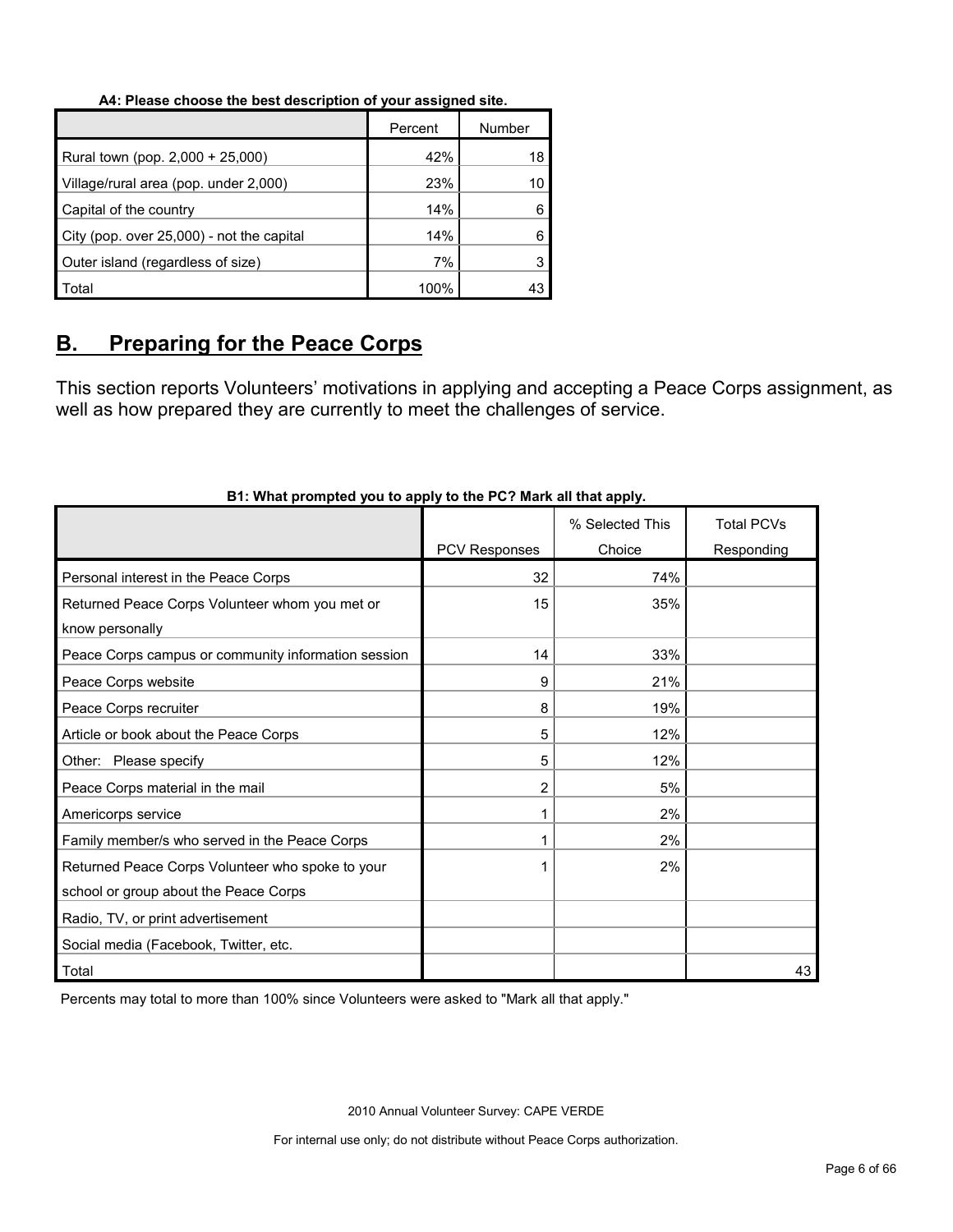| B1.OTHER: Description of other reasons for applying to Peace Corps |      |    |  |  |  |  |
|--------------------------------------------------------------------|------|----|--|--|--|--|
| <b>PERCENT</b><br><b>NUMBER</b>                                    |      |    |  |  |  |  |
| Open-ended results. Not responsive to request.                     |      |    |  |  |  |  |
|                                                                    |      |    |  |  |  |  |
|                                                                    |      |    |  |  |  |  |
|                                                                    |      |    |  |  |  |  |
|                                                                    |      |    |  |  |  |  |
|                                                                    |      |    |  |  |  |  |
|                                                                    |      |    |  |  |  |  |
| Total                                                              | 100% | 43 |  |  |  |  |

### **B2: How important were the following factors in accepting a PC assignment?**

|                                |               | Somewhat  |           |       |
|--------------------------------|---------------|-----------|-----------|-------|
|                                | Not Important | important | Important | Total |
| Different culture              | 2%            | 12%       | 86%       | 43    |
| Work experience                | 12%           | 28%       | 60%       | 43    |
| Help others                    | 2%            | 5%        | 93%       | 43    |
| International experience       | 2%            | 9%        | 88%       | 43    |
| Language                       | 12%           | 28%       | 60%       | 43    |
| Personal growth                |               | 19%       | 81%       | 43    |
| U. S. job market               | 59%           | 20%       | 22%       | 41    |
| Serve my country               | 16%           | 47%       | 37%       | 43    |
| Travel/adventure               | 2%            | 19%       | 79%       | 43    |
| Please specify below<br>Other: | 50%           |           | 50%       | 2     |

# **B2.OTHER: Description of other factor/s in accepting a PC assignment**

| Open-ended results. Not responsive to request. |      |  |
|------------------------------------------------|------|--|
|                                                |      |  |
|                                                |      |  |
| Total                                          | 100% |  |

|    | <b>POLITUM MINUMUM AV TVA IVULTUAR TU IIIVULTIIV VIIAIIVIIMVU VI II V UVI TIVU I</b> |           |            |              |               |       |
|----|--------------------------------------------------------------------------------------|-----------|------------|--------------|---------------|-------|
|    | Not at all                                                                           | Minimallv | Adequatelv | Considerabl∨ | Exceptionally | ™otal |
| B3 |                                                                                      |           | 26%        | 60%          | 14%           | 43.   |

# **B3: How prepared do you feel today to meet the challenges of PC service?**

2010 Annual Volunteer Survey: CAPE VERDE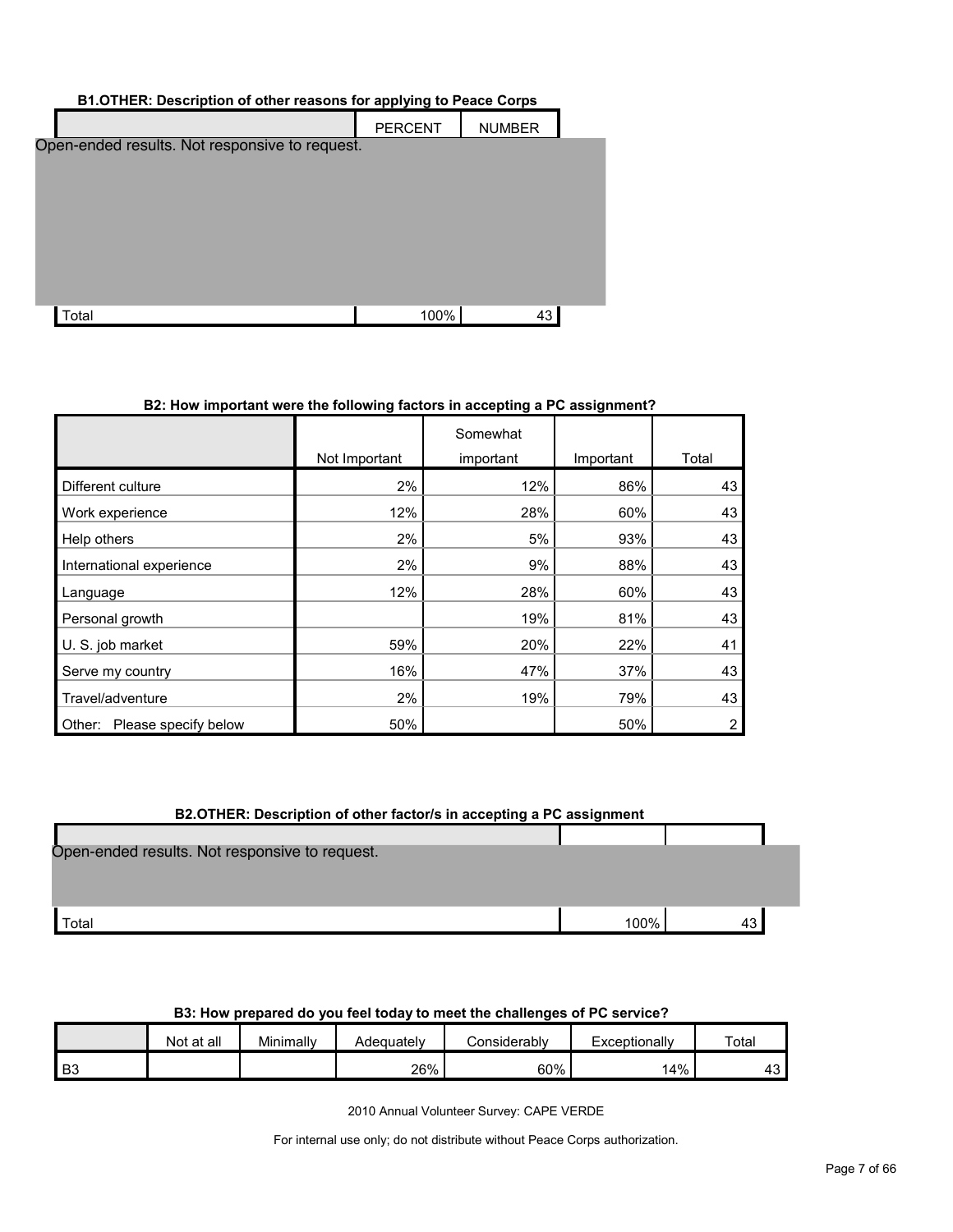# <span id="page-7-0"></span>**C. Your Peace Corps Assignment**

This section reports Volunteers' work on their primary assignment and their secondary activities. The term "primary assignment" refers to the Volunteers' assignment which is part of an overall project plan designed by the host country partners and in-country Peace Corps staff.

|                                                 | Percent | Number         |
|-------------------------------------------------|---------|----------------|
| English teaching                                | 35%     | 15             |
| Other: Please specify                           | 7%      | 3              |
| Environmental education                         | 7%      | 3              |
| Other education                                 | 7%      | 3              |
| Information & communications technology (ICT)   | 7%      | 3              |
| Community development                           | 7%      | 3              |
| Agriculture/fish/livestock                      | 7%      | 3              |
| Business education/advising                     | 5%      | $\overline{2}$ |
| Youth development                               | 5%      | 2              |
| Teacher training                                | 5%      | $\overline{c}$ |
| Water sanitation                                | 2%      | 1              |
| Forestry/parks                                  | 2%      | 1              |
| Math/science teaching                           | 2%      | 1              |
| NGO development                                 | 2%      | 1              |
| Urban & regional planning/municipal development |         |                |
| <b>HIV/AIDS</b>                                 |         |                |
| Health extension                                |         |                |
| Agroforestry                                    |         |                |
| Total                                           | 100%    | 43             |

|  | C1: Which best describes the focus of your primary assignment/work? |  |  |  |
|--|---------------------------------------------------------------------|--|--|--|
|  |                                                                     |  |  |  |

#### **C1.OTHER: Description of "other" primary assignment/work focus**

|                                                | <b>PERCENT</b> | <b>NUMBER</b> |  |
|------------------------------------------------|----------------|---------------|--|
| Open-ended results. Not responsive to request. |                |               |  |
|                                                |                |               |  |
|                                                |                |               |  |
|                                                |                |               |  |
|                                                |                |               |  |

2010 Annual Volunteer Survey: CAPE VERDE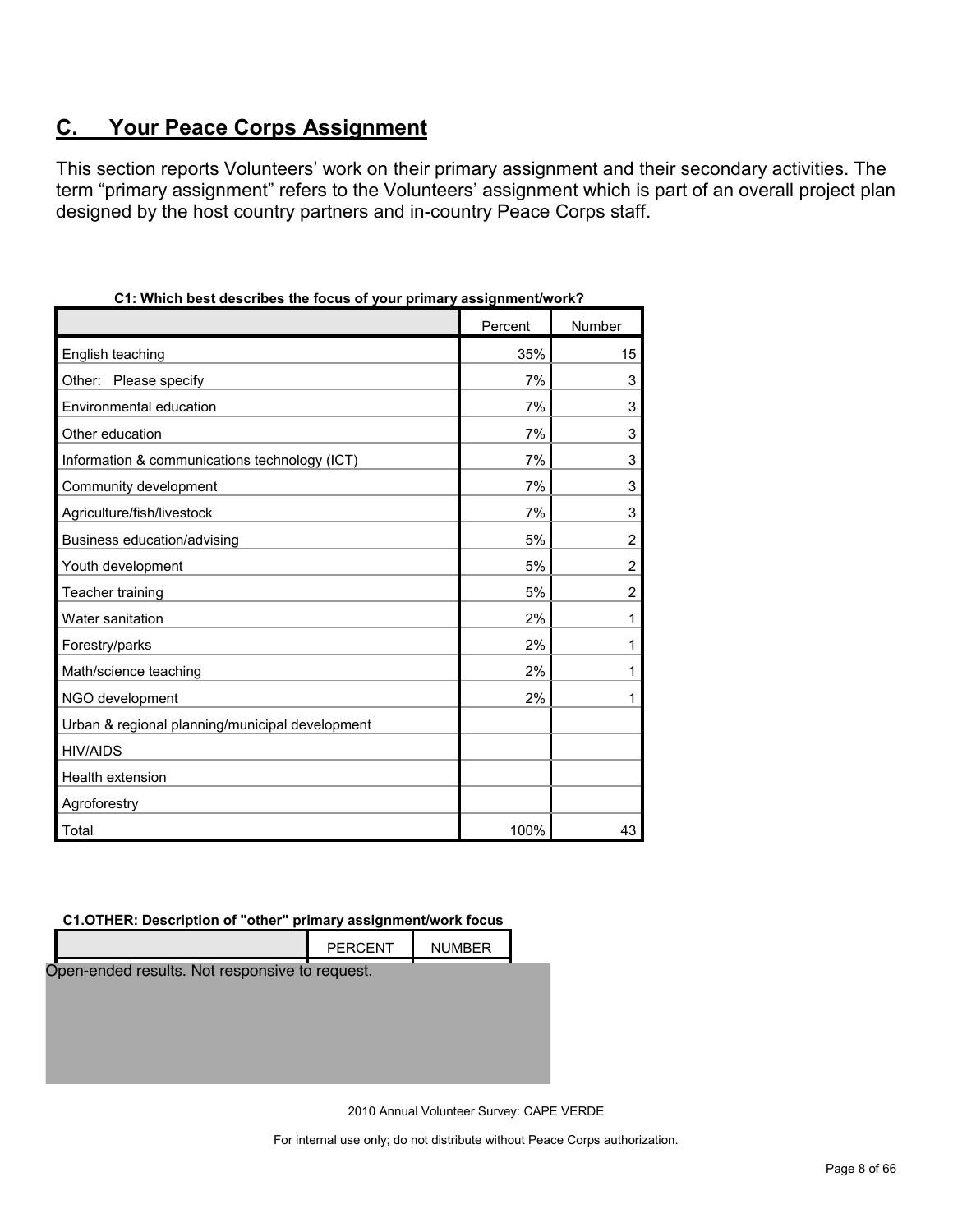### **C1.OTHER: Description of "other" primary assignment/work focus**

|                                                | <b>PERCENT</b> | <b>NUMBER</b> |  |  |
|------------------------------------------------|----------------|---------------|--|--|
| Open-ended results. Not responsive to request. |                |               |  |  |
|                                                |                |               |  |  |
|                                                |                |               |  |  |
|                                                |                |               |  |  |
| ʻotal                                          | 100%           | 43            |  |  |

# **C2: Are you a Masters International**

| student? |         |        |  |  |  |  |
|----------|---------|--------|--|--|--|--|
|          | Percent | Number |  |  |  |  |
| No       | 100%    | 42     |  |  |  |  |
| Yes      |         |        |  |  |  |  |
| Total    | 100%    | 42     |  |  |  |  |

| <u>thing is the following activities acceled four primary acciginhent more include.</u> |                      | % Involved in | <b>Total PCVs</b> |
|-----------------------------------------------------------------------------------------|----------------------|---------------|-------------------|
|                                                                                         | <b>PCV Responses</b> | Activity      | Responding        |
| English teaching                                                                        | 29                   | 67%           |                   |
| Working with youth                                                                      | 17                   | 40%           |                   |
| Rural development                                                                       | 11                   | 26%           |                   |
| Literacy                                                                                | 10                   | 23%           |                   |
| <b>Business advertising</b>                                                             | 9                    | 21%           |                   |
| Environment work                                                                        | 9                    | 21%           |                   |
| <b>HIV/AIDS</b>                                                                         | 9                    | 21%           |                   |
| Income generation                                                                       | 9                    | 21%           |                   |
| Information and communications technology (ICT)                                         | 9                    | 21%           |                   |
| World Wise Schools/ Correspondence Match                                                | 9                    | 21%           |                   |
| Girls' education                                                                        | 7                    | 16%           |                   |
| Water and sanitation                                                                    | 7                    | 16%           |                   |
| Microenterprise development                                                             | 6                    | 14%           |                   |
| Mobilize host country nationals (HCNs) to volunteer                                     | 6                    | 14%           |                   |
| WID/GAD                                                                                 | 6                    | 14%           |                   |
| Biodiversity conservation                                                               | 5                    | 12%           |                   |

# **C3: Which of the following activities does your primary assignment/work include?**

2010 Annual Volunteer Survey: CAPE VERDE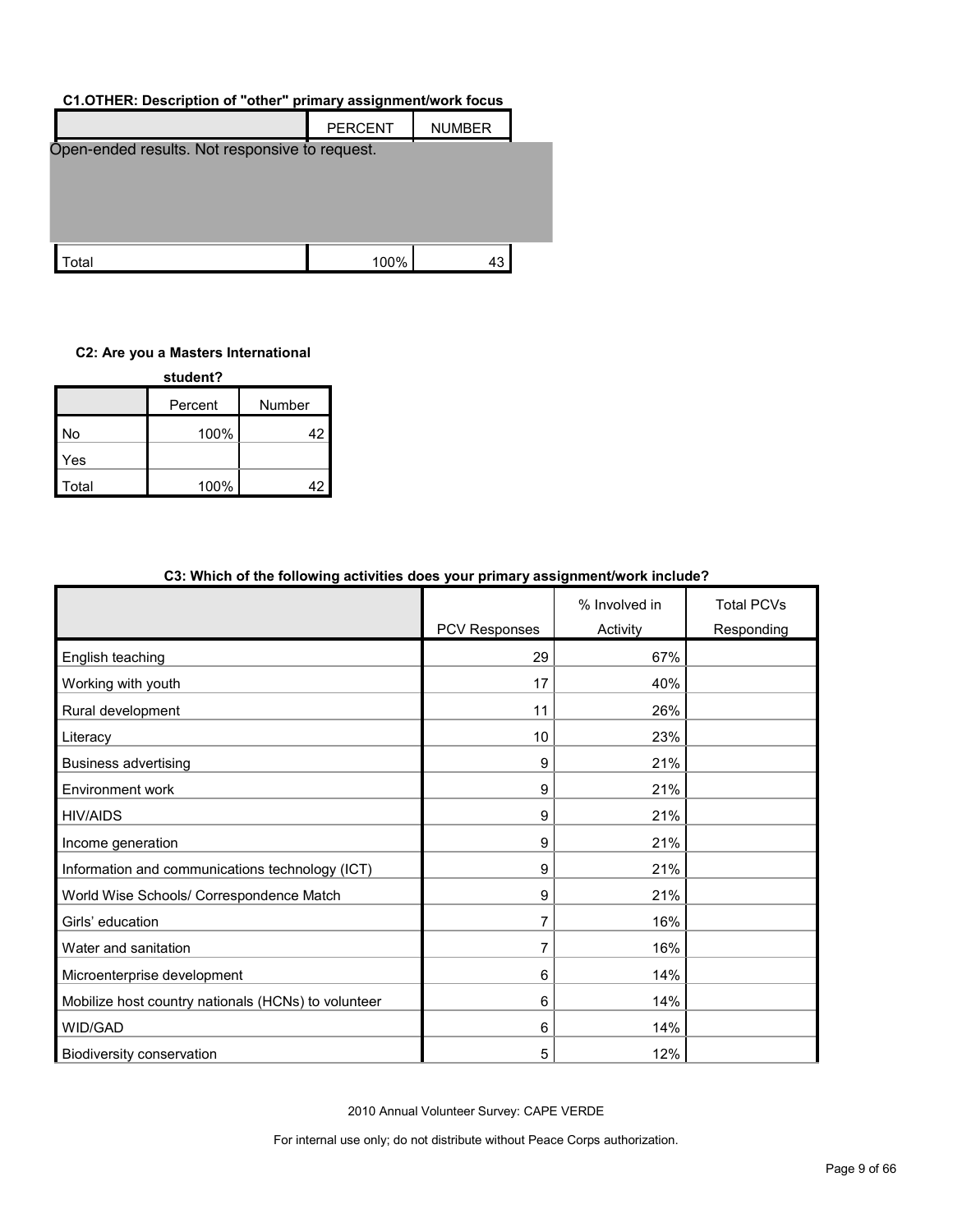| Community food security (production/marketing)        | 5 | 12% |    |
|-------------------------------------------------------|---|-----|----|
| Natural resources management                          | 4 | 9%  |    |
| Working with NGO(s)                                   | 4 | 9%  |    |
| Other: Please specify                                 | 4 | 9%  |    |
| Library development                                   | 3 | 7%  |    |
| Urban development/municipal development               | 3 | 7%  |    |
| Arts                                                  | 2 | 5%  |    |
| Working with special groups (e.g., disabled, elderly, |   | 5%  |    |
| ethnic minorities, orphans)                           |   |     |    |
| Child survival                                        |   | 2%  |    |
| Nutrition education                                   |   | 2%  |    |
| Sports/fitness                                        |   | 2%  |    |
| Household food security                               |   |     |    |
| Total                                                 |   |     | 43 |

Percents may total to more than 100% since Volunteers were asked to "Mark all that apply."

#### **C3.OTHER: Description of other primary assignment/work**



#### **C4: Hours Spent on Primary Assignment During Average Work Week**

|           | None | 1-10 hrs | 11-20 hrs | 21-30 hrs | 31-40 hrs | More than 40 hrs | Total |
|-----------|------|----------|-----------|-----------|-----------|------------------|-------|
|           |      |          |           |           |           |                  |       |
| C4Hrs6grp |      | 5%       | 26%       | 36%       | 29%       | 5%               | 42    |

#### **C4: How many hours do you spend on your primary assignment during an average work week?**

|    | All<br>Volunteers | Average   | Lowest reported | Highest reported | Did not answer |
|----|-------------------|-----------|-----------------|------------------|----------------|
| C4 | . .<br>᠇◡         | 77<br>. . |                 | 45               |                |

2010 Annual Volunteer Survey: CAPE VERDE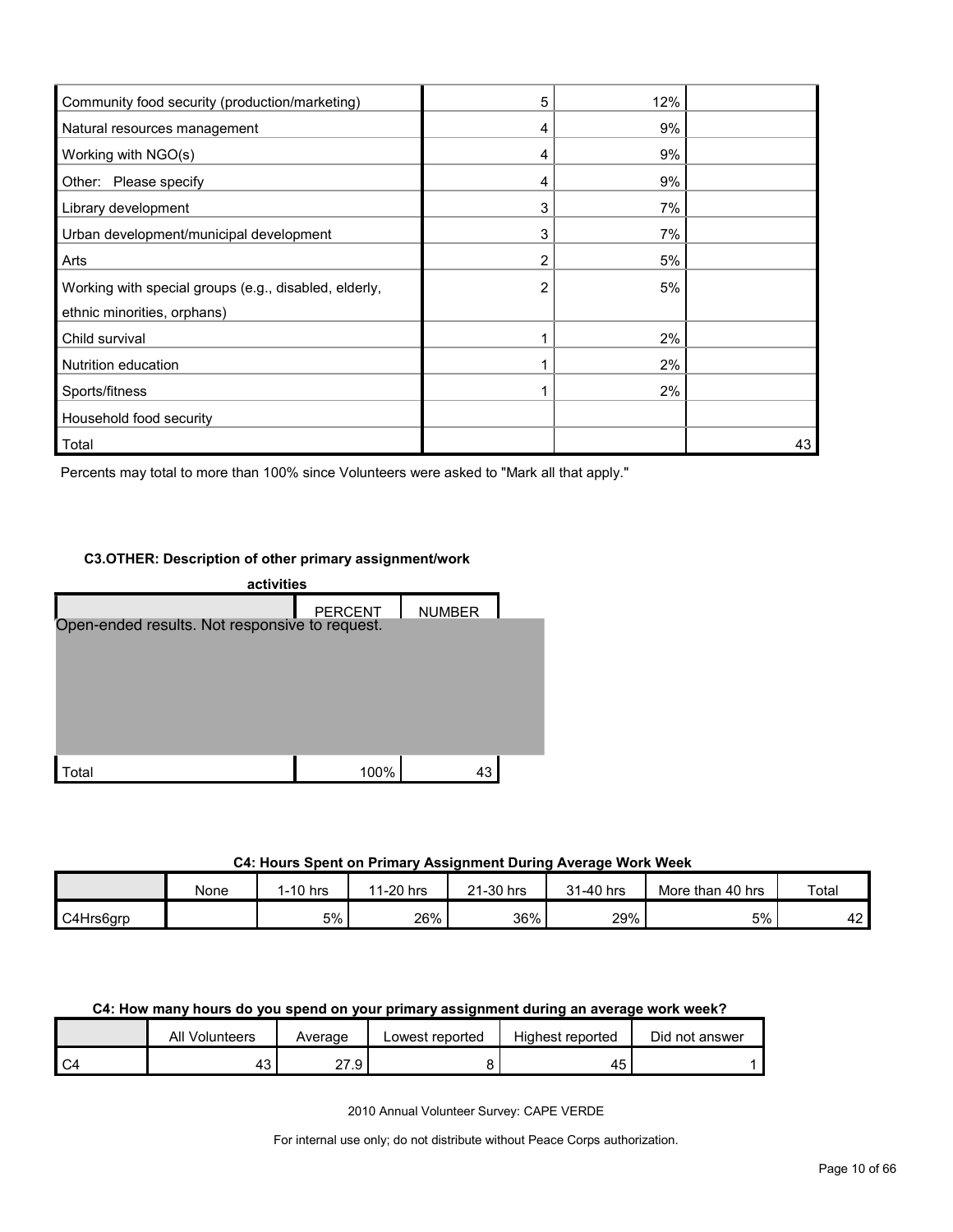|                                                       |                | % Involved in | <b>Total PCVs</b> |
|-------------------------------------------------------|----------------|---------------|-------------------|
|                                                       | PCV Responses  | Activity      | Responding        |
| English teaching                                      | 21             | 50%           |                   |
| Working with youth                                    | 21             | 50%           |                   |
| <b>HIV/AIDS</b>                                       | 16             | 38%           |                   |
| <b>Environment work</b>                               | 10             | 24%           |                   |
| Sports/fitness                                        | 10             | 24%           |                   |
| Girls' education                                      | 9              | 21%           |                   |
| World Wise Schools/ Correspondence Match              | 9              | 21%           |                   |
| Information and communications technology (ICT)       | 8              | 19%           |                   |
| WID/GAD                                               | 8              | 19%           |                   |
| Working with NGO(s)                                   | 8              | 19%           |                   |
| Arts                                                  | 7              | 17%           |                   |
| Mobilize host country nationals (HCNs) to volunteer   | 7              | 17%           |                   |
| Community food security (production/marketing)        | 5              | 12%           |                   |
| Library development                                   | 5              | 12%           |                   |
| Literacy                                              | 4              | 10%           |                   |
| Water and sanitation                                  | 4              | 10%           |                   |
| Working with special groups (e.g., disabled, elderly, | 4              | 10%           |                   |
| ethnic minorities, orphans)                           |                |               |                   |
| <b>Business advertising</b>                           | 3              | 7%            |                   |
| Microenterprise development                           | 3              | 7%            |                   |
| Other: Please specify                                 | 3              | 7%            |                   |
| Biodiversity conservation                             | 2              | 5%            |                   |
| Child survival                                        | $\overline{2}$ | 5%            |                   |
| Income generation                                     | 2              | 5%            |                   |
| Nutrition education                                   | $\mathbf{2}$   | 5%            |                   |
| Urban development/municipal development               | $\overline{c}$ | 5%            |                   |
| Household food security                               | 1              | 2%            |                   |
| Natural resources management                          | 1              | 2%            |                   |
| Rural development                                     | 1              | 2%            |                   |
| Total                                                 |                |               | 42                |

### **C5: Which of the following do your secondary activities (other than your primary assignment work) include?**

Percents may total to more than 100% since Volunteers were asked to "Mark all that apply."

2010 Annual Volunteer Survey: CAPE VERDE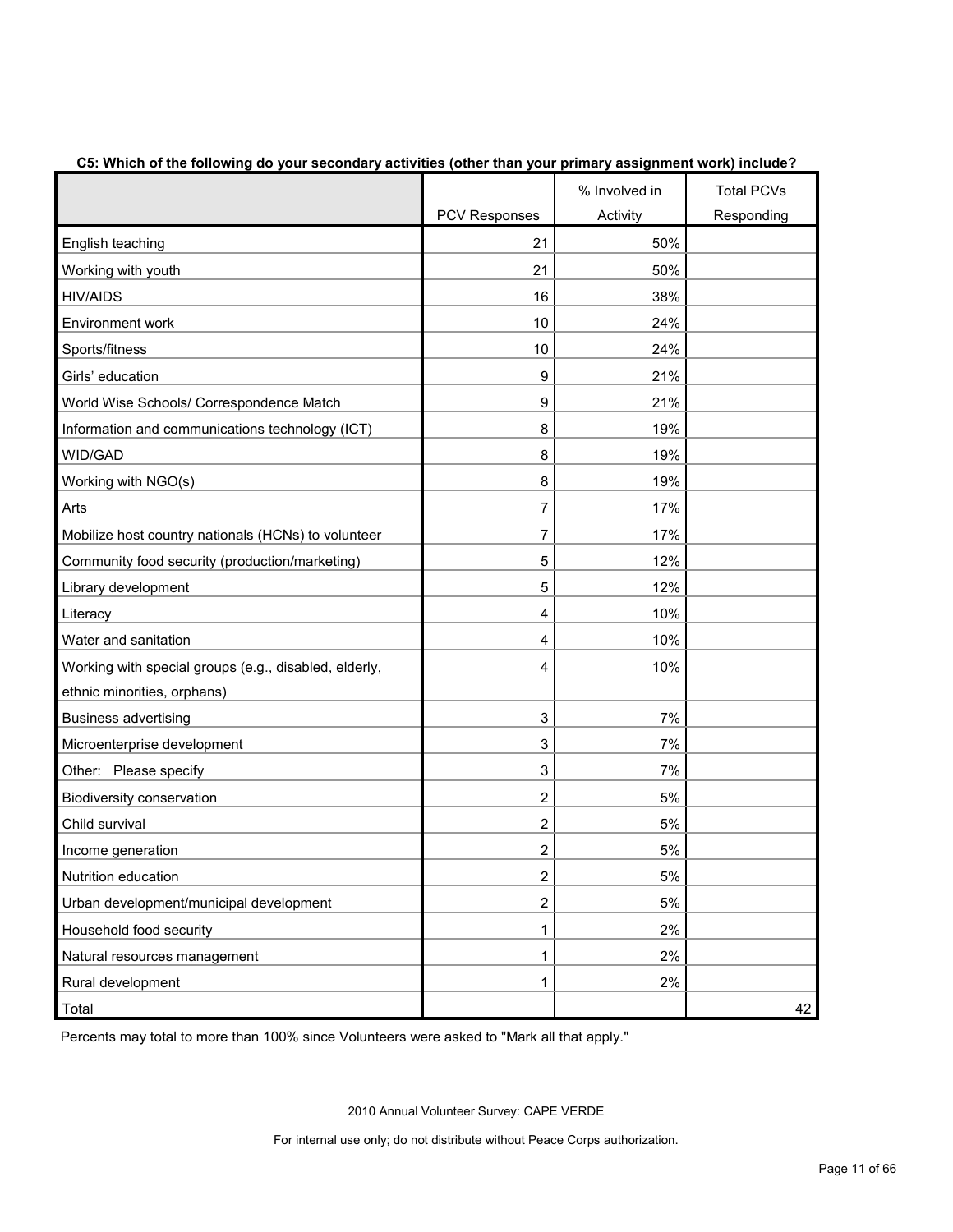# **C5.OTHER: Description of other secondary activities**



#### **C5: No Secondary Activities**

|                         | Percent | Number |
|-------------------------|---------|--------|
| <b>NA</b>               | 98%     |        |
| No secondary activities | 2%      |        |
| ʻotal                   | 100%    |        |

#### **C6: Hours Spent on Secondary Activities During Average Work Week**

|           | None | $1-10$ hrs | 11-20 hrs | 21-30 hrs | 31-40 hrs | More than 40 hrs | Total |
|-----------|------|------------|-----------|-----------|-----------|------------------|-------|
| C6Hrs6grp |      | 71%        | 22%       | 7%        |           |                  |       |

# **C6. How many hours do you spend on secondary activities during an average work week?**

|      | All<br>Volunteers | Average | Lowest reported | Highest reported | Did not answer |
|------|-------------------|---------|-----------------|------------------|----------------|
| I C6 | - 40              | 10.3    |                 | 30               |                |

#### **C7: How personally satisfying is your--?**

|                              | Not at all | Minimally | Adeauatelv | Considerably | Exceptionally | Total |
|------------------------------|------------|-----------|------------|--------------|---------------|-------|
| Primary assignment           | 5%         | 19%       | 35%        | 23%          | 19%           | 43    |
| Secondary project activities | 2%         | 5%        | 40%        | 36%          | $.7\%$ .      | 42    |

NOTE: See the Open-Ended Responses report for Volunteer comments (C8) about their satisfaction with the work they do

# <span id="page-11-0"></span>**D. Training for Your Peace Corps Assignment**

This section reports Volunteers' assessment of the effectiveness of Pre-Service Training (PST) and

2010 Annual Volunteer Survey: CAPE VERDE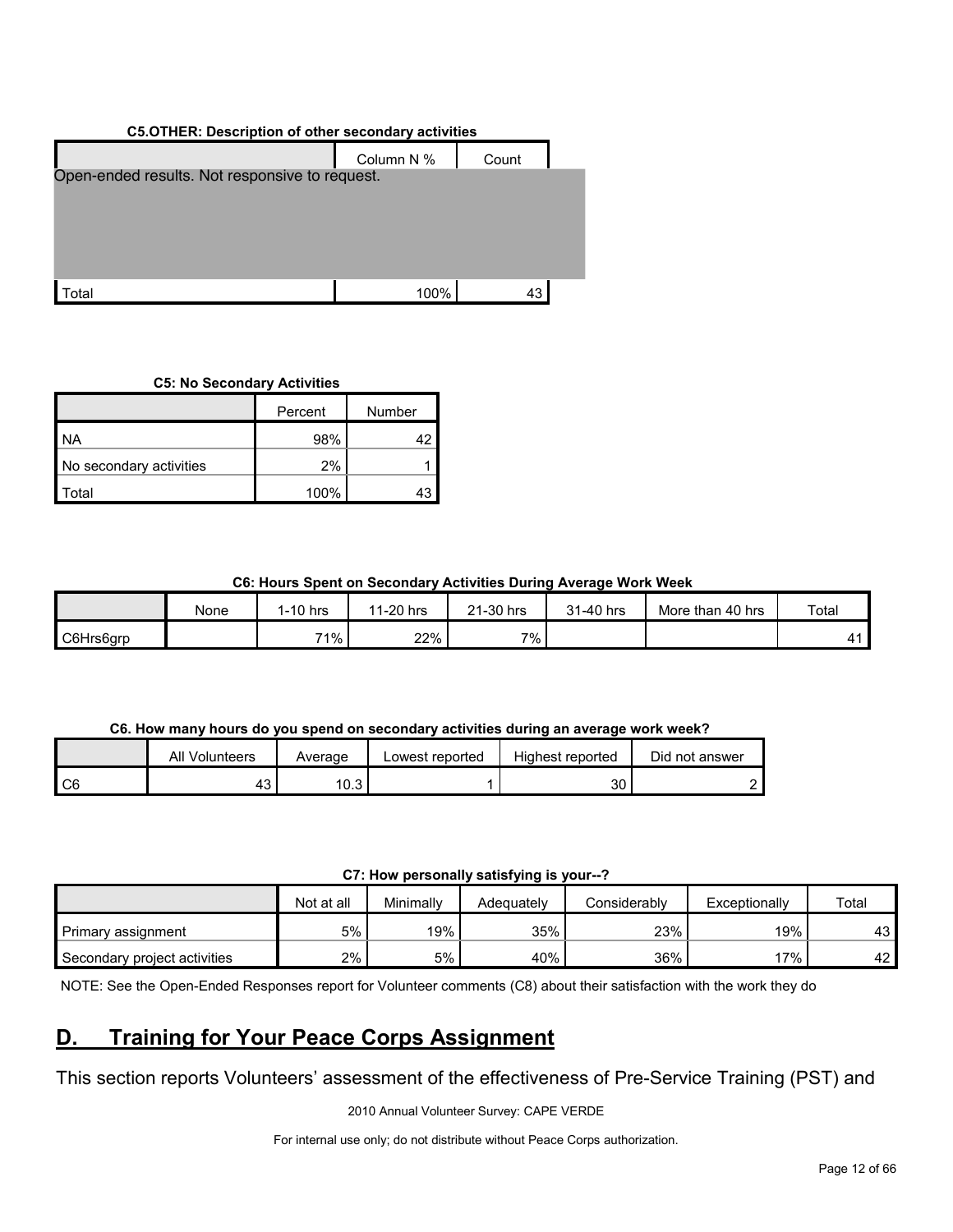In-Service Training at post. In-Service Training (IST) includes: Reconnect, Technical IST, Mid-Service and Close of Service Conferences, project management/leadership conferences, and other post-sponsored training sessions.

# **D1: How many weeks of PST did you have before you were sworn in?**

|                   | Less than 8 |         |         |          |       |          | More than 12 |       |
|-------------------|-------------|---------|---------|----------|-------|----------|--------------|-------|
|                   | weeks       | 8 weeks | 9 weeks | 10 weeks | weeks | 12 weeks | weeks        | Total |
| D <sub>1GRP</sub> |             | 5%      | 84%     | 8%       |       | 3%       |              | 38    |

#### **D2: How effective was your Pre-Service Training (PST) in preparing you to--**

|                                                     | Not effective | Poor | Adequate | Effective | Very effective |
|-----------------------------------------------------|---------------|------|----------|-----------|----------------|
| Manage cultural differences                         |               | 7%   | 35%      | 47%       | 12%            |
| Deal with adjustment issues                         |               | 7%   | 37%      | 42%       | 14%            |
| Work with counterparts/community partners           | 5%            | 37%  | 37%      | 14%       | 5%             |
| Use language needed in work and social interactions |               | 14%  | 30%      | 33%       | 23%            |
| Perform technical aspects of your work              | 9%            | 30%  | 33%      | 19%       | 9%             |
| Work on your project goals and objectives           | 5%            | 14%  | 42%      | 30%       | 9%             |
| Conduct a participatory community needs             |               | 9%   | 40%      | 37%       | 14%            |
| assessment (e.g., PACA)                             |               |      |          |           |                |
| Monitor your project goals and outcomes             | 2%            | 16%  | 51%      | 28%       | $2\%$          |
| Maintain your physical health                       |               |      | 16%      | 51%       | 33%            |
| Maintain your mental/emotional health               |               | 12%  | 35%      | 28%       | 26%            |
| Maintain your personal safety and security          |               | 2%   | 19%      | 33%       | 47%            |

#### **D2: How effective was your Pre-Service Training (PST) in preparing you to--**

|                                                     | NA/No training | Total |
|-----------------------------------------------------|----------------|-------|
| Manage cultural differences                         |                | 43    |
| Deal with adjustment issues                         |                | 43    |
| Work with counterparts/community partners           | 2%             | 43    |
| Use language needed in work and social interactions |                | 43    |
| Perform technical aspects of your work              |                | 43    |
| Work on your project goals and objectives           |                | 43    |
| Conduct a participatory community needs assessment  |                | 43    |
| (e.g., PACA)                                        |                |       |
| Monitor your project goals and outcomes             |                | 43    |
| Maintain your physical health                       |                | 43    |

2010 Annual Volunteer Survey: CAPE VERDE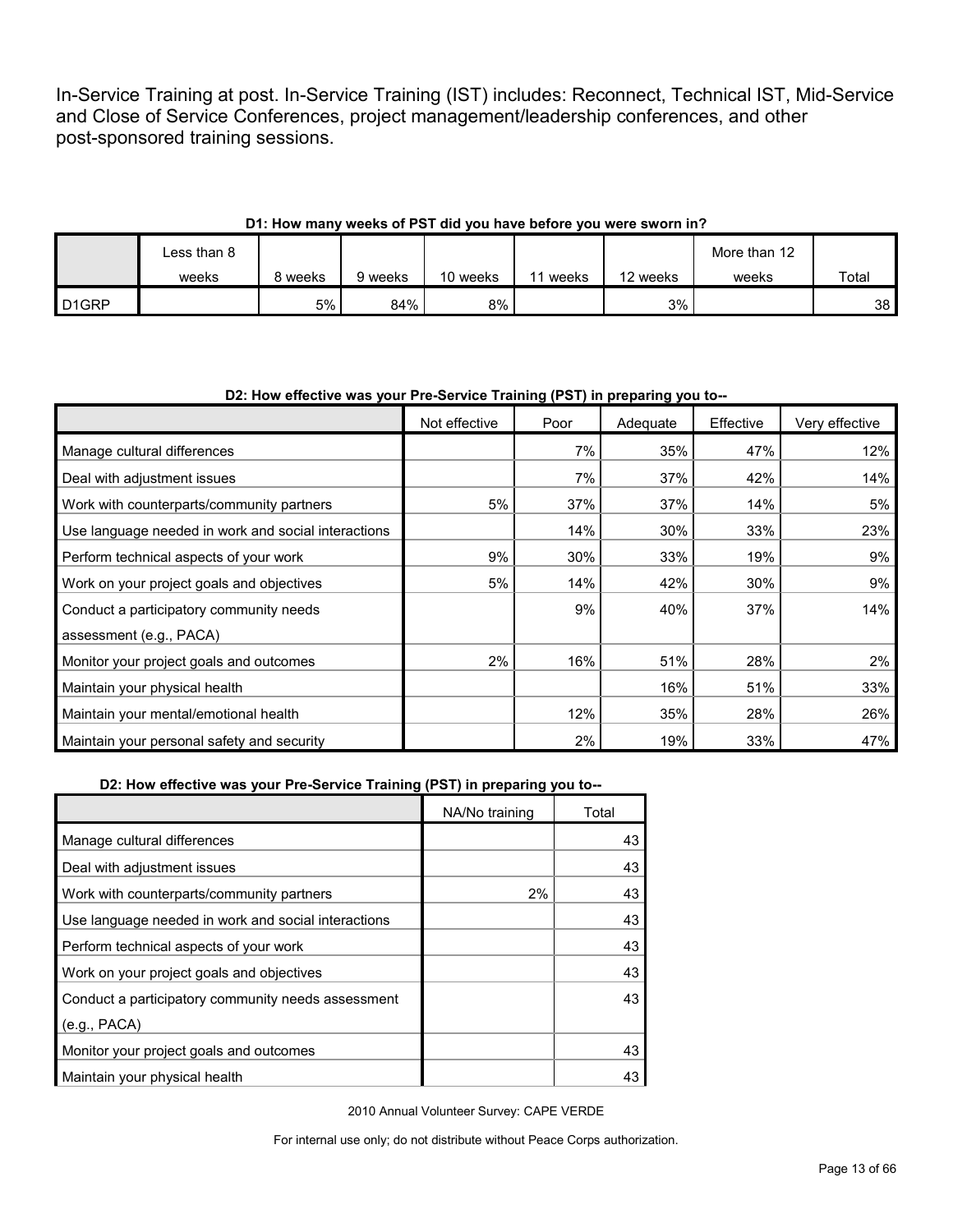| Maintain vour mental/emotional health      |  |
|--------------------------------------------|--|
| Maintain your personal safety and security |  |

# **D2: How effective was your Pre-Service Training (PST) in preparing you to-- (excluding "NA/No training" responses)**

|                                            | Not effective | Poor | Adequate | Effective | Very effective | Total |
|--------------------------------------------|---------------|------|----------|-----------|----------------|-------|
| Manage cultural differences                |               | 7%   | 35%      | 47%       | 12%            | 43    |
| Deal with adjustment issues                |               | 7%   | 37%      | 42%       | 14%            | 43    |
| Work with counterparts/community partners  | 5%            | 38%  | 38%      | 14%       | 5%             | 42    |
| Use language needed in work and social     |               | 14%  | 30%      | 33%       | 23%            | 43    |
| interactions                               |               |      |          |           |                |       |
| Perform technical aspects of your work     | 9%            | 30%  | 33%      | 19%       | 9%             | 43    |
| Work on your project goals and objectives  | 5%            | 14%  | 42%      | 30%       | 9%             | 43    |
| Conduct a participatory community needs    |               | 9%   | 40%      | 37%       | 14%            | 43    |
| assessment (e.g., PACA)                    |               |      |          |           |                |       |
| Monitor your project goals and outcomes    | 2%            | 16%  | 51%      | 28%       | 2%             | 43    |
| Maintain your physical health              |               |      | 16%      | 51%       | 33%            | 43    |
| Maintain your mental/emotional health      |               | 12%  | 35%      | 28%       | 26%            | 43    |
| Maintain your personal safety and security |               | 2%   | 19%      | 33%       | 47%            | 43    |

# **D3: How many days of PC-sponsored training have you had since you were sworn in?**

|                    | None | davs | $6-10$ davs | 11-15 days | 16-20 days | $21-39$ days | $40+$ davs | Total    |
|--------------------|------|------|-------------|------------|------------|--------------|------------|----------|
| D <sub>3</sub> GRP | 2%   | 62%  | 33%         |            | 2%         |              |            | າຕ<br>44 |

# **D4: How effective was your In-Service Training (IST) in preparing you to--**

|                                                     | Not effective | Poor | Adequate | Effective | Verv effective |
|-----------------------------------------------------|---------------|------|----------|-----------|----------------|
| Manage cultural differences                         |               | 7%   | 47%      | 26%       | 7%             |
| Deal with adjustment issues                         |               | 5%   | 51%      | 28%       | 7%             |
| Build and strengthen working relationships with     | 2%            | 16%  | 35%      | 28%       | 12%            |
| counterparts/community partners                     |               |      |          |           |                |
| Use language needed in work and social interactions |               | 7%   | 37%      | 23%       | 9%             |
| Perform technical aspects of your work              |               | 12%  | 35%      | 37%       | 7%             |
| Work on your project goals and objectives           |               | 9%   | 37%      | 37%       | 12%            |

2010 Annual Volunteer Survey: CAPE VERDE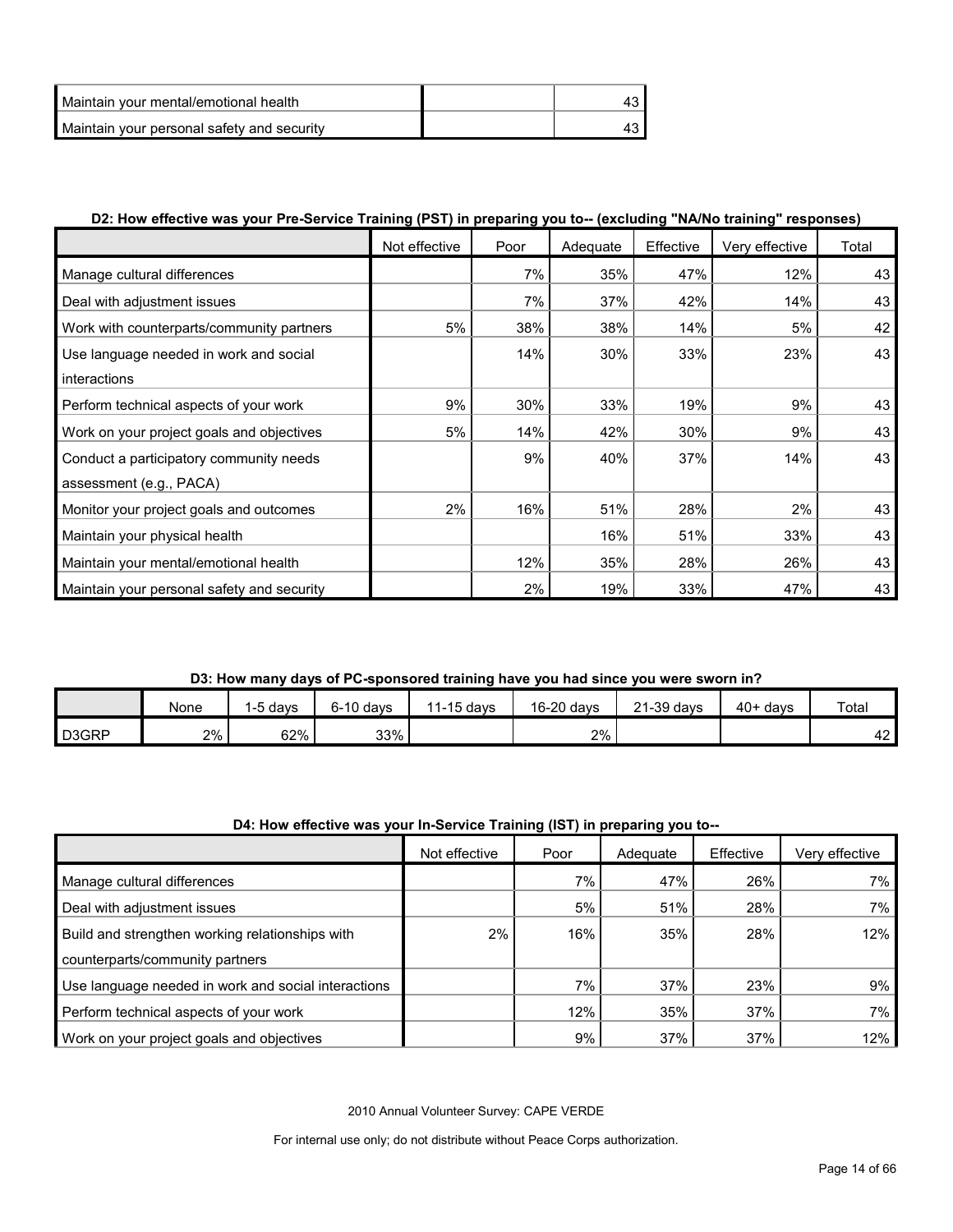| Conduct a participatory community needs    | 9% | 44% | 19% | 7% l |
|--------------------------------------------|----|-----|-----|------|
| assessment (e.g., PACA)                    |    |     |     |      |
| Monitor project goals and outcomes         | 9% | 37% | 40% | 7% l |
| Maintain your physical health              |    | 29% | 40% | 19%  |
| Maintain your mental/emotional health      | 5% | 33% | 33% | 14%  |
| Maintain your personal safety and security | 2% | 28% | 40% | 19%  |

**D4: How effective was your In-Service Training (IST) in preparing you to--**

|                                                     | NA/No training | Total |
|-----------------------------------------------------|----------------|-------|
| Manage cultural differences                         | 14%            | 43    |
| Deal with adjustment issues                         | 9%             | 43    |
| Build and strengthen working relationships with     | 7%             | 43    |
| counterparts/community partners                     |                |       |
| Use language needed in work and social interactions | 23%            | 43    |
| Perform technical aspects of your work              | 9%             | 43    |
| Work on your project goals and objectives           | 5%             | 43    |
| Conduct a participatory community needs assessment  | 21%            | 43    |
| (e.g., PACA)                                        |                |       |
| Monitor project goals and outcomes                  | 7%             | 43    |
| Maintain your physical health                       | 12%            | 42    |
| Maintain your mental/emotional health               | 16%            | 43    |
| Maintain your personal safety and security          | 12%            | 43    |

# **D4: How effective was your In-Service Training (IST) in preparing you to-- (excluding "NA/No training" responses)**

|                                                 | Not effective | Poor | Adequate | Effective | Very effective | Total |
|-------------------------------------------------|---------------|------|----------|-----------|----------------|-------|
| Manage cultural differences                     |               | 8%   | 54%      | 30%       | 8%             | 37    |
| Deal with adjustment issues                     |               | 5%   | 56%      | 31%       | 8%             | 39    |
| Build and strengthen working relationships with | 3%            | 18%  | 38%      | 30%       | 13%            | 40    |
| counterparts/community partners                 |               |      |          |           |                |       |
| Use language needed in work and social          |               | 9%   | 48%      | 30%       | 12%            | 33    |
| interactions                                    |               |      |          |           |                |       |
| Perform technical aspects of your work          |               | 13%  | 38%      | 41%       | 8%             | 39    |
| Work on your project goals and objectives       |               | 10%  | 39%      | 39%       | 12%            | 41    |
| Conduct a participatory community needs         |               | 12%  | 56%      | 24%       | 9%             | 34    |
| assessment (e.g., PACA)                         |               |      |          |           |                |       |
| Monitor project goals and outcomes              |               | 10%  | 40%      | 43%       | 8%             | 40    |
| Maintain your physical health                   |               |      | 32%      | 46%       | 22%            | 37    |

2010 Annual Volunteer Survey: CAPE VERDE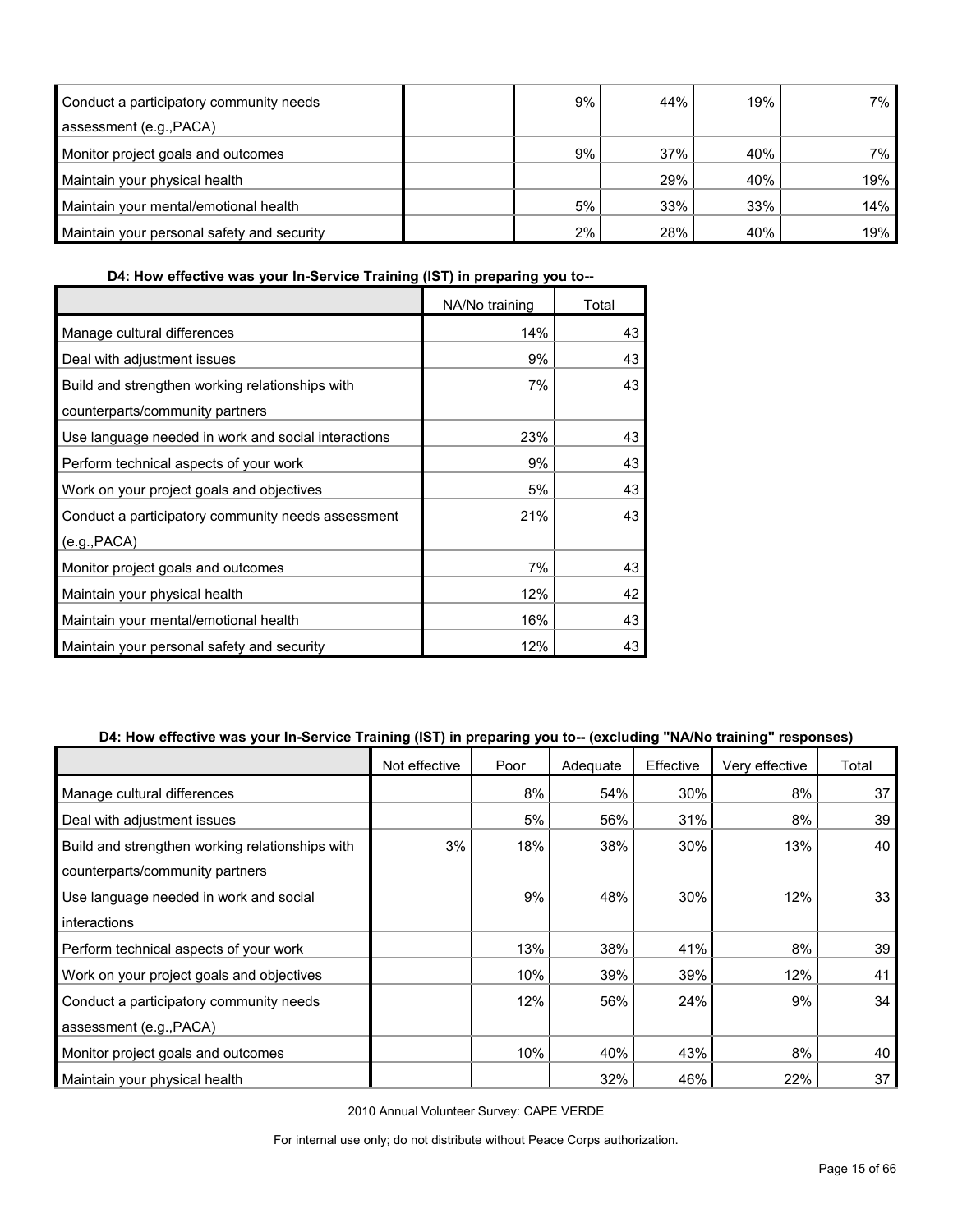| <b>Maintain</b><br>ו vour mental/emotional health | 6% | 39% | 39% | 7%    | 36 |
|---------------------------------------------------|----|-----|-----|-------|----|
| Maintain<br>⊧ vour personal safety and security   | 3% | 32% | 45% | າ1% ເ | 38 |

#### **D5: Please list other types of training you have had that were sponsored by someone other than PC**

|                                                        | Percent | .<br>Number |  |
|--------------------------------------------------------|---------|-------------|--|
| . A first was a warm a warm of the construction of the |         |             |  |

Open-ended results. Not responsive to request.

Total 100% 43

2010 Annual Volunteer Survey: CAPE VERDE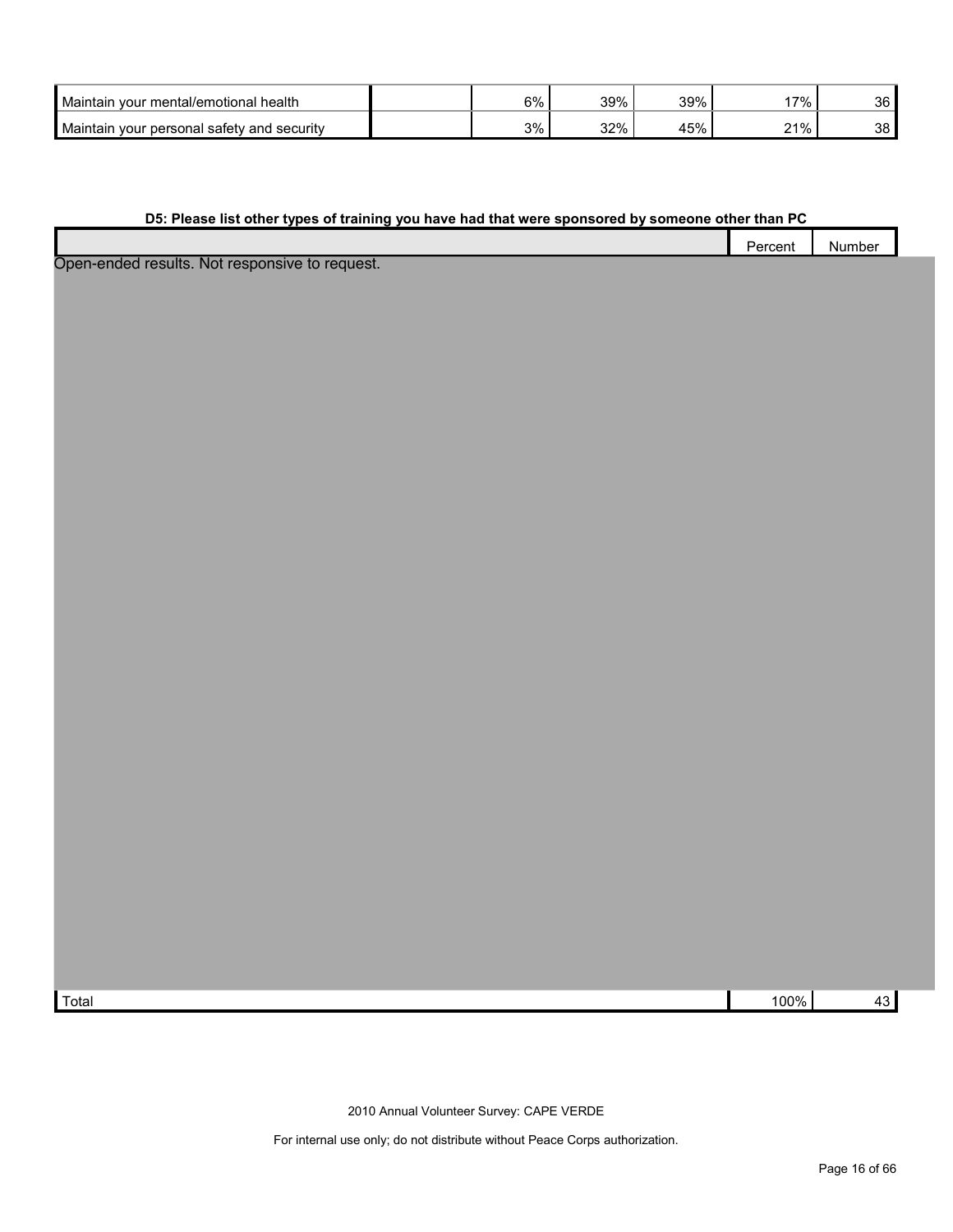**D6: How well can you communicate in the language used by most local people in your** 

**community?**

|                   | Not at all | Poorly | Adequately | Well | well<br>√erv | <b>Tota</b> |
|-------------------|------------|--------|------------|------|--------------|-------------|
| $\overline{1}$ D6 |            | $5\%$  | 33%        | 21%  | 42%          | 40.         |

#### **Local language proficiency (D6) by Time in Country (A2)**

|                   | Not at all | Poorly | Adequately | Well | Very well | Total |
|-------------------|------------|--------|------------|------|-----------|-------|
| 6 months or less  |            |        |            |      |           |       |
| 7 to 12 months    |            |        |            |      |           |       |
| 13 to 20 months   |            | 5%     | 36%        | 23%  | 36%       | 22    |
| 21 to 27 months   |            | 5%     | 30%        | 20%  | 45%       | 20    |
| 28 months or more |            |        |            |      | 100%      |       |
| Total             |            | 5%     | 33%        | 21%  | 42%       | 43    |

# <span id="page-16-0"></span>**E. Volunteer Assignment Goals and Impact**

This section reports Volunteers' self-assessments of their impact on the individuals and organizations in the communities in which they serve. The results address the extent to which Volunteers' work and other community interaction have achieved the following three goals:

Goal 1: To help the people of interested countries in meeting their need for trained men and women by transferring skills to, and building capacity of, host country partners

Goal 2: To help promote a better understanding of Americans on the part of the peoples served

Goal 3: To help Americans understand the people and cultures of other countries

|                                                    | Not at all | Minimally | Adequately | Considerably | Exceptionally |
|----------------------------------------------------|------------|-----------|------------|--------------|---------------|
| Meets the objectives of the project plan           | 5%         | 14%       | 23%        | 47%          | 9%            |
| Builds local capacity for sustainability (goal 1)  | 5%         | 21%       | 30%        | 35%          | 7%            |
| Involves local people in planning and implementing | 7%         | 19%       | 19%        | 42%          | 12%           |
| activities                                         |            |           |            |              |               |
| Complements other local development activities     | 7%         | 19%       | 26%        | 37%          | 9%            |
| Transfers skills to host country individuals and   | 7%         | 14%       | 30%        | 35%          | 12%           |
| organizations (goal 1)                             |            |           |            |              |               |
| Mobilizes host country individuals to volunteer    | 26%        | 33%       | 14%        | 16%          | 7%            |
| Helps promote a better understanding of Americans  | 2%         | 9%        | 23%        | 30%          | 33%           |
| on the part of the peoples served (goal 2)         |            |           |            |              |               |

**E1: To what extent does your Volunteer work assignment address the following?**

2010 Annual Volunteer Survey: CAPE VERDE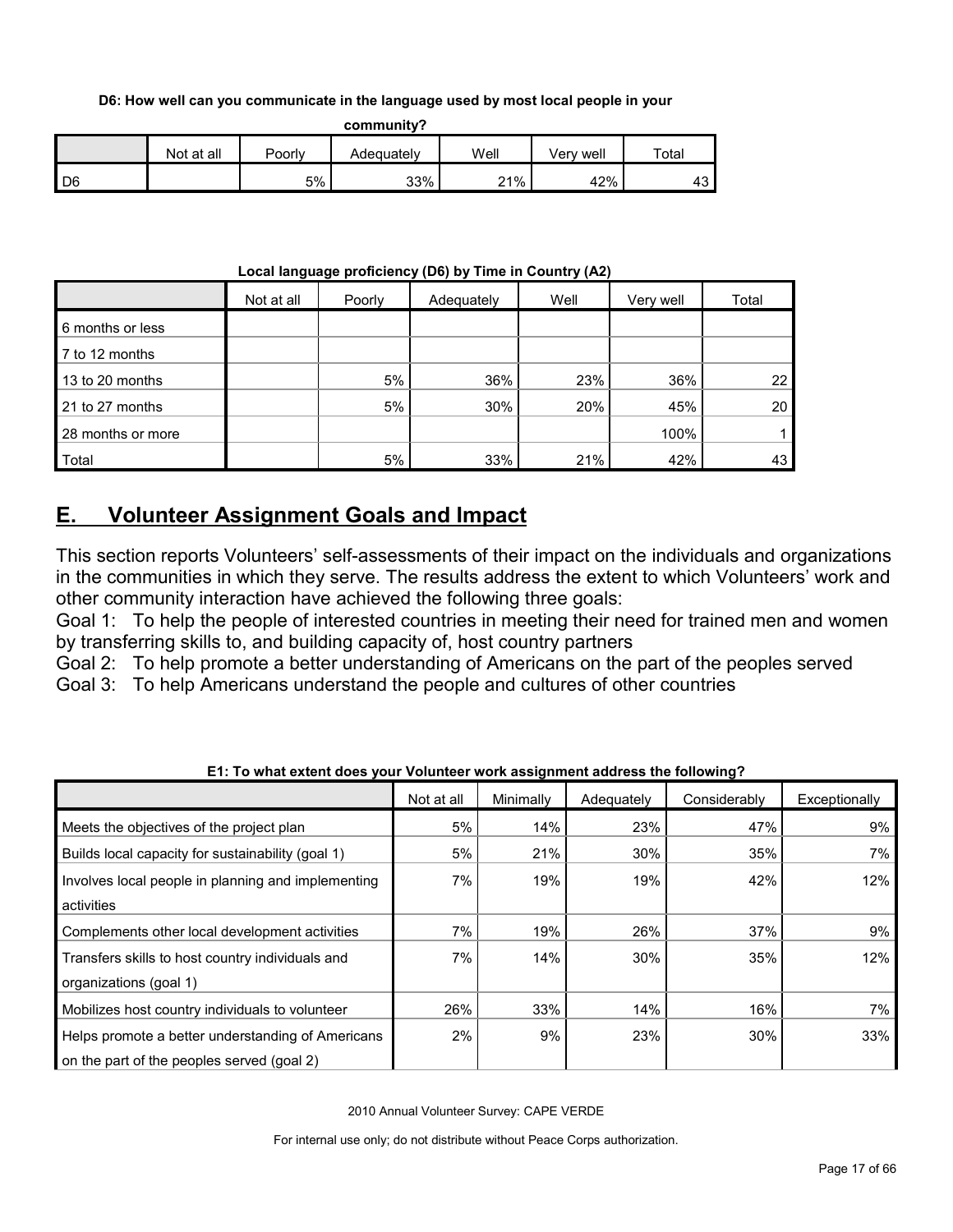|                                                    | Not at all | Minimally | Adequately | Considerably | Exceptionally |
|----------------------------------------------------|------------|-----------|------------|--------------|---------------|
| Meets the objectives of the project plan           | 5%         | 14%       | 23%        | 47%          | 9%            |
| Builds local capacity for sustainability (goal 1)  | 5%         | 21%       | 30%        | 35%          | 7%            |
| Involves local people in planning and implementing | 7%         | 19%       | 19%        | 42%          | 12%           |
| activities                                         |            |           |            |              |               |
| Complements other local development activities     | 7%         | 19%       | 26%        | 37%          | 9%            |
| Transfers skills to host country individuals and   | 7%         | 14%       | 30%        | 35%          | 12%           |
| organizations (goal 1)                             |            |           |            |              |               |
| Mobilizes host country individuals to volunteer    | 26%        | 33%       | 14%        | 16%          | 7%            |
| Helps promote a better understanding of Americans  | 2%         | 9%        | 23%        | 30%          | 33%           |
| on the part of the peoples served (goal 2)         |            |           |            |              |               |
| Helps promote a better understanding of other      | 7%         | 14%       | 19%        | 28%          | 28%           |
| peoples on the part of Americans (goal 3)          |            |           |            |              |               |

**E1: To what extent does your Volunteer work assignment address the following?**

#### **E1: To what extent does your Volunteer work assignment address the following?**

|                                                       | <b>NA</b> | Total |
|-------------------------------------------------------|-----------|-------|
| Meets the objectives of the project plan              | 2%        | 43    |
| Builds local capacity for sustainability (goal 1)     | 2%        | 43    |
| Involves local people in planning and implementing    | 2%        | 43    |
| activities                                            |           |       |
| Complements other local development activities        | 2%        | 43    |
| Transfers skills to host country individuals and      | 2%        | 43    |
| organizations (goal 1)                                |           |       |
| Mobilizes host country individuals to volunteer       | 5%        | 43    |
| Helps promote a better understanding of Americans on  | 2%        | 43    |
| the part of the peoples served (goal 2)               |           |       |
| Helps promote a better understanding of other peoples | 5%        | 43    |
| on the part of Americans (goal 3)                     |           |       |

#### **E1: To what extent does your Volunteer work assignment address the following? (excluding "NA" responses)**

|                                                    | Not at all | Minimally | Adequately | Considerably |
|----------------------------------------------------|------------|-----------|------------|--------------|
| Meets the objectives of the project plan           | 5%         | 14%       | 24%        | 48%          |
| Builds local capacity for sustainability (goal 1)  | 5%         | 21%       | 31%        | 36%          |
| Involves local people in planning and implementing | 7%         | 19%       | 19%        | 43%          |
| activities                                         |            |           |            |              |
| Complements other local development activities     | 7%         | 19%       | 26%        | 38%          |

2010 Annual Volunteer Survey: CAPE VERDE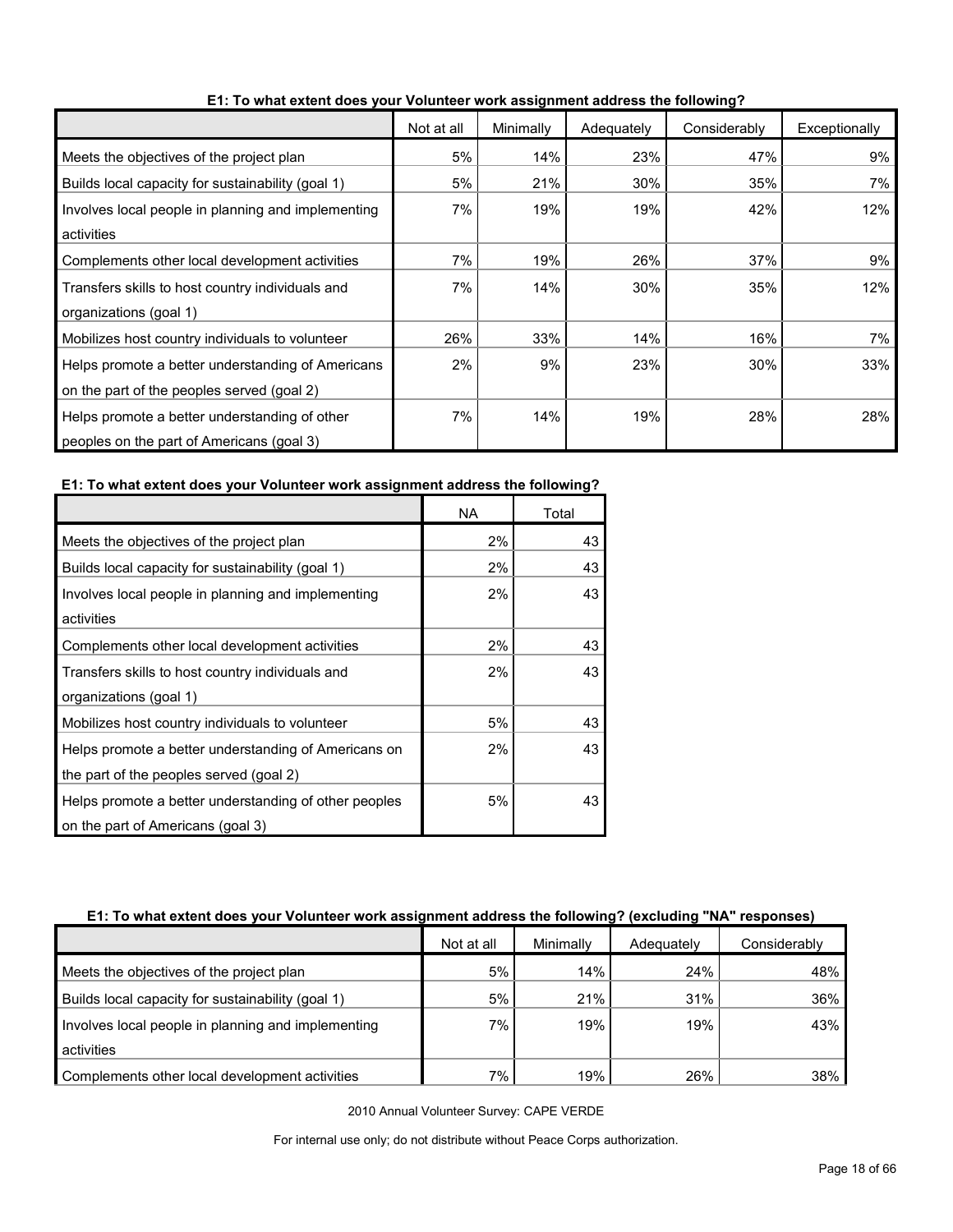| Transfers skills to host country individuals and      | 7%  | 14% | 31% | 36% |
|-------------------------------------------------------|-----|-----|-----|-----|
| organizations (goal 1)                                |     |     |     |     |
| Mobilizes host country individuals to volunteer       | 27% | 34% | 15% | 17% |
| Helps promote a better understanding of Americans on  | 2%  | 10% | 24% | 31% |
| the part of the peoples served (goal 2)               |     |     |     |     |
| Helps promote a better understanding of other peoples | 7%  | 15% | 20% | 29% |
| on the part of Americans (goal 3)                     |     |     |     |     |

#### **E1: To what extent does your Volunteer work assignment address the following?**

| (excluding "NA" responses)                            |               |       |  |  |  |  |
|-------------------------------------------------------|---------------|-------|--|--|--|--|
|                                                       | Exceptionally | Total |  |  |  |  |
| Meets the objectives of the project plan              | 10%           | 42    |  |  |  |  |
| Builds local capacity for sustainability (goal 1)     | 7%            | 42    |  |  |  |  |
| Involves local people in planning and implementing    | 12%           | 42    |  |  |  |  |
| activities                                            |               |       |  |  |  |  |
| Complements other local development activities        | 10%           | 42    |  |  |  |  |
| Transfers skills to host country individuals and      | 12%           | 42    |  |  |  |  |
| organizations (goal 1)                                |               |       |  |  |  |  |
| Mobilizes host country individuals to volunteer       | 7%            | 41    |  |  |  |  |
| Helps promote a better understanding of Americans on  | 33%           | 42    |  |  |  |  |
| the part of the peoples served (goal 2)               |               |       |  |  |  |  |
| Helps promote a better understanding of other peoples | 29%           | 41    |  |  |  |  |
| on the part of Americans (goal 3)                     |               |       |  |  |  |  |

# **E2: How effective have you been in transferring knowledge and skills to help the following persons or groups build their**

| capacities?                                      |            |           |            |              |               |  |
|--------------------------------------------------|------------|-----------|------------|--------------|---------------|--|
|                                                  | Not at all | Minimally | Adequately | Considerably | Exceptionally |  |
| Your counterpart/community partner               | 9%         | 33%       | 26%        | 23%          | 7% l          |  |
| An organization other than your host institution | 9%         | 23%       | 30%        | 23%          | 5%            |  |
| Members of your host community                   | 5%         | 12%       | 35%        | 37%          | 12%           |  |
| <b>Other Peace Corps Volunteers</b>              | 5%         | 12%       | 33%        | 37%          | 12%           |  |

#### **E2: How effective have you been in transferring knowledge and skills to help the**

#### **following persons or groups build their capacities?**

|                                                  | ΝA | Total |
|--------------------------------------------------|----|-------|
| Your counterpart/community partner               | 2% |       |
| An organization other than your host institution | 9% |       |

2010 Annual Volunteer Survey: CAPE VERDE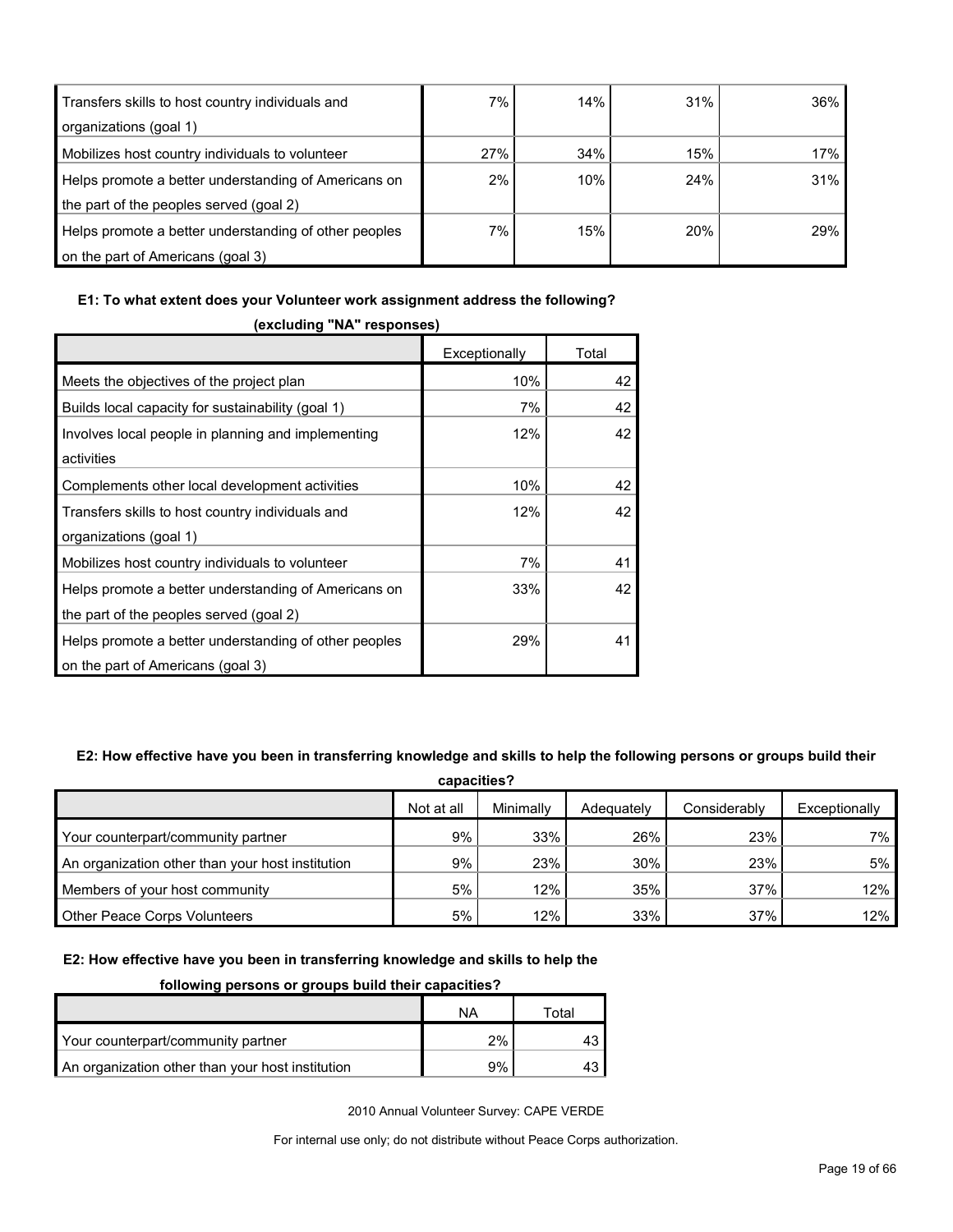| Members of your host community |    |  |
|--------------------------------|----|--|
| Other Peace Corps Volunteers   | 2% |  |

# **E2: How effective have you been in transferring knowledge and skills to help the following persons or groups build**

| their capacities? (excluding "NA" responses) |
|----------------------------------------------|
|----------------------------------------------|

|                                                  | Not at all | Minimally | Adequately | Considerably |
|--------------------------------------------------|------------|-----------|------------|--------------|
| Your counterpart/community partner               | 10%        | 33%       | 26%        | 24%          |
| An organization other than your host institution | 10%        | 26%       | 33%        | 26%          |
| Members of your host community                   | 5%         | 12%       | 35%        | 37%          |
| <b>Other Peace Corps Volunteers</b>              | 5%         | 12%       | 33%        | 38%          |

#### **E2: How effective have you been in transferring knowledge and skills to help the**

#### **following persons or groups build their capacities? (excluding "NA" responses)**

|                                                  | Exceptionally | Total |
|--------------------------------------------------|---------------|-------|
| Your counterpart/community partner               | 7%            |       |
| An organization other than your host institution | 5%            | 39.   |
| Members of your host community                   | 12%           |       |
| <b>Other Peace Corps Volunteers</b>              | 12%           |       |

# **E2.TEXT: Description of others to whom**

#### **you are transferring skills to help build their**



**E3: Based on your contact with host country nationals, to what extent have they gained a better understanding of** 

**Americans?**

|          | Not at all | Minimally | Adequatelv | Considerably | Exceptionally | Too early to tell | Total                          |
|----------|------------|-----------|------------|--------------|---------------|-------------------|--------------------------------|
| FЗ<br>∟∪ | 2%         | $7\%$ .   | 26%        | 40%          | 21%           | 5%                | $\overline{\phantom{a}}$<br>᠇୰ |

2010 Annual Volunteer Survey: CAPE VERDE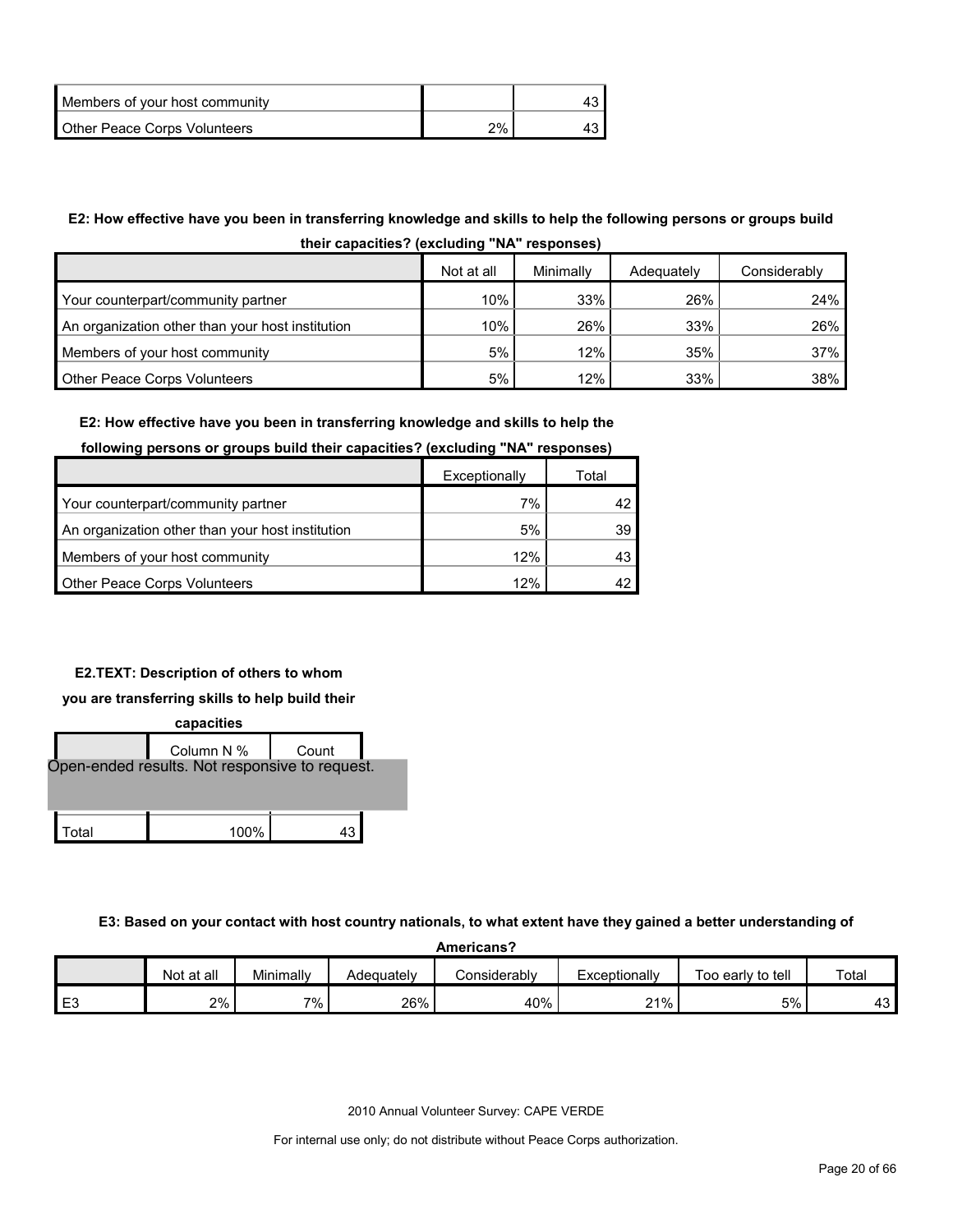#### **E3: Based on your contact with host country nationals, to what extent have they gained a better**

| understanding of Americans? (excluding "Too early to tell" responses) |  |  |
|-----------------------------------------------------------------------|--|--|
|-----------------------------------------------------------------------|--|--|

| Not at all | Minimally | Adequatelv | :onsiderablv | Exceptionally | Totai |
|------------|-----------|------------|--------------|---------------|-------|
| 2%         | 7%.       | 27%        | <b>41%</b>   | 22%           |       |

#### **E4: In which of the following third goal activities have you participated during your PC service? Mark all that**

|                                                       | apply.               |              |                                 |
|-------------------------------------------------------|----------------------|--------------|---------------------------------|
|                                                       | <b>PCV Responses</b> | % Doing This | <b>Total PCVs</b><br>Responding |
| Electronic updates                                    | 37                   | 90%          |                                 |
| Hosting American visitors                             | 26                   | 63%          |                                 |
| Enrollment in the CWWS/CMS program                    | 22                   | 54%          |                                 |
| Hard copy/paper update                                | 21                   | 51%          |                                 |
| Personal website or blog                              | 21                   | 51%          |                                 |
| While on home leave, spoke at a school or community   | 5                    | 12%          |                                 |
| group                                                 |                      |              |                                 |
| Other please specify                                  | 4                    | 10%          |                                 |
| Pen pal program/letter exchange                       | 3                    | 7%           |                                 |
| Posted to PC Digital Library                          | 1                    | 2%           |                                 |
| Peace Corps Week activities                           |                      |              |                                 |
| Podcasted/created a slide show or video posted online |                      |              |                                 |
| Total                                                 |                      |              | 41                              |

Percents may total to more than 100% since Volunteers were asked to "Mark all that apply."

#### **E4.TEXT: Description of "others" third goal activities**

|                                                | Column N % | Count |
|------------------------------------------------|------------|-------|
| Open-ended results. Not responsive to request. |            |       |
|                                                |            |       |
|                                                |            |       |
|                                                |            |       |
|                                                |            |       |
|                                                |            |       |
| Total                                          | 100%       | 43    |

2010 Annual Volunteer Survey: CAPE VERDE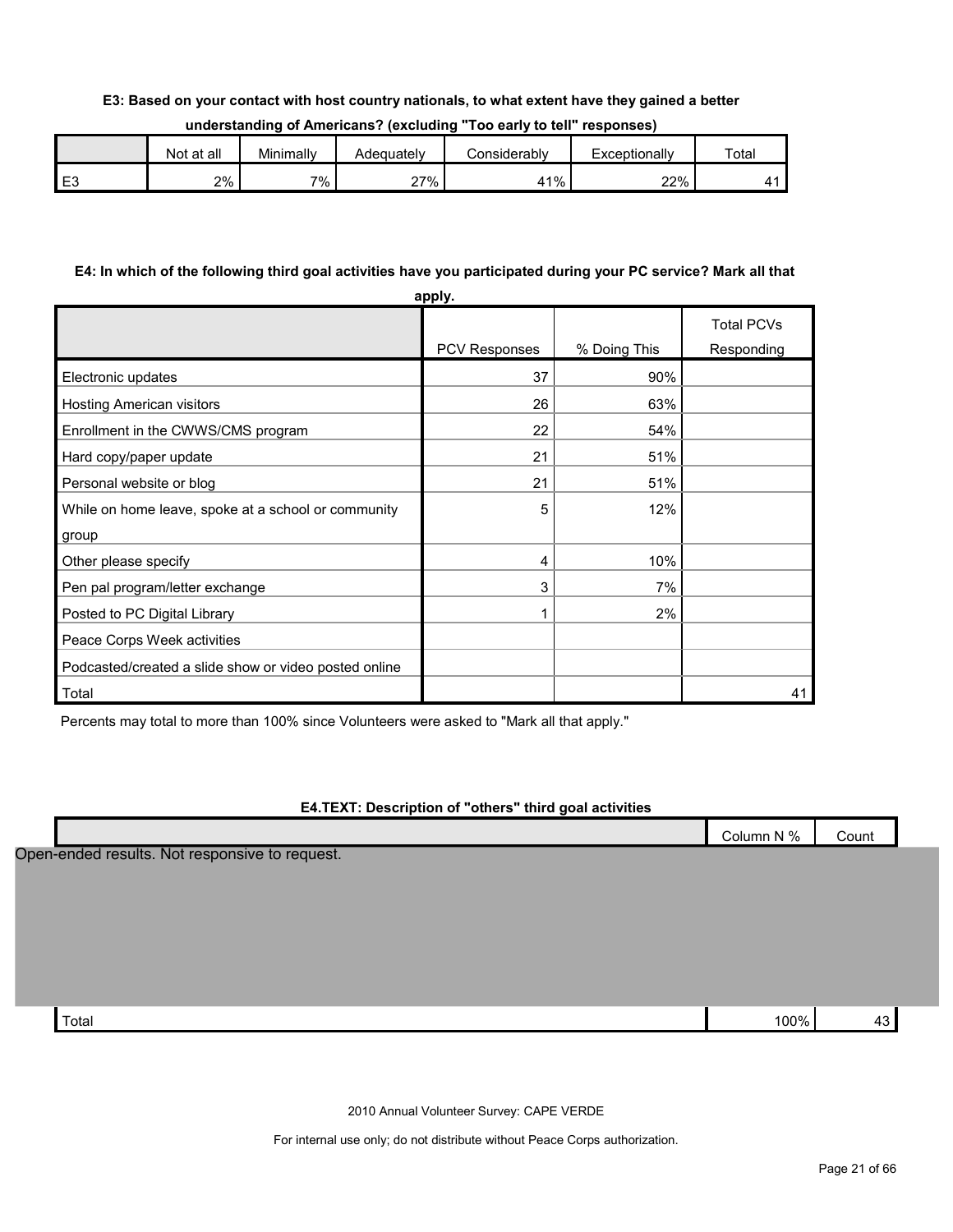#### **E4: When asked about third goal activities, Volunteer answered "No**

|                      |     | No third goal |       |
|----------------------|-----|---------------|-------|
|                      | ΝA  | activities    | Total |
| No Goal 3 activities | 95% | 5%            |       |

#### **involvement in third goal activities."**

# **E5: Based on your contact with Americans, to what extent have they gained a better understanding of host country nationals?**

|                | <b>Not</b><br>at all | Minimallv | Adequately | Considerably | Exceptionally | Too early to tell | Total     |
|----------------|----------------------|-----------|------------|--------------|---------------|-------------------|-----------|
| E <sub>5</sub> |                      |           | 33%        | 40%          | 16%           | 12%               | 10.<br>ຯບ |

**E5: Based on your contact with Americans, to what extent have they gained a better understanding of host country nationals? (excluding "Too early to tell" responses)**

|                | .          |           | - -        | ___<br>___          | ___           |       |
|----------------|------------|-----------|------------|---------------------|---------------|-------|
|                | Not at all | Minimally | Adequatelv | <b>Considerably</b> | Exceptionally | Total |
| E <sub>5</sub> |            |           | 37%        | 45%                 | 18%           | 38    |

# <span id="page-21-0"></span>**F. Peace Corps Support**

This section reports Volunteers' satisfaction with in-country Peace Corps staff support and how the Volunteers communicate with the post.

| F1: How prepared for your arrival were the host people with whom you would be working? |
|----------------------------------------------------------------------------------------|
|----------------------------------------------------------------------------------------|

|                | at all<br>Not | Minimally | Adequatelv | Considerably | Exceptionally | Total                      |
|----------------|---------------|-----------|------------|--------------|---------------|----------------------------|
| E <sub>1</sub> | 9%            | 33%       | 33%        | 21%          | 5%            | $\ddot{\phantom{1}}$<br>ن+ |

# **F2: To what extent is your CD aware of Volunteer issues and concerns through interactions with PCVs?**

|                | Not at all | Minimally | Adequately | こonsiderably | Exceptionally | Total         |
|----------------|------------|-----------|------------|--------------|---------------|---------------|
| F <sub>2</sub> |            | 14%       | 37%        | 37%          | 12%           | $\sim$<br>⊸ + |

#### **F3: How satisfied are you with the health care you received from your PCMO(s)?**

2010 Annual Volunteer Survey: CAPE VERDE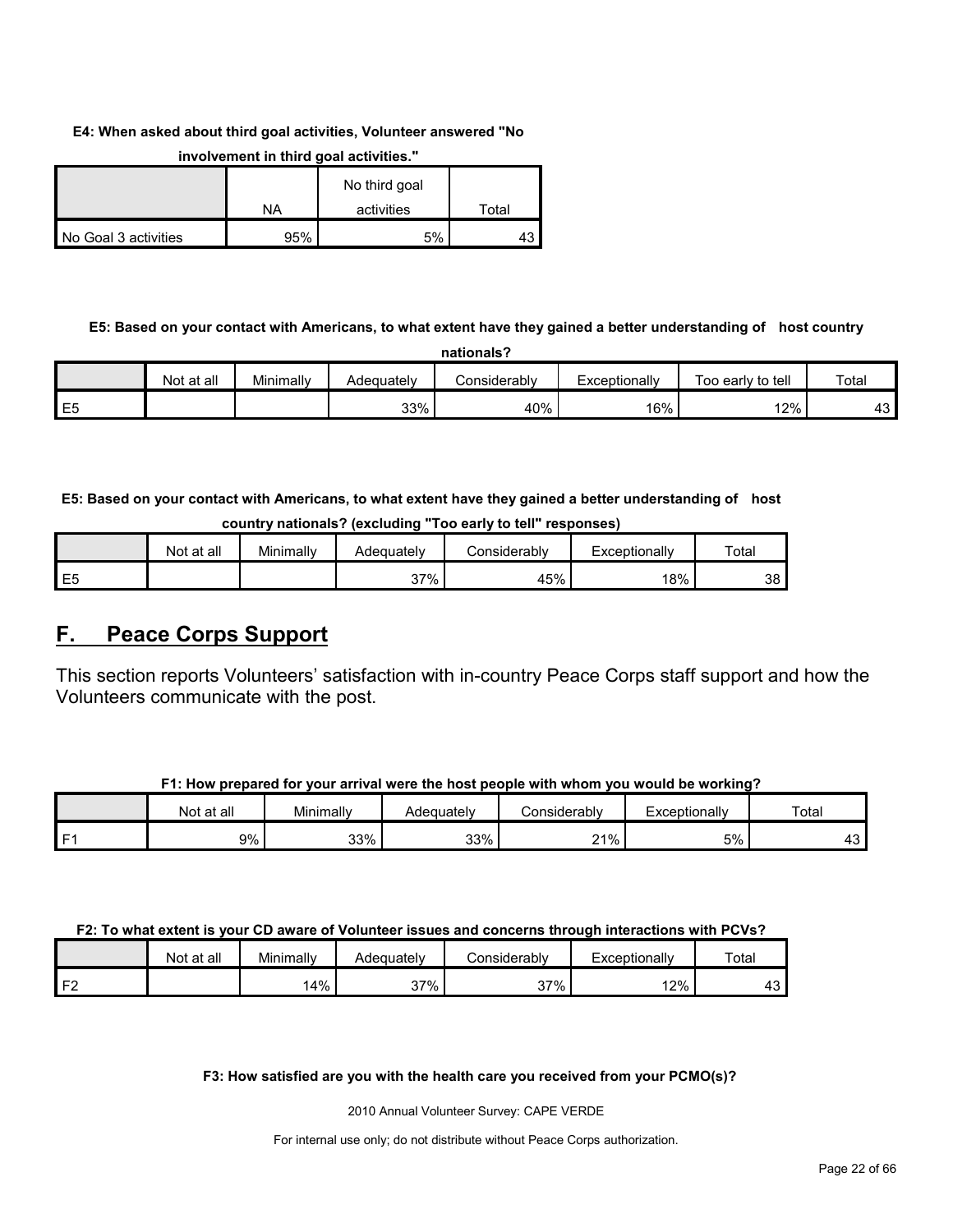|      | Not<br>∶at all | Minimally | Adeauatelv | Considerably | Exceptionally | <b>Used</b><br>Not | Total     |
|------|----------------|-----------|------------|--------------|---------------|--------------------|-----------|
| l F3 |                | 7%        | 26%        | 26%          | 40%           | 2%                 | 10.<br>⊤ບ |

#### **F3: How satisfied are you with the health care you received from your PCMO(s)?(excluding "Not used"**

| responses)     |            |           |            |                      |               |                           |  |
|----------------|------------|-----------|------------|----------------------|---------------|---------------------------|--|
|                | Not at all | Minimally | Adequately | <i>C</i> onsiderabl∨ | Exceptionally | Total                     |  |
| F <sub>3</sub> |            | 7%        | 26%        | 26%                  | 40%           | $\ddot{\phantom{1}}$<br>4 |  |

#### **F4: How satisfied are you with the following support provided by in-country PC staff?**

|                             | Not at all | Minimally | Adequately | Considerably | Exceptionally | <b>NA</b> | Total |
|-----------------------------|------------|-----------|------------|--------------|---------------|-----------|-------|
| Administrative/logistical   |            | 12%       | 37%        | 40%          | 12%           |           | 43    |
| Cross-cultural              | 2%         | 14%       | 35%        | 35%          | 12%           | 2%        | 43    |
| Emotional                   | 9%         | 12%       | 42%        | 23%          | 9%            | 5%        | 43    |
| Feedback on my work reports | 2%         | 23%       | 49%        | 21%          | 2%            | 2%        | 43    |
| Job assignment              | 2%         | 23%       | 35%        | 30%          | 9%            |           | 43    |
| Language learning           | 2%         | 7%        | 33%        | 33%          | 26%           |           | 43    |
| Medical                     |            | 7%        | 21%        | 44%          | 28%           |           | 43    |
| Safety and security         |            | $2\%$     | 14%        | 49%          | 35%           |           | 43    |
| Site selection/preparation  | 14%        | 23%       | 26%        | 26%          | 12%           |           | 43    |
| <b>Technical skills</b>     | 5%         | 29%       | 45%        | 19%          | 2%            |           | 42    |

# **F4: How satisfied are you with the following support provided by in-country PC staff? (excluding "NA" responses)**

|                             | Not at all | Minimally | Adequately | Considerably | Exceptionally | Total |
|-----------------------------|------------|-----------|------------|--------------|---------------|-------|
| Administrative/logistical   |            | 12%       | 37%        | 40%          | 12%           | 43    |
| Cross-cultural              | 2%         | 14%       | 36%        | 36%          | 12%           | 42    |
| Emotional                   | 10%        | 12%       | 44%        | 24%          | 10%           | 41    |
| Feedback on my work reports | 2%         | 24%       | 50%        | 21%          | 2%            | 42    |
| Job assignment              | 2%         | 23%       | 35%        | 30%          | 9%            | 43    |
| Language learning           | 2%         | 7%        | 33%        | 33%          | 26%           | 43    |
| Medical                     |            | 7%        | 21%        | 44%          | 28%           | 43    |
| Safety and security         |            | 2%        | 14%        | 49%          | 35%           | 43    |
| Site selection/preparation  | 14%        | 23%       | 26%        | 26%          | 12%           | 43    |
| <b>Technical skills</b>     | 5%         | 29%       | 45%        | 19%          | 2%            | 42    |

2010 Annual Volunteer Survey: CAPE VERDE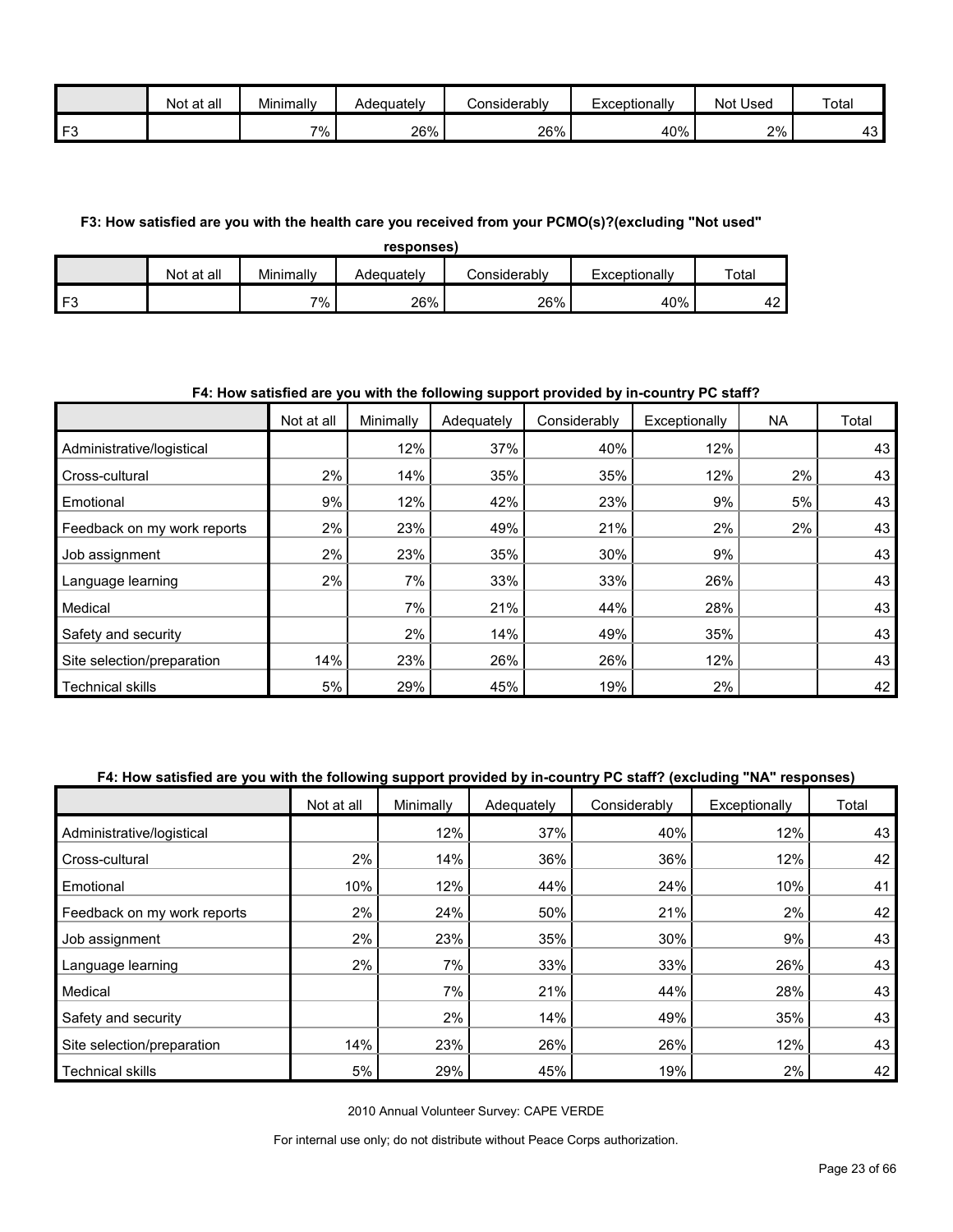# **F5: What level of PC support have you received to help cope with stress from issues such as HIV/AIDS, food insecurity, etc. in your community? (Including PCVs w/no need for support)**

|                |            |                 | Adequate | Considerable | Exceptional | NA<br>have no    |       |
|----------------|------------|-----------------|----------|--------------|-------------|------------------|-------|
|                | No support | Minimal support | support  | support      | support     | need for support | Total |
| F <sub>5</sub> | 5%         | 7%              | 23%      | 16%          | $2\%$       | 47%              | 43 I  |

# **F5: What level of PC support have you received to help cope with stress from issues such as HIV/AIDS, food insecurity, etc. in your community? (excluding "NA/No need for support" responses)**

|   |            |                 |                  | Considerable | Exceptional |       |
|---|------------|-----------------|------------------|--------------|-------------|-------|
|   | No support | Minimal support | Adequate support | support      | support     | Total |
| ᄄ | 9%         | 13%             | 43%              | 30%          | 4%          | 23    |

#### **F6a: How would you rate your interaction with the Country Director (CD)**

| in terms of the following? |            |          |       |  |  |
|----------------------------|------------|----------|-------|--|--|
|                            | Inadequate | Adequate | Total |  |  |
| <b>CD Responsiveness</b>   | 9%         | 91%      | 43    |  |  |
| CD Informative content     | 5%         | 95%      | 43    |  |  |
| CD Comfort level           | 26%        | 74%      | 43    |  |  |
| <b>CD</b> Site visits      | 23%        | 77%      |       |  |  |

#### **F6b: How would you rate your interaction with the PTO in terms of --?**

|                           | Inadequate | Adequate | Total       |
|---------------------------|------------|----------|-------------|
| <b>PTO Responsiveness</b> | 24%        | 76%      | 41          |
| PTO Informative content   | 18%        | 83%      | 40          |
| <b>PTO Comfort level</b>  | 27%        | 73%      | $4^{\circ}$ |
| <b>PTO Site visits</b>    | 43%        | 57%      |             |

#### **F6c: How would you rate your interaction with the APCD/Program Manager in**

#### **terms of --?**

2010 Annual Volunteer Survey: CAPE VERDE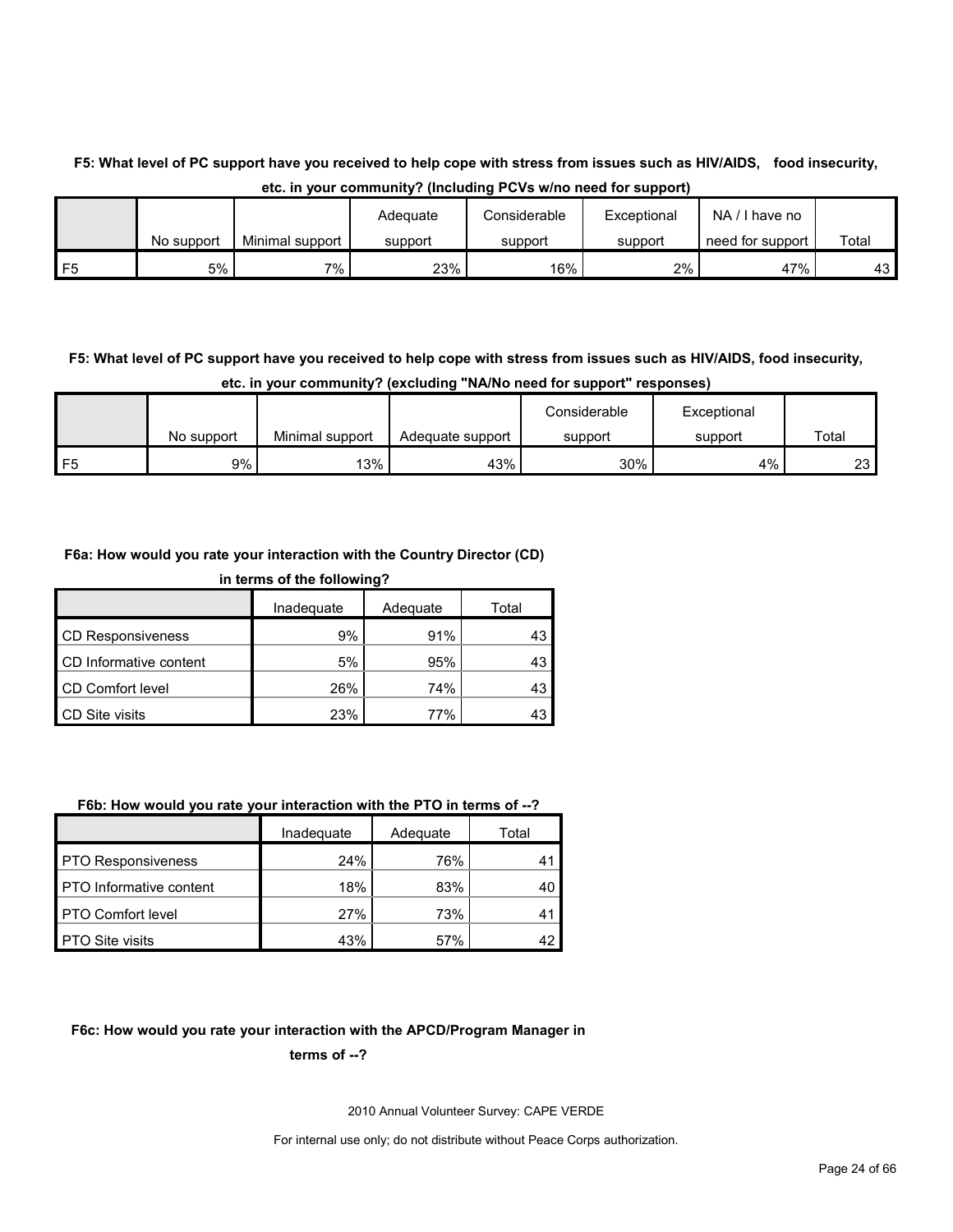|                               | Inadequate | Adequate | Total |
|-------------------------------|------------|----------|-------|
| <b>APCD/PM Responsiveness</b> | 10%        | 90%      |       |
| APCD/PM Informative content   | 9%         | 91%      | 43    |
| APCD/PM Comfort level         | 14%        | 86%      | 43    |
| <b>APCD/PM Site visits</b>    | 17%        | 83%      |       |

# **F6d: How would you rate your interaction with the PCMO in terms of --?**

|                                 | Inadeguate | Adequate | Total |
|---------------------------------|------------|----------|-------|
| <b>PCMO Responsiveness</b>      | 7%         | 93%      | 41    |
| <b>PCMO</b> Informative content | 5%         | 95%      | 41    |
| <b>PCMO Comfort level</b>       | 12%        | 88%      |       |
| PCMO Site visits                | 10%        | 90%      |       |

#### **F6e: How would you rate your interaction with the Safety and Security**

| Coordinator (SSC) in terms of --? |     |     |    |  |  |  |
|-----------------------------------|-----|-----|----|--|--|--|
| Inadequate<br>Adequate<br>Total   |     |     |    |  |  |  |
| <b>SSC Responsiveness</b>         | 5%  | 95% | 43 |  |  |  |
| SSC Informative content           | 7%  | 93% | 43 |  |  |  |
| SSC Comfort level                 | 9%  | 91% | 43 |  |  |  |
| SSC Site visits                   | 12% | 88% | 43 |  |  |  |

#### **F6f: How would you rate your interaction with the Training Manager in terms**

|                              | of $-2$    |          |       |
|------------------------------|------------|----------|-------|
|                              | Inadequate | Adequate | Total |
| <b>TrMngr Responsiveness</b> | 26%        | 74%      | 42    |
| TrMngr Informative content   | 17%        | 83%      | 42    |
| <b>TrMngr Comfort level</b>  | 33%        | 67%      | 42    |
| <b>TrMngr Site visits</b>    | 38%        | 62%      | 42    |

# **F6g: How would you rate your interaction with administrative staff in terms**

**of --?**

2010 Annual Volunteer Survey: CAPE VERDE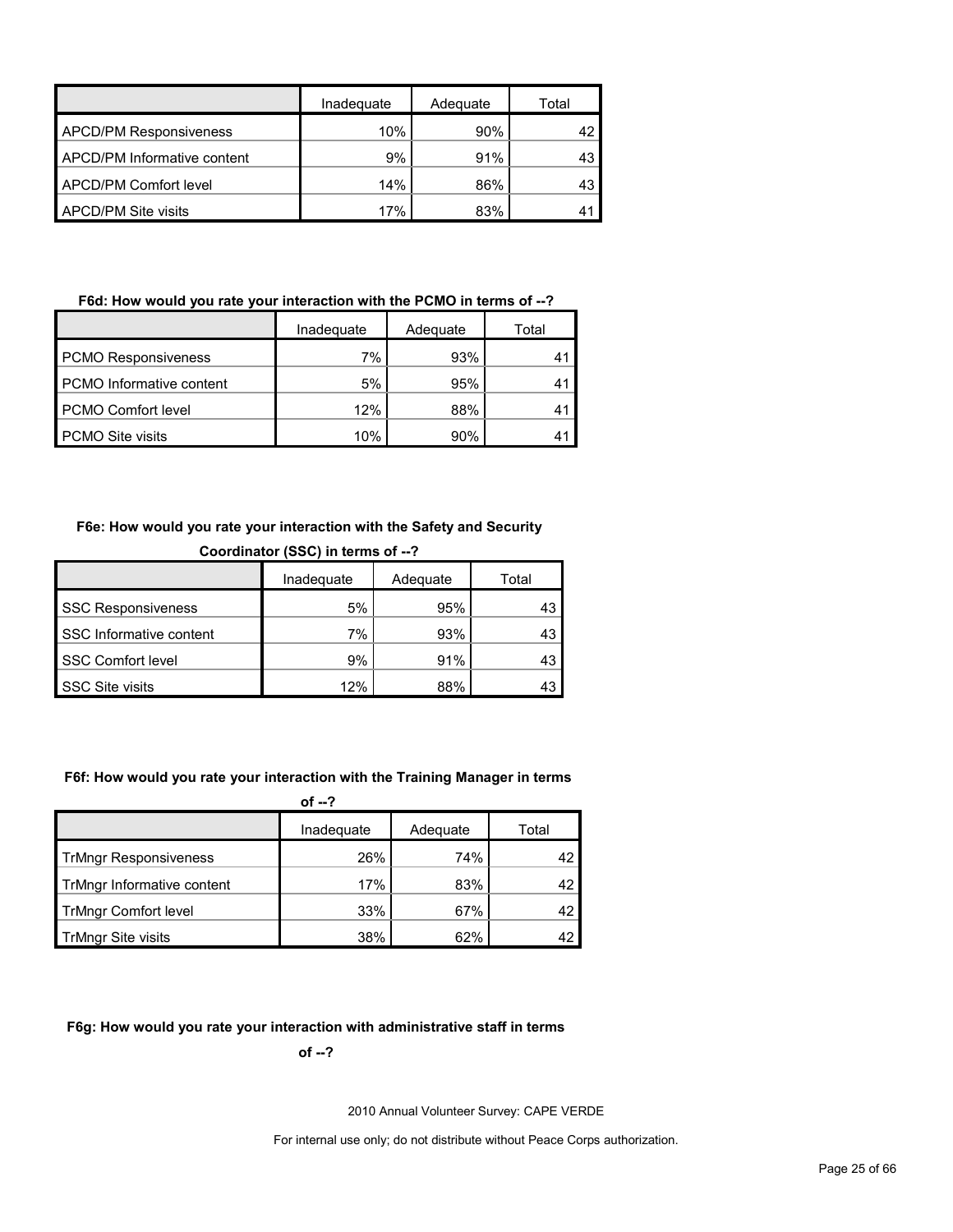|                           | Inadeguate | Adequate | Total |
|---------------------------|------------|----------|-------|
| Admin Responsiveness      | 5%         | 95%      |       |
| Admin Informative content | $0\%$      | 100%     |       |
| Admin Comfort level       | 10%        | 90%      |       |
| Admin Site visits         | 26%        | 74%      |       |

### **F7: What is the best method for you to communicate with your Peace**

| Corps office?                      |         |        |  |  |
|------------------------------------|---------|--------|--|--|
|                                    | Percent | Number |  |  |
| Cell phone                         | 67%     | 29     |  |  |
| Email                              | 26%     |        |  |  |
| In-person visits                   | 7%      | 3      |  |  |
| Other: Please specify below        |         |        |  |  |
| Text messaging (SMS)               |         |        |  |  |
| Telephone not at residence or work |         |        |  |  |
| Telephone at residence or work     |         |        |  |  |
| Letters/postal service             |         |        |  |  |
| Fax                                |         |        |  |  |
| Total                              | 100%    | 43     |  |  |

### **F7.OTHER: Description of "other" best**

#### **method to communicate with post**

|       | <b>PERCENT</b> | <b>NUMBER</b> |
|-------|----------------|---------------|
|       | 100%           | 43            |
| Total | 100%           | 43            |

**F8: In general, how do you rate the effectiveness of your communication resources for contacting your** 

| PC staff in-country? |  |
|----------------------|--|
|----------------------|--|

|                | Not effective | Poor | Adeɑuate | Effective | Very effective | Total |
|----------------|---------------|------|----------|-----------|----------------|-------|
|                |               |      |          |           |                |       |
| F <sub>8</sub> |               | 2%   | 30%      | 44%       | 23%            | 43    |

# <span id="page-25-0"></span>**G. Your Safety and Security**

2010 Annual Volunteer Survey: CAPE VERDE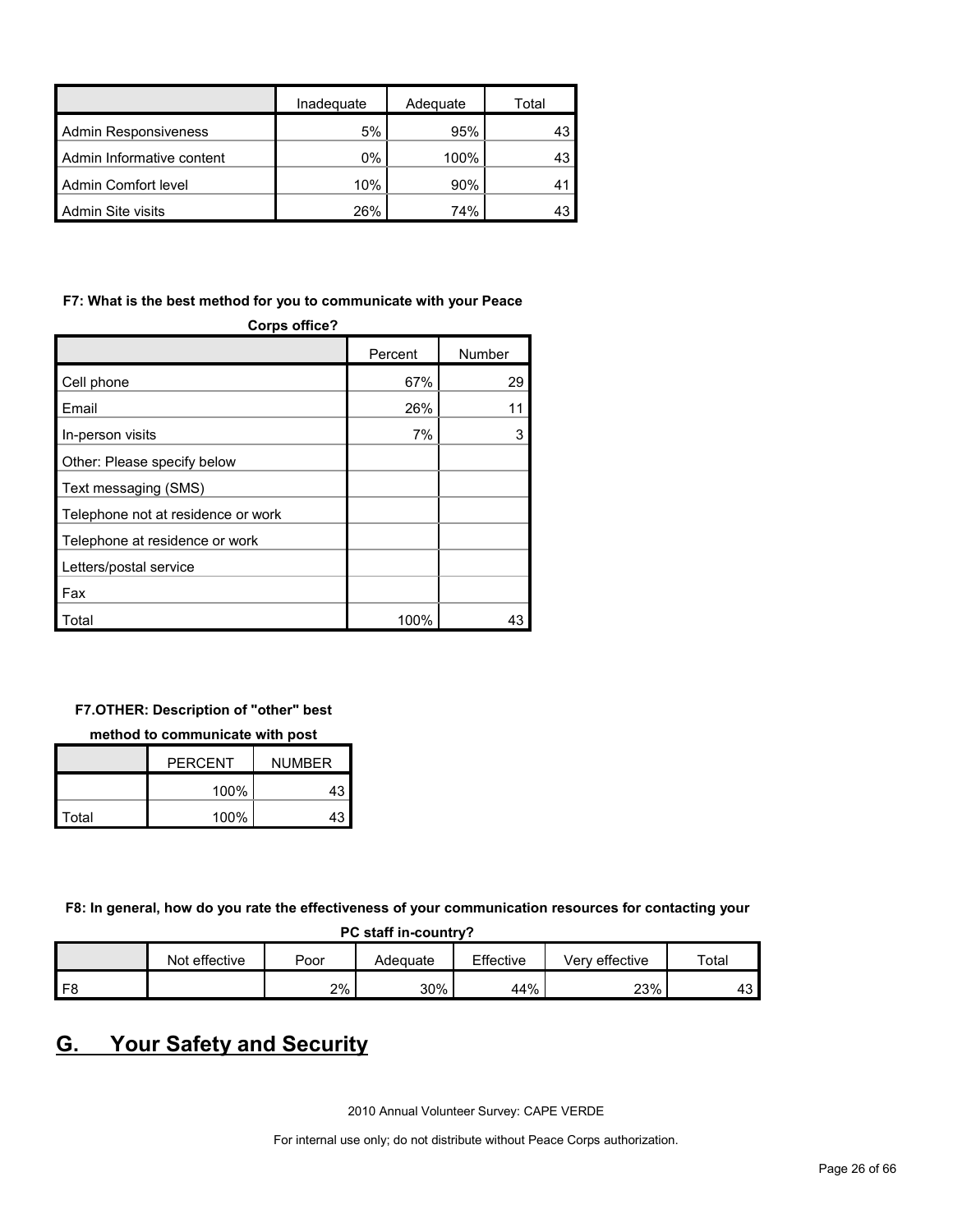This section reports on how safe Volunteers feel. Volunteers' experiences with various types of insensitive remarks or behaviors, harassment or discrimination, and crime are summarized, as well as whether harassment and crime events were reported to Peace Corps.

#### **G1: How safe do you feel...?**

|                                    | Not at All Safe | Often Unsafe | Adequately Safe | Usuallv Safe | Verv Safe | Total           |
|------------------------------------|-----------------|--------------|-----------------|--------------|-----------|-----------------|
| Where you live                     | 2%              | 5%           | 19%             | 16%          | 58%       | 43 <sup>1</sup> |
| Where you work                     |                 | $2\%$        | 14%             | 12%          | 72%       | 43              |
| When you travel in-country         |                 | 5%           | 23%             | 42%          | 30%       | 43              |
| City where main Peace Corps office | 2%              | 7%           | 49%             | 30%          | 12%       | 43              |
| is located                         |                 |              |                 |              |           |                 |

**G2: Have you encountered insensitive comments or behavior toward you based on your race, ethnicity, age, gender, or sexual orientation from any of the following sources?**

|                         | Yes | No  | <b>NA</b> | Total |
|-------------------------|-----|-----|-----------|-------|
| Host/home stay family   | 7%  | 93% |           | 43    |
| Community members       | 56% | 44% |           | 43    |
| <b>Other Volunteers</b> | 9%  | 91% |           | 43    |
| PC in-country staff     | 9%  | 91% |           | 43    |
| Other                   | 14% | 18% | 68%       | 28    |

**G2: Have you encountered insensitive comments or behavior toward you based on your race, ethnicity, age, gender, or sexual orientation from any of** 

**the following sources? (excluding "NA" responses)**

|                         | Yes | No  | Total |
|-------------------------|-----|-----|-------|
| Host/home stay family   | 7%  | 93% | 43    |
| Community members       | 56% | 44% | 43    |
| <b>Other Volunteers</b> | 9%  | 91% | 43    |
| PC in-country staff     | 9%  | 91% | 43    |
| Other                   | 44% | 56% |       |

2010 Annual Volunteer Survey: CAPE VERDE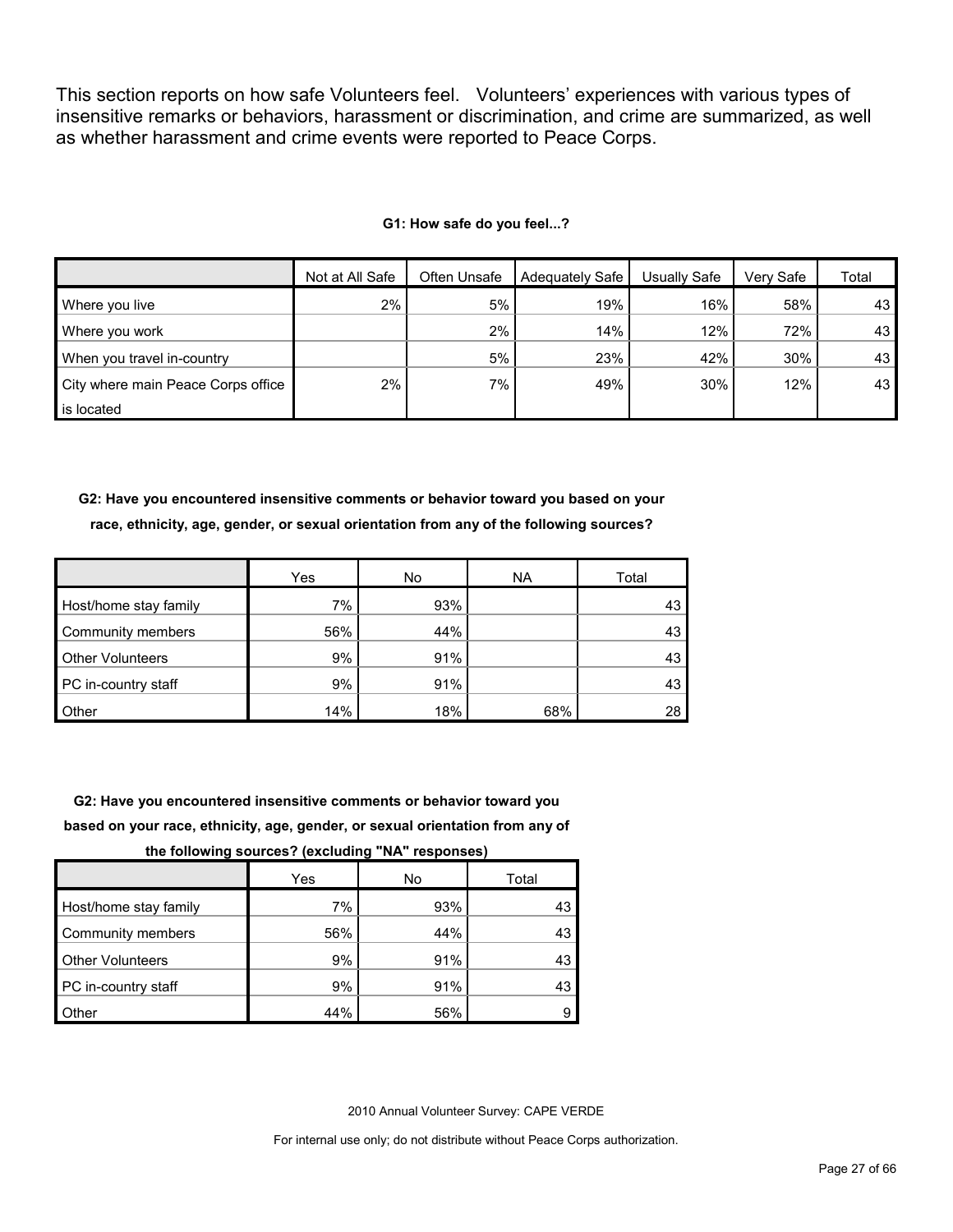#### **G2.OTHER: Description of "other" sources of insensitive comments/behavior**

|                                                | <b>PERCENT</b> | <b>NUMBER</b> |  |
|------------------------------------------------|----------------|---------------|--|
| Open-ended results. Not responsive to request. |                |               |  |
| Total                                          | 100%           | 43            |  |

NOTE: See Open-Ended Responses Report for comments Volunteers wrote in response to

Question G3 to explain their harassment/discrimination answers.

#### **G3: Please indicate the number of times you experienced the following types of discrimination/harassment: PERCENTAGES**

|                              | None | Once | 2-5 times | 6-10 times | 11-25 times | 26+ times | Total |
|------------------------------|------|------|-----------|------------|-------------|-----------|-------|
| Age H/D                      | 89%  | 3%   | 8%        |            |             |           | 38    |
| Anti-American H/D            | 67%  | 14%  | 17%       | 3%         |             |           | 36    |
| Disability H/D               | 97%  | 3%   |           |            |             |           | 37    |
| Gender H/D                   | 89%  | 3%   | 3%        |            | 5%          |           | 37    |
| Racial/color H/D             | 54%  | 17%  | 11%       |            | 9%          | 9%        | 35    |
| Religious H/D                | 95%  |      | 5%        |            |             |           | 37    |
| Sexual orientation H/D       | 95%  | 3%   |           |            | 3%          |           | 37    |
| Sexual harassment (physical) | 87%  | 11%  | 3%        |            |             |           | 38    |
| Sexual harassment (verbal)   | 83%  |      | 6%        | 8%         |             | 3%        | 36    |

#### **G3: Please indicate the number of times you experienced the following types of discrimination/harassment: NUMBERS**

|                              | None            | Once | 2-5 times | 6-10 times | 11-25 times | 26+ times | Total |
|------------------------------|-----------------|------|-----------|------------|-------------|-----------|-------|
| Age H/D                      | 34              |      |           |            |             |           | 38    |
| Anti-American H/D            | 24              | 5    | 6         |            |             |           | 36    |
| Disability H/D               | 36              |      |           |            |             |           | 37    |
| Gender H/D                   | 33              |      |           |            | ◠           |           | 37    |
| Racial/color H/D             | 19              | 6    |           |            | 3           | 3         | 35    |
| Religious H/D                | 35              |      |           |            |             |           | 37    |
| Sexual orientation H/D       | 35              |      |           |            |             |           | 37    |
| Sexual harassment (physical) | 33              | 4    |           |            |             |           | 38    |
| Sexual harassment (verbal)   | 30 <sup>°</sup> |      |           |            |             |           | 36    |

2010 Annual Volunteer Survey: CAPE VERDE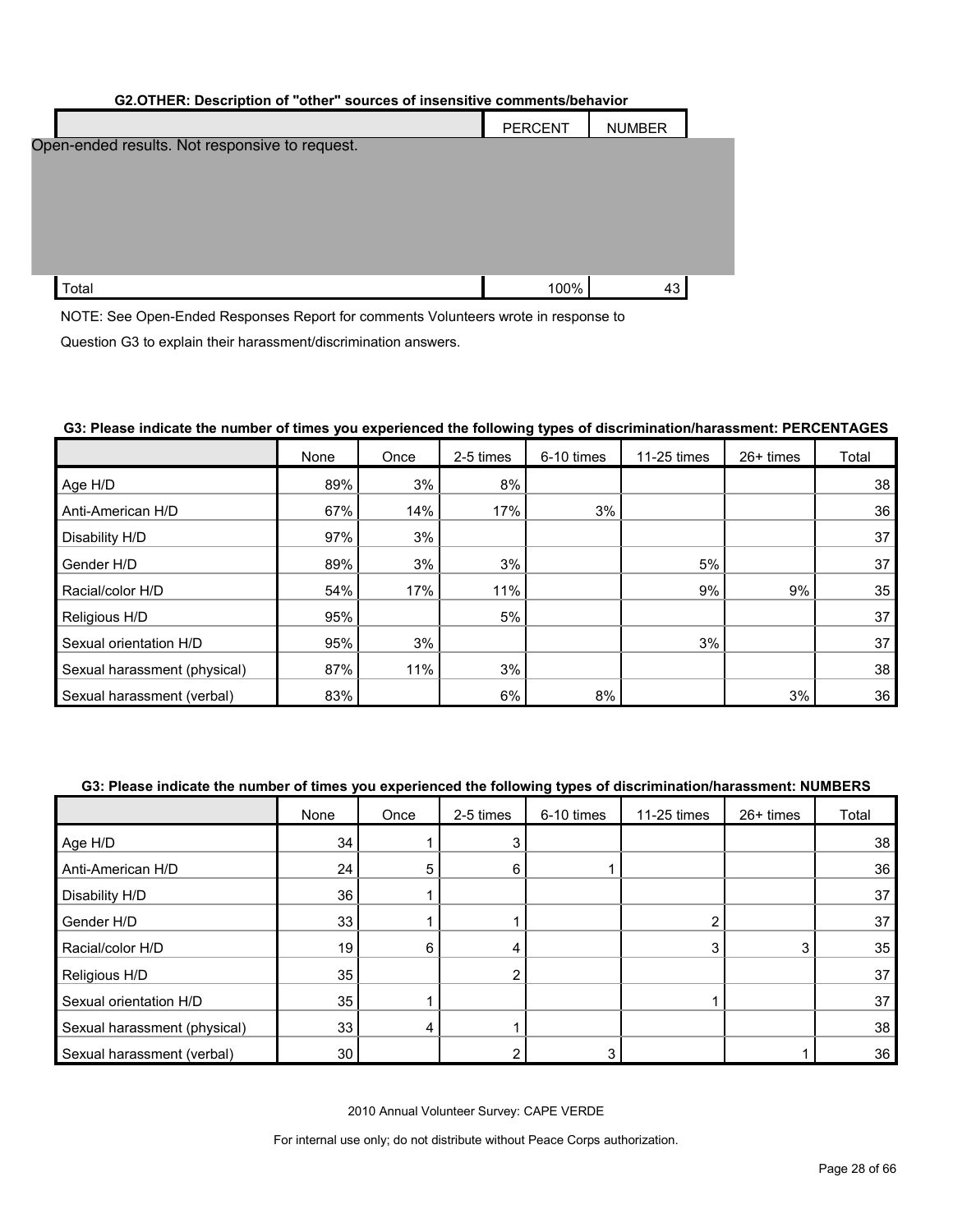|         |             | $\overline{\phantom{a}}$ | Reported Age H/D |             |           |       |  |   |
|---------|-------------|--------------------------|------------------|-------------|-----------|-------|--|---|
|         |             | Never                    | Once             | 11-25 times | 26+ times | Total |  |   |
| Age H/D | Once        |                          |                  |             |           |       |  |   |
|         | 2-5 times   | 3 <sub>l</sub>           |                  |             |           |       |  | 3 |
|         | 6-10 times  |                          |                  |             |           |       |  |   |
|         | 11-25 times |                          |                  |             |           |       |  |   |
|         | 26+ times   |                          |                  |             |           |       |  |   |
|         | Total       | 4                        |                  |             |           |       |  | 4 |

# **G3: Volunteers experiencing AGE discrimination/harassment: Events by Number of Reports to PC**

NOTE: Some PCVs provided the number of events without answering how many times they reported the event/s.

# **G3: Volunteers experiencing AGE discrimination/harassment: Events by Person Responsible**

|         |                   |             | Someone you | Counterpart,<br>supervisor, | Peace Corps |                   |
|---------|-------------------|-------------|-------------|-----------------------------|-------------|-------------------|
|         |                   | Stranger    | know        | co-worker                   | Volunteer   | Peace Corps staff |
|         |                   | Responsible | Responsible | Responsible                 | Responsible | Responsible       |
| Age H/D | Once              |             |             |                             |             |                   |
|         | 2-5 times         |             |             |                             |             |                   |
|         | 6-10 times        |             |             |                             |             |                   |
|         | 11-25 times       |             |             |                             |             |                   |
|         | 26+ times         |             |             |                             |             |                   |
|         | <b>Total PCVs</b> |             |             |                             |             |                   |

NOTE: Some PCVs provided the number of events without answering who was responsible.

# **G3: Volunteers experiencing AGE discrimination/harassment:**

|  |  | <b>Events by Person Responsible</b> |  |
|--|--|-------------------------------------|--|
|  |  |                                     |  |
|  |  |                                     |  |

|         |             | Host country family<br>member | Other       |
|---------|-------------|-------------------------------|-------------|
|         |             |                               |             |
|         |             | Responsible                   | Responsible |
| Age H/D | Once        |                               |             |
|         | 2-5 times   |                               |             |
|         | 6-10 times  |                               |             |
|         | 11-25 times |                               |             |

2010 Annual Volunteer Survey: CAPE VERDE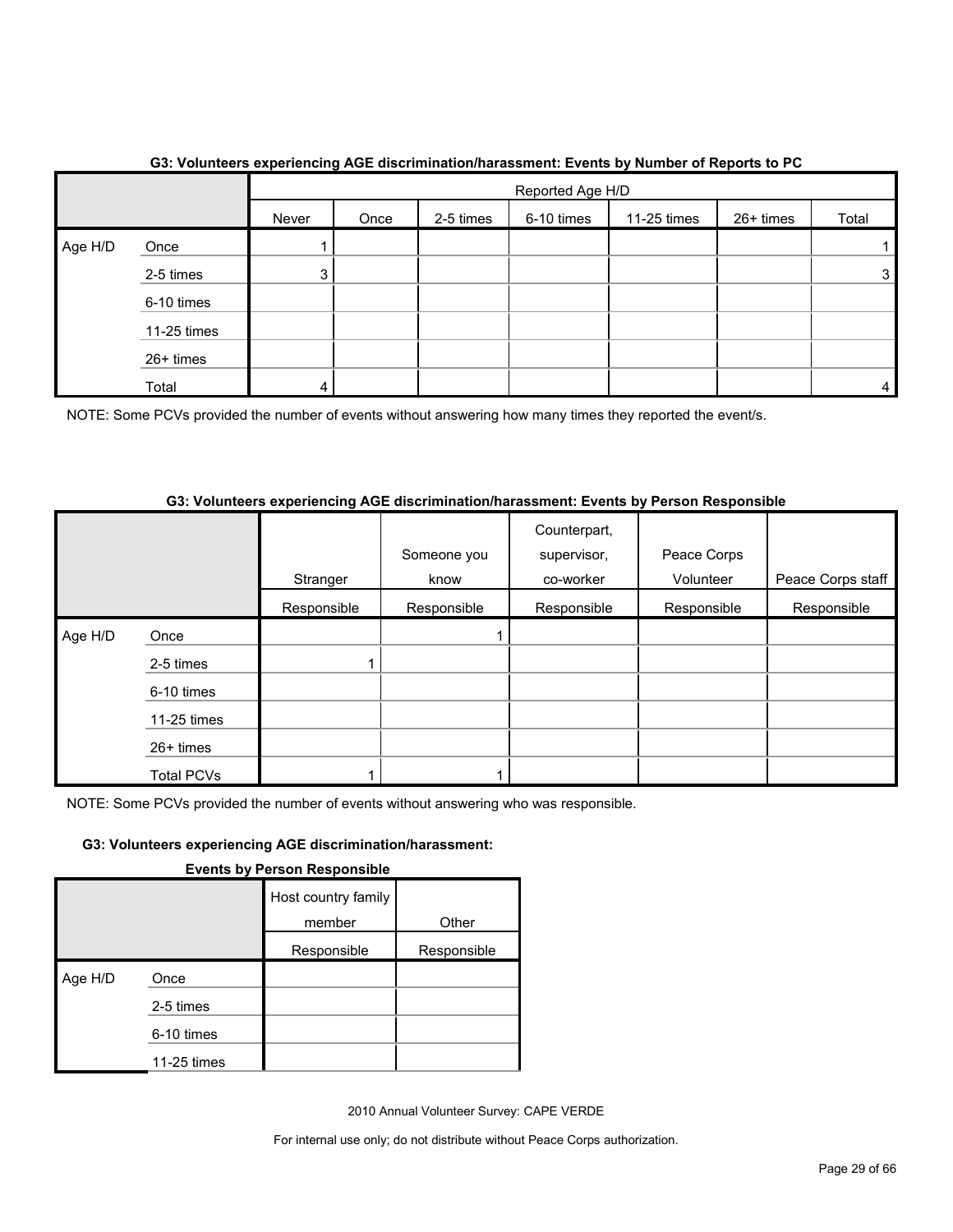| $26+$ times |  |
|-------------|--|
| Total PCVs  |  |

#### **G3: Volunteers experiencing ANTI-AMERICAN discrimination/harassment: Events by Number of Reports to PC**

|                   |             |       | Reported Anti-American H/D |           |            |             |           |       |  |
|-------------------|-------------|-------|----------------------------|-----------|------------|-------------|-----------|-------|--|
|                   |             | Never | Once                       | 2-5 times | 6-10 times | 11-25 times | 26+ times | Total |  |
| Anti-American H/D | Once        | 5     |                            |           |            |             |           | 5     |  |
|                   | 2-5 times   | 6     |                            |           |            |             |           | 6     |  |
|                   | 6-10 times  |       |                            |           |            |             |           |       |  |
|                   | 11-25 times |       |                            |           |            |             |           |       |  |
|                   | 26+ times   |       |                            |           |            |             |           |       |  |
|                   | Total       | 11    |                            |           |            |             |           | 11    |  |

NOTE: Some PCVs provided the number of events without answering how many times they reported the event/s.

#### **G3: Volunteers experiencing ANTI-AMERICAN discrimination/harassment: Events by Person Responsible**

|                   |                   |               |             | Counterpart, |             |             |
|-------------------|-------------------|---------------|-------------|--------------|-------------|-------------|
|                   |                   |               | Someone you | supervisor,  | Peace Corps | Peace Corps |
|                   |                   | Stranger      | know        | co-worker    | Volunteer   | staff       |
|                   |                   | Responsible   | Responsible | Responsible  | Responsible | Responsible |
| Anti-American H/D | Once              | $\mathcal{P}$ |             |              |             |             |
|                   | 2-5 times         | 2             |             |              |             |             |
|                   | 6-10 times        |               |             |              |             |             |
|                   | 11-25 times       |               |             |              |             |             |
|                   | 26+ times         |               |             |              |             |             |
|                   | <b>Total PCVs</b> | 4             |             |              |             |             |

NOTE: Some PCVs provided the number of events without answering who was responsible.

#### **G3: Volunteers experiencing ANTI-AMERICAN discrimination/harassment:**

#### **Events by Person Responsible**

| Host country family |             |
|---------------------|-------------|
| member              | Other       |
| Responsible         | Responsible |

2010 Annual Volunteer Survey: CAPE VERDE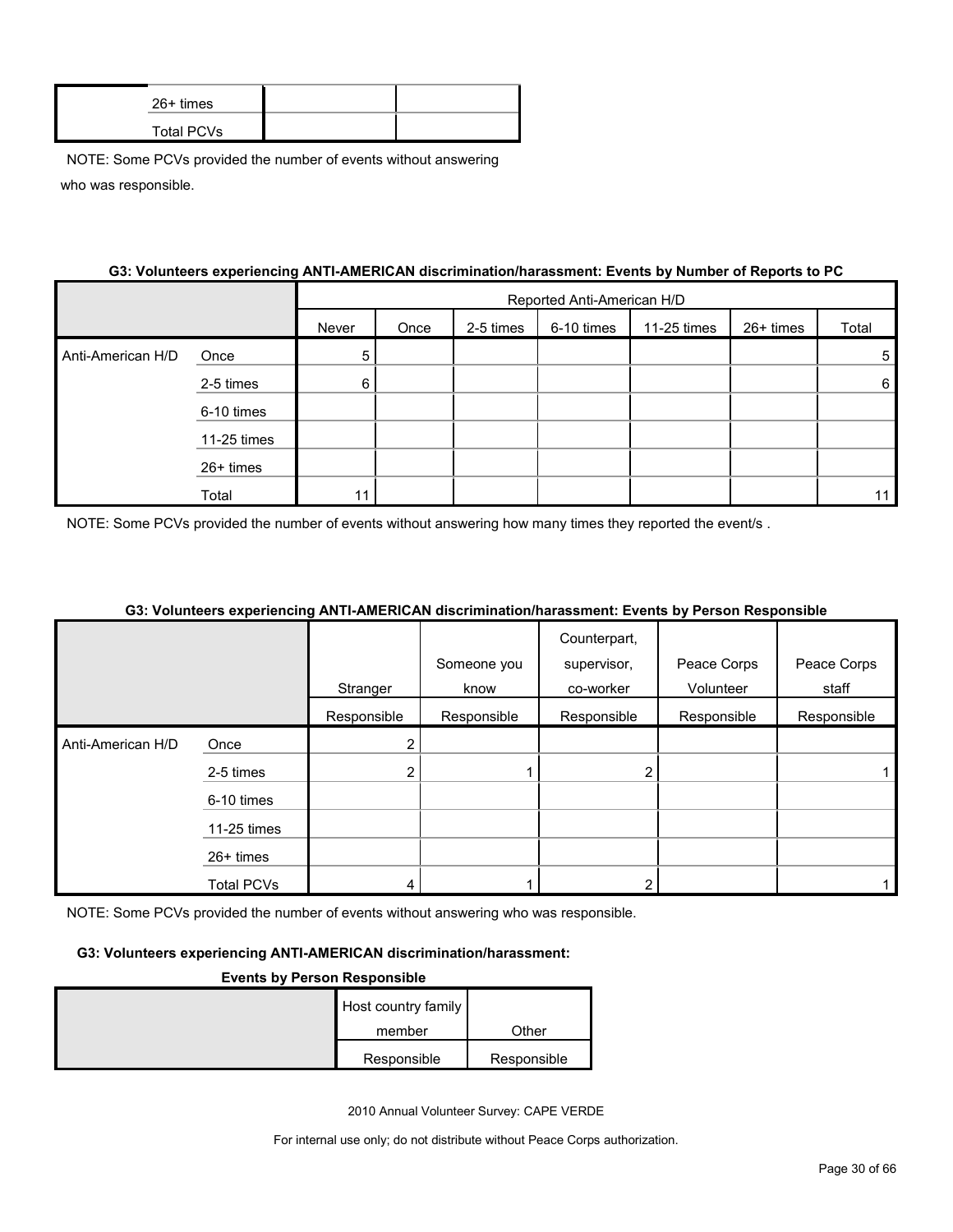| Anti-American H/D | Once              |  |
|-------------------|-------------------|--|
|                   | 2-5 times         |  |
|                   | 6-10 times        |  |
|                   | 11-25 times       |  |
|                   | 26+ times         |  |
|                   | <b>Total PCVs</b> |  |

#### **G3: Volunteers experiencing DISABILITY discrimination/harassment: Events by Number of Reports to PC**

|                |             |       | Reported Disability H/D |           |            |             |           |       |  |
|----------------|-------------|-------|-------------------------|-----------|------------|-------------|-----------|-------|--|
|                |             | Never | Once                    | 2-5 times | 6-10 times | 11-25 times | 26+ times | Total |  |
| Disability H/D | Once        |       |                         |           |            |             |           |       |  |
|                | 2-5 times   |       |                         |           |            |             |           |       |  |
|                | 6-10 times  |       |                         |           |            |             |           |       |  |
|                | 11-25 times |       |                         |           |            |             |           |       |  |
|                | 26+ times   |       |                         |           |            |             |           |       |  |
|                | Total       |       |                         |           |            |             |           |       |  |

NOTE: Some PCVs provided the number of events without answering how many times they reported the event/s .

#### **G3: Volunteers experiencing DISABILITY discrimination/harassment: Events by Person Responsible**

|                |                   | Stranger    | Someone you<br>know | Counterpart,<br>supervisor,<br>co-worker | Peace Corps<br>Volunteer | Peace Corps staff |
|----------------|-------------------|-------------|---------------------|------------------------------------------|--------------------------|-------------------|
|                |                   | Responsible | Responsible         | Responsible                              | Responsible              | Responsible       |
| Disability H/D | Once              |             |                     |                                          |                          |                   |
|                | 2-5 times         |             |                     |                                          |                          |                   |
|                | 6-10 times        |             |                     |                                          |                          |                   |
|                | 11-25 times       |             |                     |                                          |                          |                   |
|                | 26+ times         |             |                     |                                          |                          |                   |
|                | <b>Total PCVs</b> |             |                     |                                          |                          |                   |

NOTE: Some PCVs provided the number of events without answering who was responsible.

2010 Annual Volunteer Survey: CAPE VERDE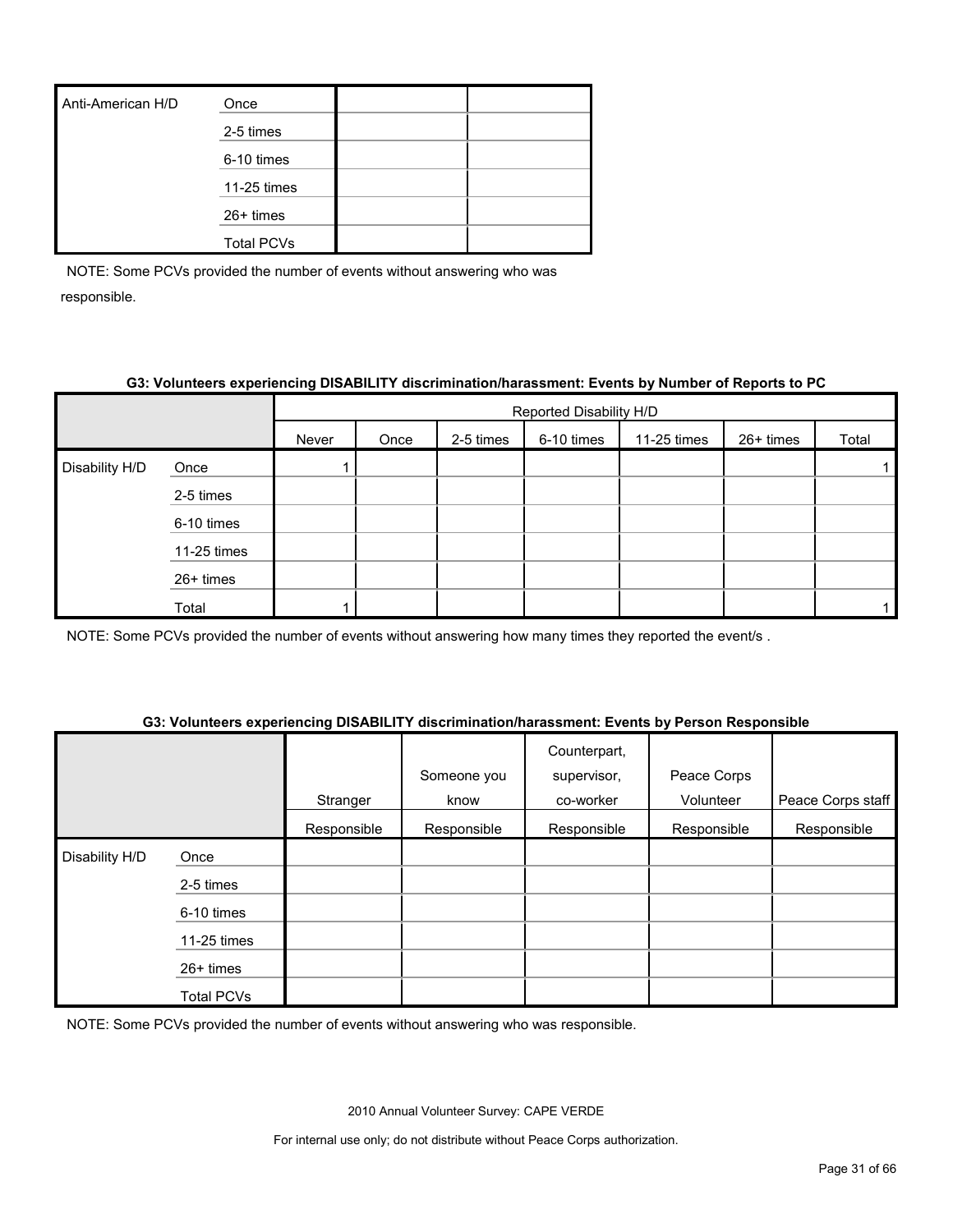#### **G3: Volunteers experiencing DISABILITY discrimination/harassment:**

|                |                   | Host country family<br>member | Other       |
|----------------|-------------------|-------------------------------|-------------|
|                |                   | Responsible                   | Responsible |
| Disability H/D | Once              |                               |             |
|                | 2-5 times         |                               |             |
|                | 6-10 times        |                               |             |
|                | 11-25 times       |                               |             |
|                | $26+$ times       |                               |             |
|                | <b>Total PCVs</b> |                               |             |

#### **Events by Person Responsible**

NOTE: Some PCVs provided the number of events without answering who was responsible.

# Reported Gender H/D Never | Once | 2-5 times | 6-10 times | 11-25 times | 26+ times | Total Gender H/D Once | | | 1| | | | | | | | 1 2-5 times 1 1 6-10 times 11-25 times 2 2 26+ times Total 3 1 4

#### **G3: Volunteers experiencing GENDER discrimination/harassment: Events by Number of Reports to PC**

NOTE: Some PCVs provided the number of events without answering how many times they reported the event/s .

#### **G3: Volunteers experiencing GENDER discrimination/harassment: Events by Person Responsible**

|            |             |             | over common a approximating officers algorithmation indication in Fronto by Existent Responsibility |                                          |                          |                   |
|------------|-------------|-------------|-----------------------------------------------------------------------------------------------------|------------------------------------------|--------------------------|-------------------|
|            |             | Stranger    | Someone you<br>know                                                                                 | Counterpart,<br>supervisor,<br>co-worker | Peace Corps<br>Volunteer | Peace Corps staff |
|            |             | Responsible | Responsible                                                                                         | Responsible                              | Responsible              | Responsible       |
| Gender H/D | Once        |             |                                                                                                     |                                          |                          |                   |
|            | 2-5 times   |             |                                                                                                     |                                          |                          |                   |
|            | 6-10 times  |             |                                                                                                     |                                          |                          |                   |
|            | 11-25 times |             |                                                                                                     |                                          |                          |                   |

2010 Annual Volunteer Survey: CAPE VERDE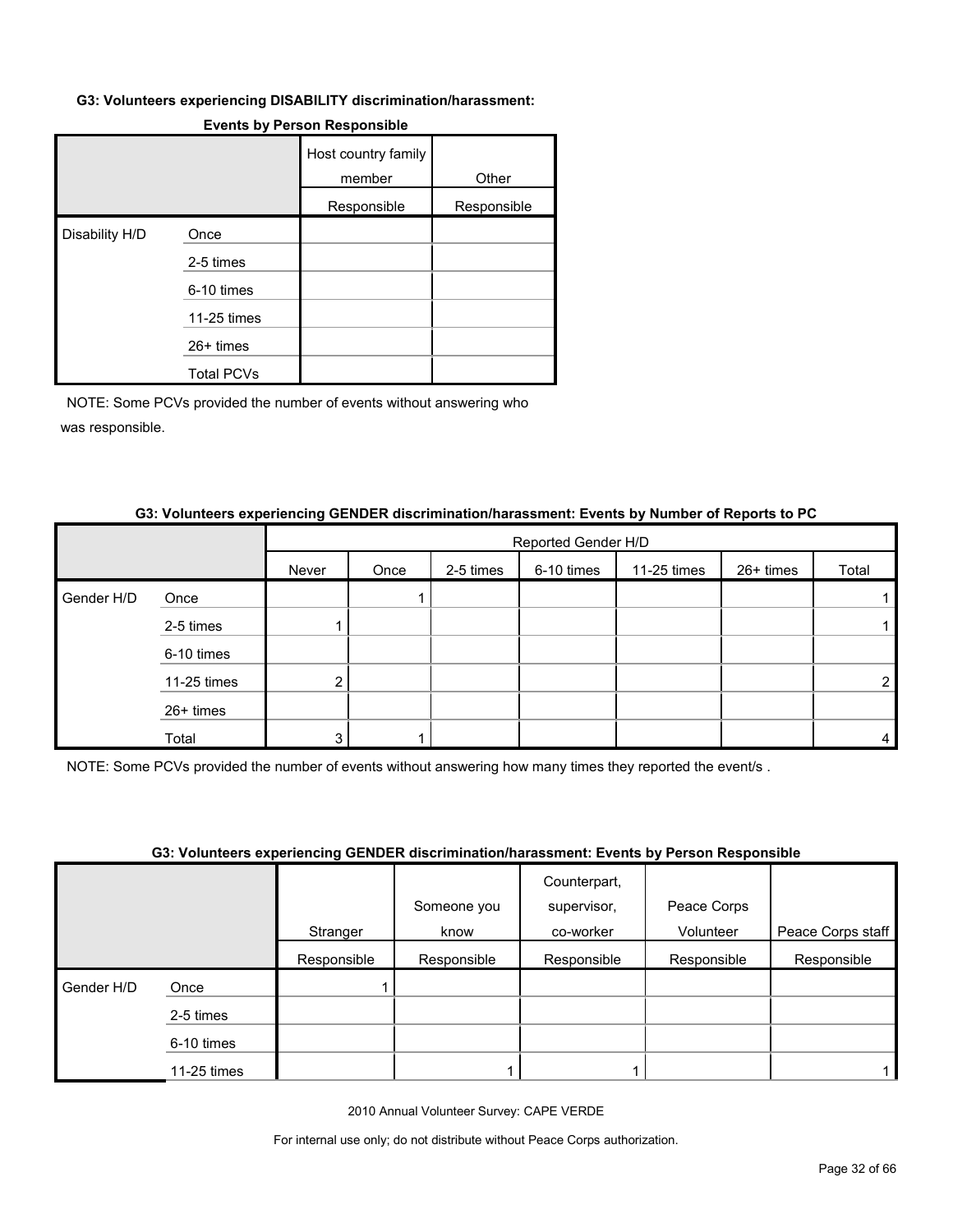| 26+ times  |  |  |  |
|------------|--|--|--|
| Total PCVs |  |  |  |

#### **G3: Volunteers experiencing GENDER discrimination/harassment:**

|            |                   | <b>Events by Person Responsible</b> |             |
|------------|-------------------|-------------------------------------|-------------|
|            |                   | Host country family<br>member       | Other       |
|            |                   | Responsible                         | Responsible |
| Gender H/D | Once              |                                     |             |
|            | 2-5 times         |                                     |             |
|            | 6-10 times        |                                     |             |
|            | 11-25 times       | 1                                   |             |
|            | $26+$ times       |                                     |             |
|            | <b>Total PCVs</b> |                                     |             |

NOTE: Some PCVs provided the number of events without answering who was responsible.

#### **G3: Volunteers experiencing RACIAL/COLOR discrimination/harassment: Events by Number of Reports to PC**

|                  |             |       | Reported Racial/color H/D |           |            |             |           |       |  |
|------------------|-------------|-------|---------------------------|-----------|------------|-------------|-----------|-------|--|
|                  |             | Never | Once                      | 2-5 times | 6-10 times | 11-25 times | 26+ times | Total |  |
| Racial/color H/D | Once        |       |                           |           |            |             |           | 5     |  |
|                  | 2-5 times   | 4     |                           |           |            |             |           | 4     |  |
|                  | 6-10 times  |       |                           |           |            |             |           |       |  |
|                  | 11-25 times |       |                           |           |            |             |           | 2     |  |
|                  | 26+ times   |       |                           |           |            |             |           | 3     |  |
|                  | Total       | 12    |                           |           |            |             |           | 14    |  |

NOTE: Some PCVs provided the number of events without answering how many times they reported the event/s.

#### **G3: Volunteers experiencing RACIAL/COLOR discrimination/harassment: Events by Person Responsible**

|             |             | Counterpart, |             |             |
|-------------|-------------|--------------|-------------|-------------|
|             | Someone you | supervisor,  | Peace Corps | Peace Corps |
| Stranger    | know        | co-worker    | Volunteer   | staff       |
| Responsible | Responsible | Responsible  | Responsible | Responsible |

2010 Annual Volunteer Survey: CAPE VERDE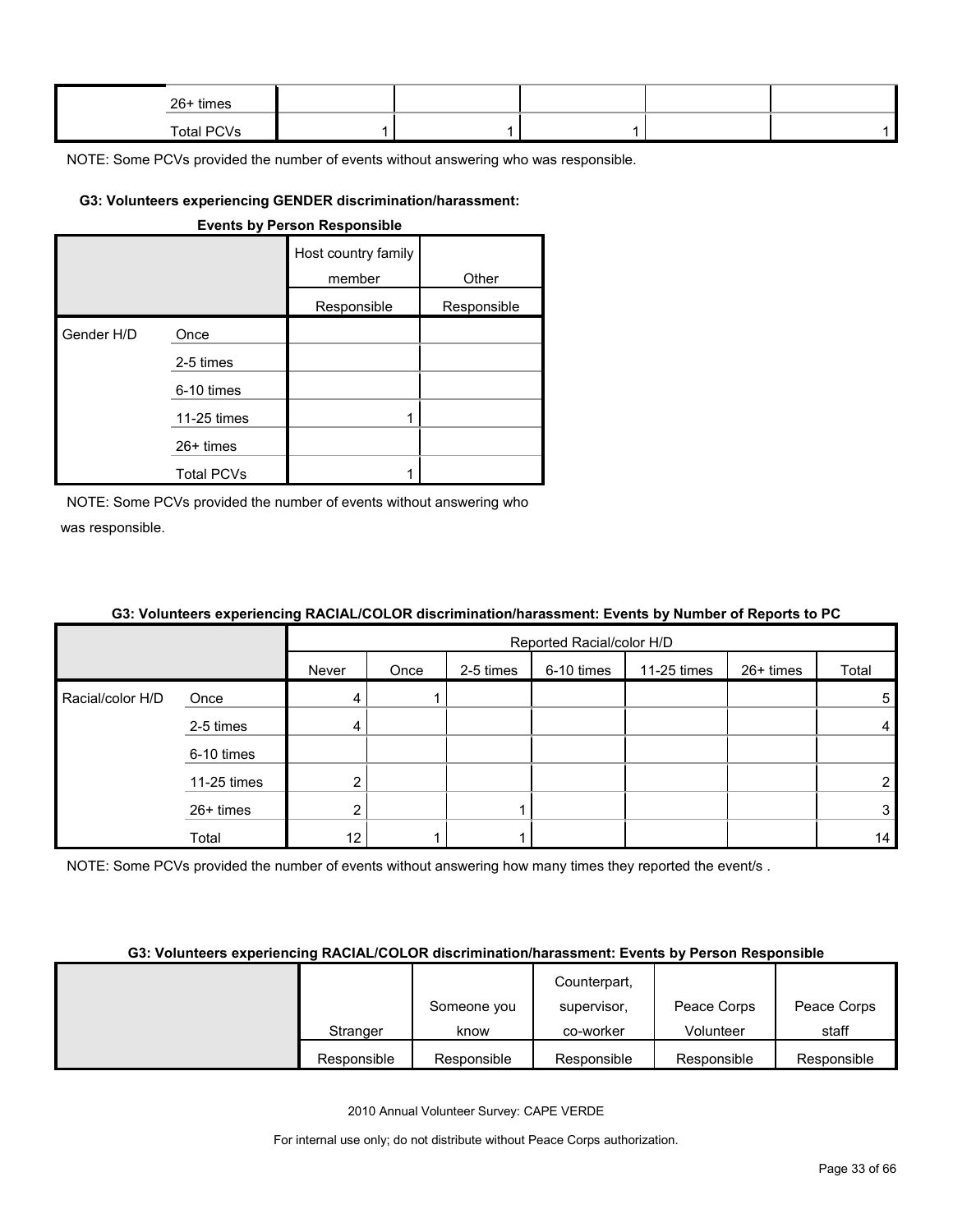| Racial/color H/D | Once              |  |  |  |
|------------------|-------------------|--|--|--|
|                  | 2-5 times         |  |  |  |
|                  | 6-10 times        |  |  |  |
|                  | 11-25 times       |  |  |  |
|                  | 26+ times         |  |  |  |
|                  | <b>Total PCVs</b> |  |  |  |

#### **G3: Volunteers experiencing RACIAL/COLOR discrimination/harassment:**

#### **Events by Person Responsible**

|                  |                   | Host country family<br>member | Other       |
|------------------|-------------------|-------------------------------|-------------|
|                  |                   | Responsible                   | Responsible |
| Racial/color H/D | Once              |                               |             |
|                  | 2-5 times         |                               |             |
|                  | 6-10 times        |                               |             |
|                  | 11-25 times       |                               |             |
|                  | $26+$ times       |                               |             |
|                  | <b>Total PCVs</b> |                               |             |

NOTE: Some PCVs provided the number of events without answering who was responsible.

#### **G3: Volunteers experiencing RELIGIOUS discrimination/harassment: Events by Number of Reports to PC**

|               |             |       | Reported Religious H/D |           |            |             |           |       |  |
|---------------|-------------|-------|------------------------|-----------|------------|-------------|-----------|-------|--|
|               |             | Never | Once                   | 2-5 times | 6-10 times | 11-25 times | 26+ times | Total |  |
| Religious H/D | Once        |       |                        |           |            |             |           |       |  |
|               | 2-5 times   |       |                        |           |            |             |           |       |  |
|               | 6-10 times  |       |                        |           |            |             |           |       |  |
|               | 11-25 times |       |                        |           |            |             |           |       |  |
|               | 26+ times   |       |                        |           |            |             |           |       |  |
|               | Total       |       |                        |           |            |             |           |       |  |

NOTE: Some PCVs provided the number of events without answering how many times they reported the event/s.

#### **G3: Volunteers experiencing RELIGIOUS discrimination/harassment: Events by Person Responsible**

2010 Annual Volunteer Survey: CAPE VERDE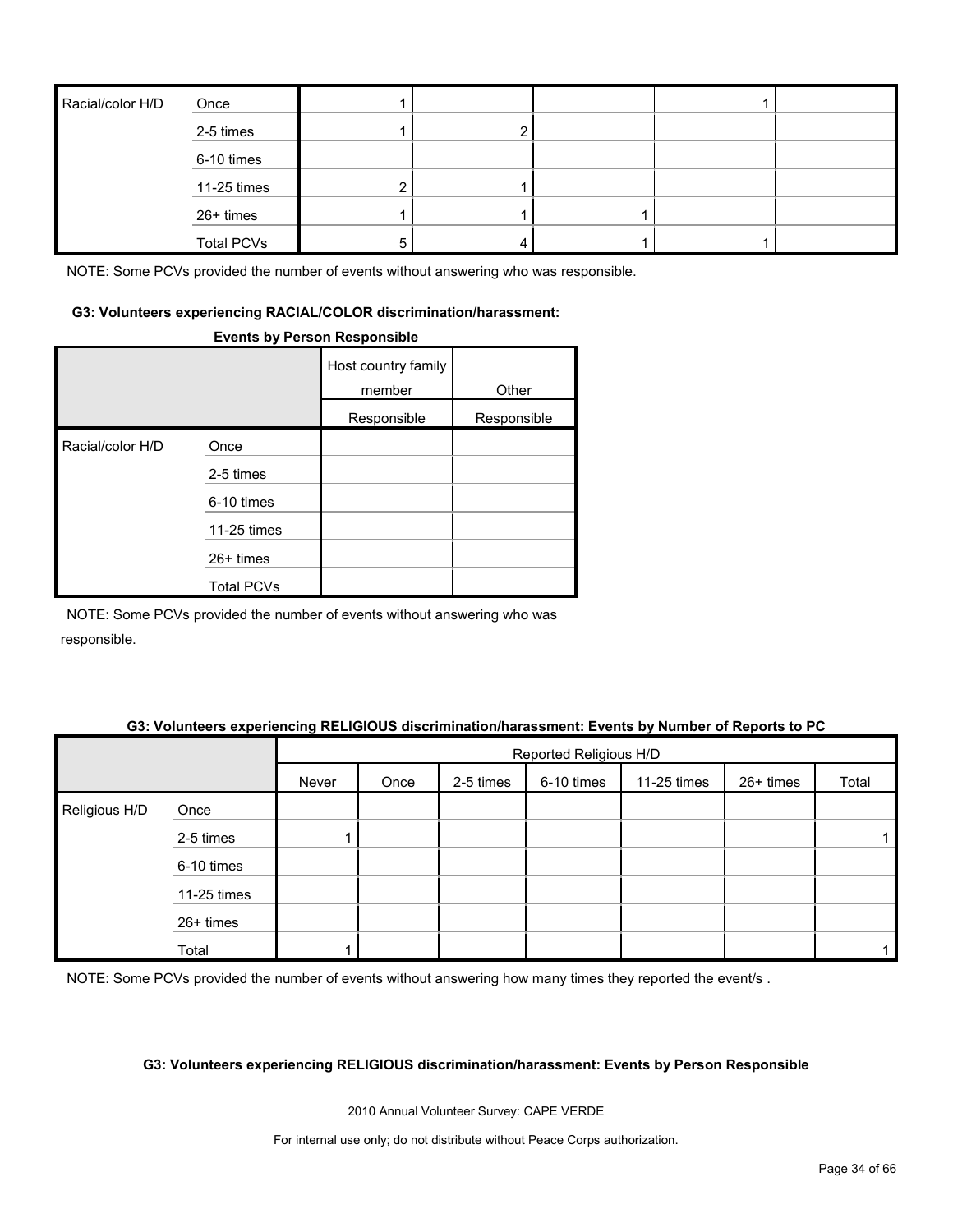|               |                   | Stranger    | Someone you<br>know | Counterpart,<br>supervisor,<br>co-worker | Peace Corps<br>Volunteer | Peace Corps staff |
|---------------|-------------------|-------------|---------------------|------------------------------------------|--------------------------|-------------------|
|               |                   | Responsible | Responsible         | Responsible                              | Responsible              | Responsible       |
| Religious H/D | Once              |             |                     |                                          |                          |                   |
|               | 2-5 times         |             |                     |                                          |                          |                   |
|               | 6-10 times        |             |                     |                                          |                          |                   |
|               | 11-25 times       |             |                     |                                          |                          |                   |
|               | 26+ times         |             |                     |                                          |                          |                   |
|               | <b>Total PCVs</b> |             |                     |                                          |                          |                   |

#### **G3: Volunteers experiencing RELIGIOUS discrimination/harassment:**

|               |                   | Host country family<br>member | Other       |
|---------------|-------------------|-------------------------------|-------------|
|               |                   | Responsible                   | Responsible |
| Religious H/D | Once              |                               |             |
|               | 2-5 times         |                               |             |
|               | 6-10 times        |                               |             |
|               | 11-25 times       |                               |             |
|               | 26+ times         |                               |             |
|               | <b>Total PCVs</b> |                               |             |

#### **Events by Person Responsible**

NOTE: Some PCVs provided the number of events without answering who

was responsible.

#### **G3: Volunteers experiencing SEXUAL ORIENTATION discrimination/harassment: Events by Number of Reports to PC**

|                        |             | Reported Sexual orientation H/D |                                                |  |  |  |  |  |  |  |
|------------------------|-------------|---------------------------------|------------------------------------------------|--|--|--|--|--|--|--|
|                        |             | Never                           | 2-5 times<br>6-10 times<br>11-25 times<br>Once |  |  |  |  |  |  |  |
| Sexual orientation H/D | Once        |                                 |                                                |  |  |  |  |  |  |  |
|                        | 2-5 times   |                                 |                                                |  |  |  |  |  |  |  |
|                        | 6-10 times  |                                 |                                                |  |  |  |  |  |  |  |
|                        | 11-25 times |                                 |                                                |  |  |  |  |  |  |  |
|                        | 26+ times   |                                 |                                                |  |  |  |  |  |  |  |
|                        | Total       | ົ                               |                                                |  |  |  |  |  |  |  |

2010 Annual Volunteer Survey: CAPE VERDE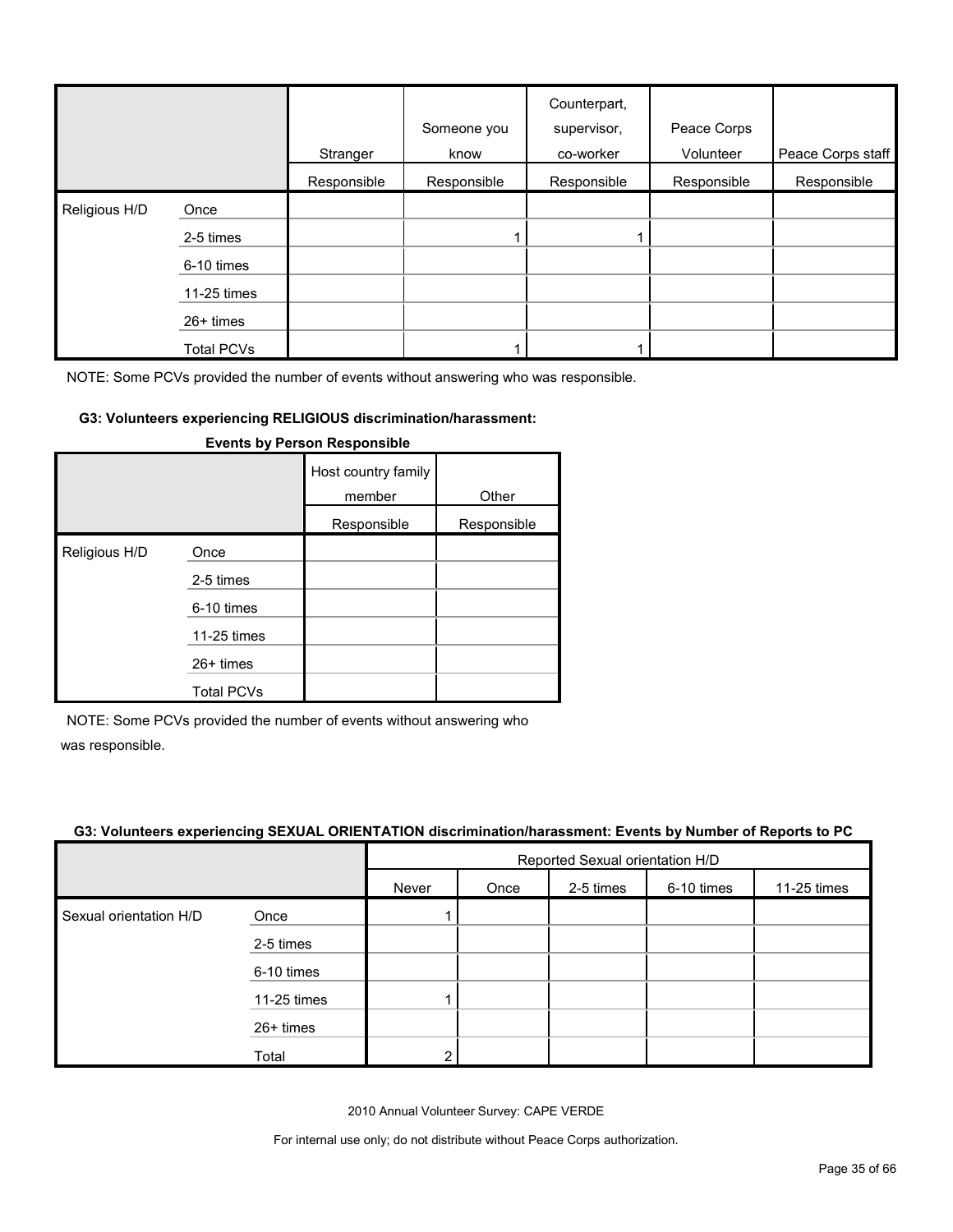#### **G3: Volunteers experiencing SEXUAL ORIENTATION discrimination/harassment: Events by Number of Reports to PC**

|                        |             | Reported Sexual orientation H/D |      |           |            |             |  |
|------------------------|-------------|---------------------------------|------|-----------|------------|-------------|--|
|                        |             | Never                           | Once | 2-5 times | 6-10 times | 11-25 times |  |
| Sexual orientation H/D | Once        |                                 |      |           |            |             |  |
|                        | 2-5 times   |                                 |      |           |            |             |  |
|                        | 6-10 times  |                                 |      |           |            |             |  |
|                        | 11-25 times |                                 |      |           |            |             |  |
|                        | 26+ times   |                                 |      |           |            |             |  |
|                        | Total       | ົ                               |      |           |            |             |  |

NOTE: Some PCVs provided the number of events without answering how many times they reported the event/s.

#### **G3: Volunteers experiencing SEXUAL ORIENTATION discrimination/harassment:**

|                        | . . <u>.</u> |                                 |       |  |
|------------------------|--------------|---------------------------------|-------|--|
|                        |              | Reported Sexual orientation H/D |       |  |
|                        |              | 26+ times                       | Total |  |
| Sexual orientation H/D | Once         |                                 |       |  |
|                        | 2-5 times    |                                 |       |  |
|                        | 6-10 times   |                                 |       |  |
|                        | 11-25 times  |                                 |       |  |
|                        | 26+ times    |                                 |       |  |
|                        | Total        |                                 |       |  |

**Events by Number of Reports to PC**

NOTE: Some PCVs provided the number of events without answering how many times they reported the event/s .

#### **G3: Volunteers experiencing SEXUAL ORIENTATION discrimination/harassment: Events by Person Responsible**

|                        |                   | Stranger    | Someone you<br>know | Counterpart,<br>supervisor,<br>co-worker | Peace Corps<br>Volunteer | Peace Corps<br>staff |
|------------------------|-------------------|-------------|---------------------|------------------------------------------|--------------------------|----------------------|
|                        |                   | Responsible | Responsible         | Responsible                              | Responsible              | Responsible          |
| Sexual orientation H/D | Once              |             |                     |                                          |                          |                      |
|                        | 2-5 times         |             |                     |                                          |                          |                      |
|                        | 6-10 times        |             |                     |                                          |                          |                      |
|                        | 11-25 times       |             |                     |                                          |                          |                      |
|                        | $26+$ times       |             |                     |                                          |                          |                      |
|                        | <b>Total PCVs</b> |             |                     |                                          |                          |                      |

2010 Annual Volunteer Survey: CAPE VERDE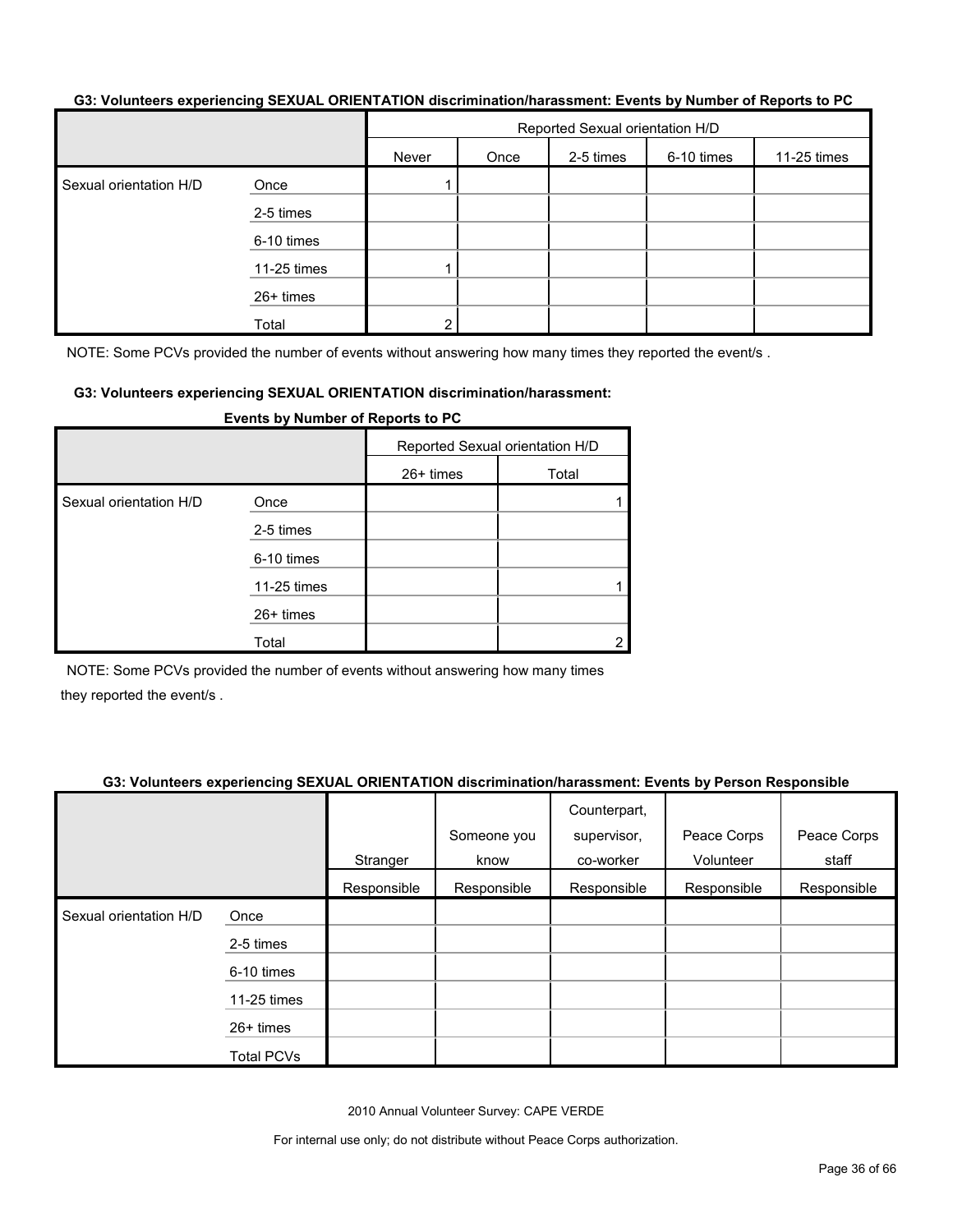#### **G3: Volunteers experiencing SEXUAL ORIENTATION discrimination/harassment: Events by Person Responsible**

|                        |                   |             | Someone you | Counterpart,<br>supervisor, | Peace Corps | Peace Corps |
|------------------------|-------------------|-------------|-------------|-----------------------------|-------------|-------------|
|                        |                   | Stranger    | know        | co-worker                   | Volunteer   | staff       |
|                        |                   | Responsible | Responsible | Responsible                 | Responsible | Responsible |
| Sexual orientation H/D | Once              |             |             |                             |             |             |
|                        | 2-5 times         |             |             |                             |             |             |
|                        | 6-10 times        |             |             |                             |             |             |
|                        | 11-25 times       |             |             |                             |             |             |
|                        | 26+ times         |             |             |                             |             |             |
|                        | <b>Total PCVs</b> |             |             |                             |             |             |

NOTE: Some PCVs provided the number of events without answering who was responsible.

#### **G3: Volunteers experiencing SEXUAL ORIENTATION discrimination/harassment:**

|                        |                   | Host country family<br>member<br>Responsible | Other<br>Responsible |
|------------------------|-------------------|----------------------------------------------|----------------------|
| Sexual orientation H/D | Once              |                                              |                      |
|                        | 2-5 times         |                                              |                      |
|                        | 6-10 times        |                                              |                      |
|                        | 11-25 times       |                                              |                      |
|                        | $26+$ times       |                                              |                      |
|                        | <b>Total PCVs</b> |                                              |                      |

#### **Events by Person Responsible**

NOTE: Some PCVs provided the number of events without answering who was responsible.

#### **G3: Volunteers experiencing PHYSICAL SEXUAL harassment: Events by Number of Reports to PC**

|                              |             |       | Reported Sexual harassment (physical) |           |            |             |  |
|------------------------------|-------------|-------|---------------------------------------|-----------|------------|-------------|--|
|                              |             | Never | Once                                  | 2-5 times | 6-10 times | 11-25 times |  |
| Sexual harassment (physical) | Once        | 4     |                                       |           |            |             |  |
|                              | 2-5 times   |       |                                       |           |            |             |  |
|                              | 6-10 times  |       |                                       |           |            |             |  |
|                              | 11-25 times |       |                                       |           |            |             |  |
|                              | $26+$ times |       |                                       |           |            |             |  |

2010 Annual Volunteer Survey: CAPE VERDE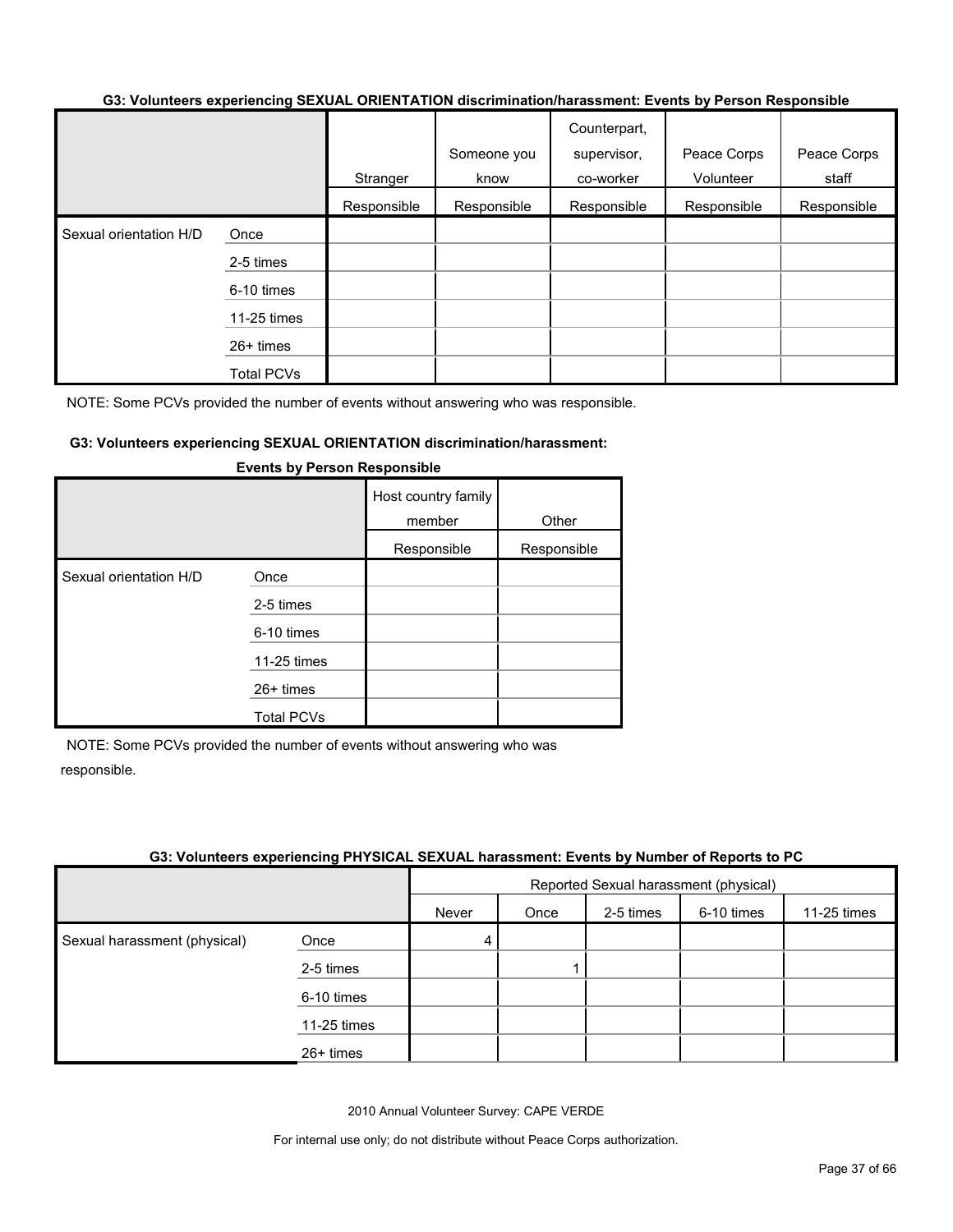| ⊺ota |  |  |  |
|------|--|--|--|
|      |  |  |  |

NOTE: Some PCVs provided the number of events without answering how many times they reported the event/s.

#### **G3: Volunteers experiencing PHYSICAL SEXUAL harassment: Events by Number of Reports**

|                              | to PC       |           |                                       |
|------------------------------|-------------|-----------|---------------------------------------|
|                              |             |           | Reported Sexual harassment (physical) |
|                              |             | 26+ times | Total                                 |
| Sexual harassment (physical) | Once        |           | 4                                     |
|                              | 2-5 times   |           |                                       |
|                              | 6-10 times  |           |                                       |
|                              | 11-25 times |           |                                       |
|                              | 26+ times   |           |                                       |
|                              | Total       |           | 5                                     |

NOTE: Some PCVs provided the number of events without answering how many times they reported the event/s .

### **G3: Volunteers experiencing PHYSICAL SEXUAL harassment: Events by Person Responsible**

|                              |             |             | Someone you | Counterpart,<br>supervisor, | Peace Corps |
|------------------------------|-------------|-------------|-------------|-----------------------------|-------------|
|                              |             | Stranger    | know        | co-worker                   | Volunteer   |
|                              |             | Responsible | Responsible | Responsible                 | Responsible |
| Sexual harassment (physical) | Once        |             |             |                             |             |
|                              | 2-5 times   |             |             |                             |             |
|                              | 6-10 times  |             |             |                             |             |
|                              | 11-25 times |             |             |                             |             |
|                              | 26+ times   |             |             |                             |             |
|                              | Total PCVs  |             |             |                             |             |

NOTE: Some PCVs provided the number of events without answering who was responsible.

#### **G3: Volunteers experiencing PHYSICAL SEXUAL harassment: Events by Person Responsible**

|                              |            | Peace Corps staff | Host country family<br>member | Other       |
|------------------------------|------------|-------------------|-------------------------------|-------------|
|                              |            | Responsible       | Responsible                   | Responsible |
| Sexual harassment (physical) | Once       |                   |                               |             |
|                              | 2-5 times  |                   |                               |             |
|                              | 6-10 times |                   |                               |             |

2010 Annual Volunteer Survey: CAPE VERDE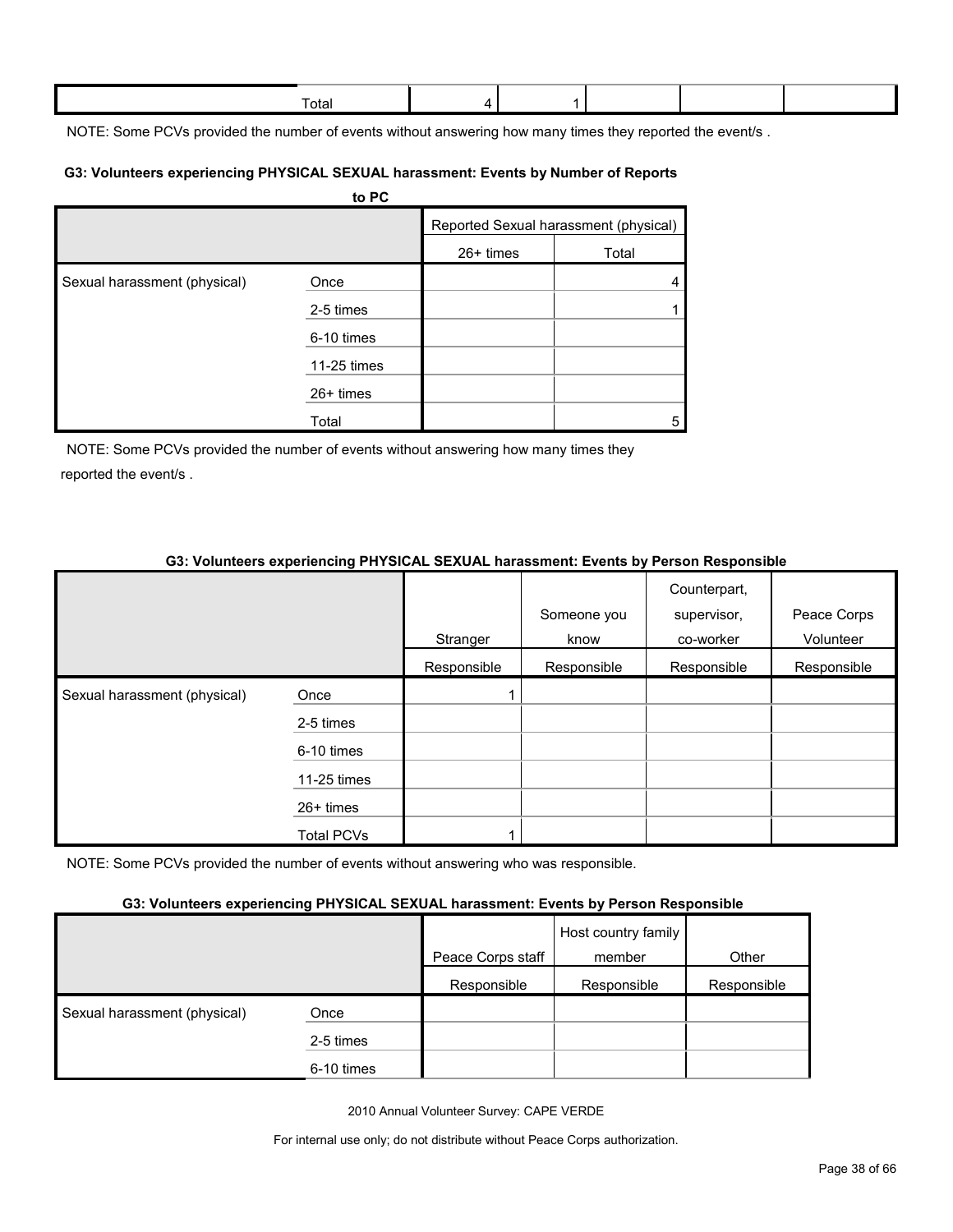| 11-25 times |  |  |
|-------------|--|--|
| 26+ times   |  |  |
| Total PCVs  |  |  |

#### **G3: Volunteers experiencing VERBAL SEXUAL harassment: Events by Number of Reports to PC**

|                            |             | Reported Sexual harassment (verbal) |      |           |            |             |
|----------------------------|-------------|-------------------------------------|------|-----------|------------|-------------|
|                            |             | Never                               | Once | 2-5 times | 6-10 times | 11-25 times |
| Sexual harassment (verbal) | Once        |                                     |      |           |            |             |
|                            | 2-5 times   |                                     |      |           |            |             |
|                            | 6-10 times  | ◠                                   |      |           |            |             |
|                            | 11-25 times |                                     |      |           |            |             |
|                            | 26+ times   |                                     |      |           |            |             |
|                            | Total       | ົ                                   |      |           |            |             |

NOTE: Some PCVs provided the number of events without answering how many times they reported the event/s .

#### **G3: Volunteers experiencing VERBAL SEXUAL harassment: Events by Number of Reports**

|                            | to PC       |                                     |       |
|----------------------------|-------------|-------------------------------------|-------|
|                            |             | Reported Sexual harassment (verbal) |       |
|                            |             | $26+$ times                         | Total |
| Sexual harassment (verbal) | Once        |                                     |       |
|                            | 2-5 times   |                                     |       |
|                            | 6-10 times  |                                     |       |
|                            | 11-25 times |                                     |       |
|                            | 26+ times   |                                     |       |
|                            | Total       |                                     | 5     |

NOTE: Some PCVs provided the number of events without answering how many times they reported the event/s .

#### **G3: Volunteers experiencing VERBAL SEXUAL harassment: Events by Person Responsible**

|             |             | Counterpart, |             |
|-------------|-------------|--------------|-------------|
|             | Someone you | supervisor,  | Peace Corps |
| Stranger    | know        | co-worker    | Volunteer   |
| Responsible | Responsible | Responsible  | Responsible |

2010 Annual Volunteer Survey: CAPE VERDE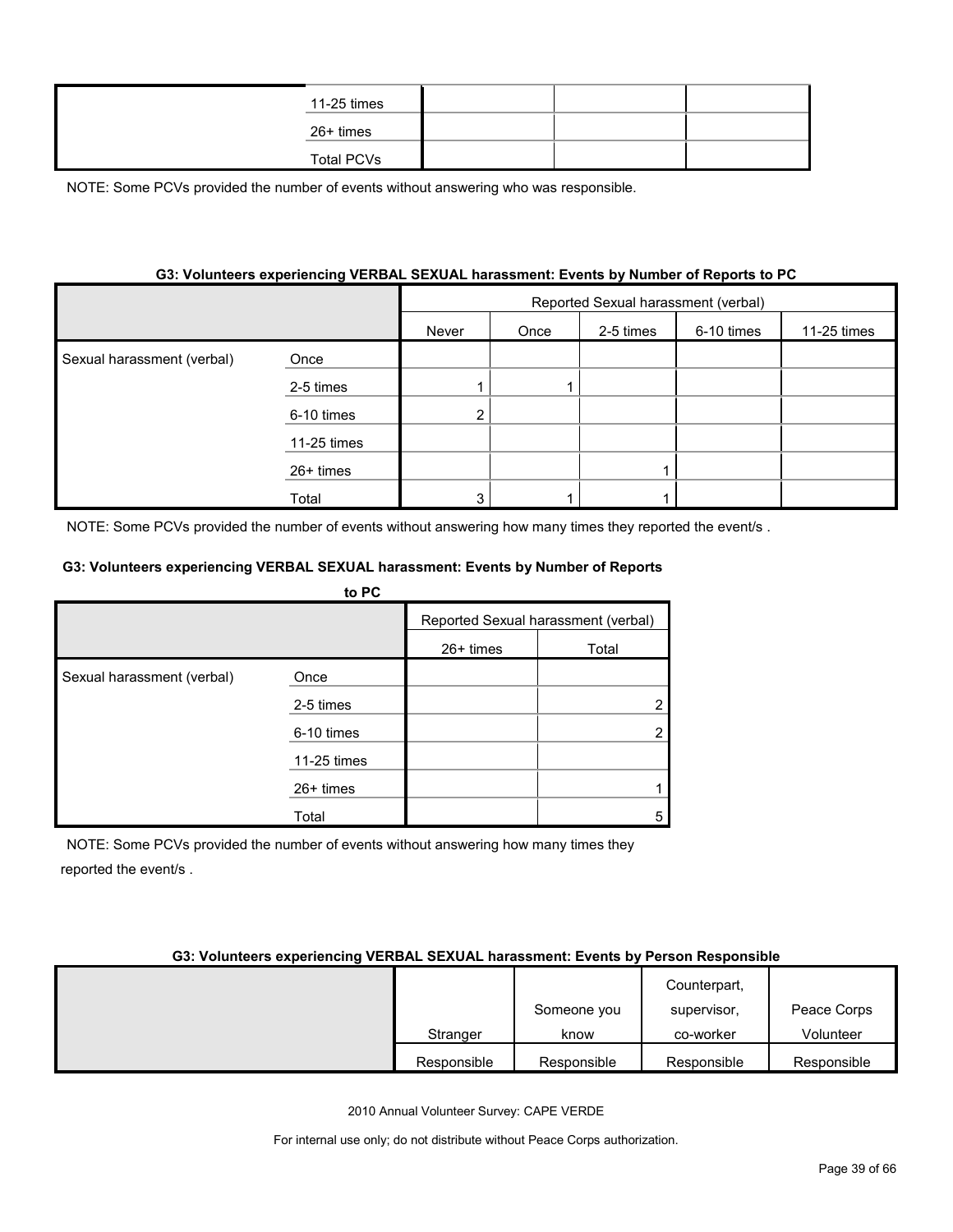| Sexual harassment (verbal) | Once              |  |  |
|----------------------------|-------------------|--|--|
|                            | 2-5 times         |  |  |
|                            | 6-10 times        |  |  |
|                            | 11-25 times       |  |  |
|                            | 26+ times         |  |  |
|                            | <b>Total PCVs</b> |  |  |

#### **G3: Volunteers experiencing VERBAL SEXUAL harassment: Events by Person Responsible**

|                            |                   | Peace Corps staff | Host country family<br>member | Other       |
|----------------------------|-------------------|-------------------|-------------------------------|-------------|
|                            |                   | Responsible       | Responsible                   | Responsible |
| Sexual harassment (verbal) | Once              |                   |                               |             |
|                            | 2-5 times         |                   |                               |             |
|                            | 6-10 times        |                   |                               |             |
|                            | 11-25 times       |                   |                               |             |
|                            | $26+$ times       |                   |                               |             |
|                            | <b>Total PCVs</b> |                   |                               |             |

NOTE: Some PCVs provided the number of events without answering who was responsible.

|                    | None | Once | 2-5 times | 6-10 times | 11-25 times | 26+ times | Total |
|--------------------|------|------|-----------|------------|-------------|-----------|-------|
| <b>Buglary</b>     | 80%  | 15%  | 5%        |            |             |           | 41'   |
| Theft              | 73%  | 22%  | 5%        |            |             |           | 41    |
| Robbery            | 97%  | 3%   |           |            |             |           | 39    |
| Physical assault   | 92%  | 5%   | 3%        |            |             |           | 39    |
| Aggravated assault | 100% |      |           |            |             |           | 37    |
| Sexual assault     | 97%  |      | 3%        |            |             |           | 38    |
| Rape               | 100% |      |           |            |             |           | 38    |

#### **G4: Please indicate the number of times you experienced the following types of crimes: PERCENTAGES**

#### **G4: Please indicate the number of times you experienced the following types of crimes: NUMBERS**

|                | None    | Once | 2-5 times | 6-10 times | 11-25 times | 26+ times | Total |
|----------------|---------|------|-----------|------------|-------------|-----------|-------|
| <b>Buglary</b> | ົ<br>ںں |      |           |            |             |           | 44    |
| Theft          | 30      |      |           |            |             |           | 41    |

2010 Annual Volunteer Survey: CAPE VERDE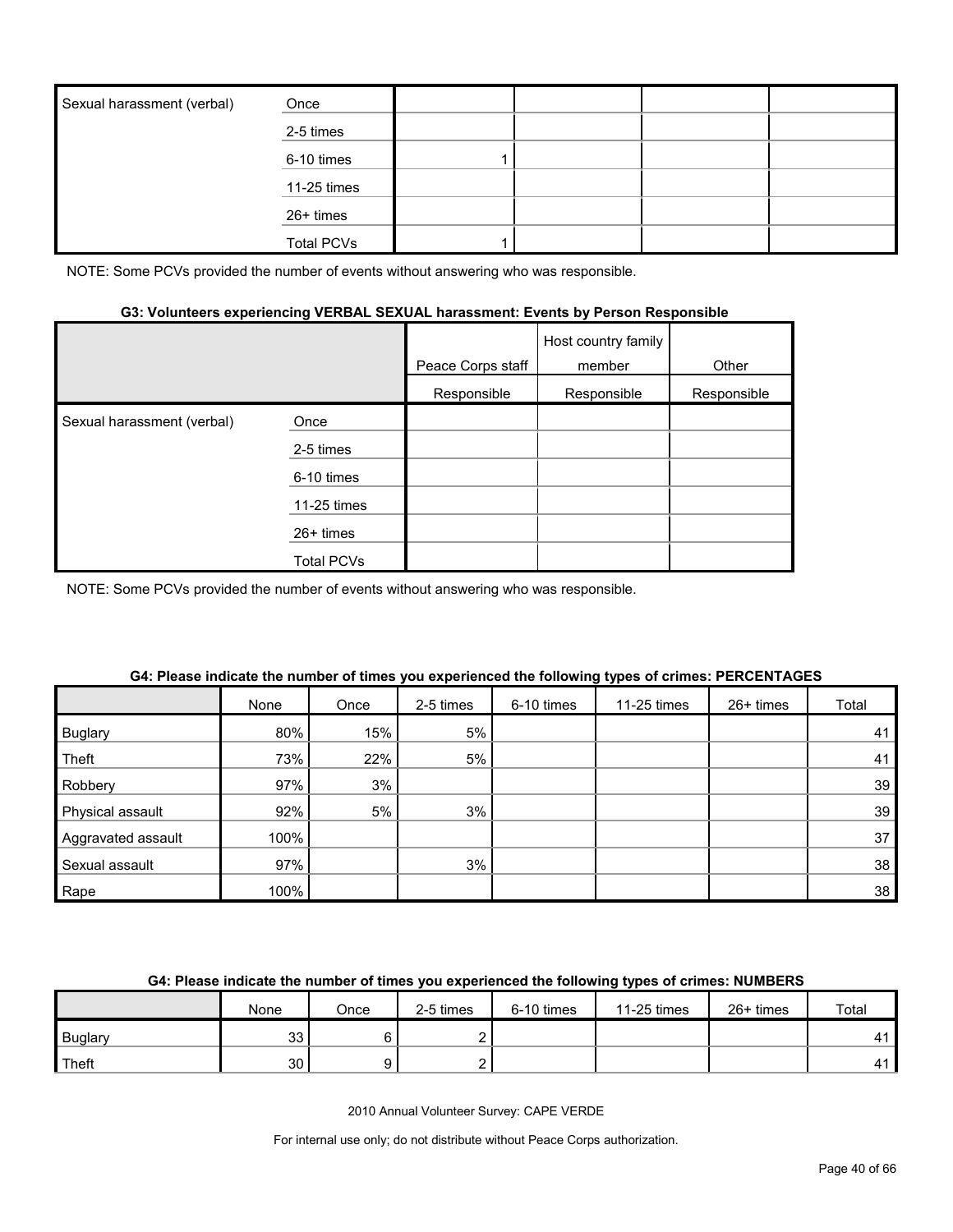| Robbery            | 38 |  |  | 39 <sup>1</sup> |
|--------------------|----|--|--|-----------------|
| Physical assault   | 36 |  |  | 39              |
| Aggravated assault | 37 |  |  | 37              |
| Sexual assault     | 37 |  |  | 38              |
| Rape               | 38 |  |  | 38              |
| Attempted rape     | 38 |  |  | 39              |

#### **G4: Volunteers experiencing BURGLARY: Events by Number of Reports to PC**

|                |             |       | <b>Buglary Reported</b> |           |            |             |           |       |
|----------------|-------------|-------|-------------------------|-----------|------------|-------------|-----------|-------|
|                |             | Never | Once                    | 2-5 times | 6-10 times | 11-25 times | 26+ times | Total |
| <b>Buglary</b> | Once        |       | 4                       |           |            |             |           | 6     |
|                | 2-5 times   |       |                         | ົ         |            |             |           |       |
|                | 6-10 times  |       |                         |           |            |             |           |       |
|                | 11-25 times |       |                         |           |            |             |           |       |
|                | 26+ times   |       |                         |           |            |             |           |       |
|                | Total       |       | 4                       | ົ         |            |             |           | 8     |

NOTE: Some PCVs provided the number of events without answering how many times they reported the event/s .

# **G4: Volunteers experiencing BURGLARY: Events by Person Responsible**

|                |                   | Stranger    | Someone you<br>know | Counterpart,<br>supervisor,<br>co-worker | Peace Corps<br>Volunteer | Peace Corps staff |
|----------------|-------------------|-------------|---------------------|------------------------------------------|--------------------------|-------------------|
|                |                   | Responsible | Responsible         | Responsible                              | Responsible              | Responsible       |
| <b>Buglary</b> | Once              |             |                     |                                          |                          |                   |
|                | 2-5 times         |             |                     |                                          |                          |                   |
|                | 6-10 times        |             |                     |                                          |                          |                   |
|                | 11-25 times       |             |                     |                                          |                          |                   |
|                | 26+ times         |             |                     |                                          |                          |                   |
|                | <b>Total PCVs</b> |             |                     |                                          |                          |                   |

NOTE: Some PCVs provided the number of events without answering who was responsible.

#### **G4: Volunteers experiencing BURGLARY: Events by Person**

#### **Responsible**

2010 Annual Volunteer Survey: CAPE VERDE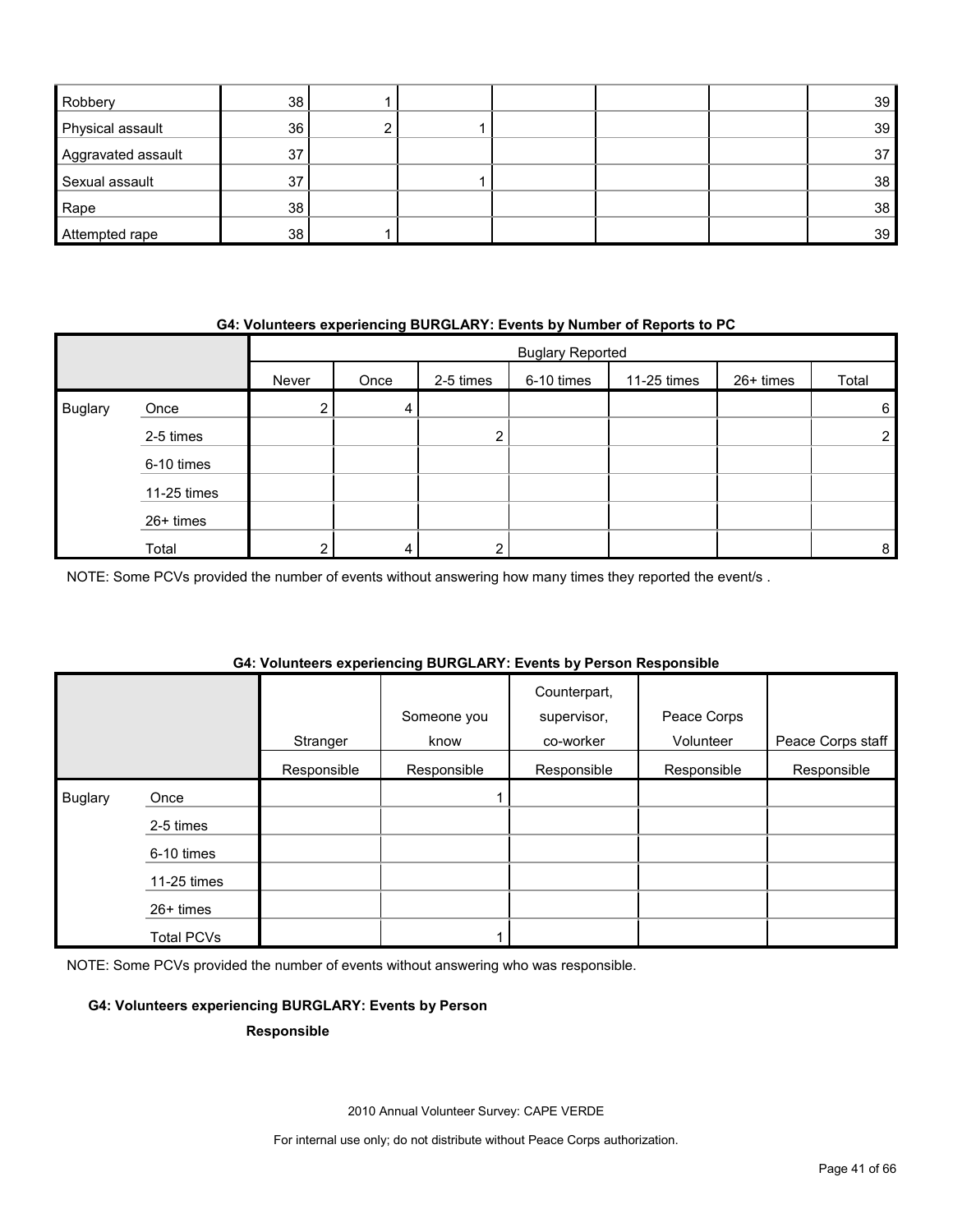|                |                   | Host country family<br>member | Other       |
|----------------|-------------------|-------------------------------|-------------|
|                |                   | Responsible                   | Responsible |
| <b>Buglary</b> | Once              |                               |             |
|                | 2-5 times         |                               |             |
|                | 6-10 times        |                               |             |
|                | 11-25 times       |                               |             |
|                | $26+$ times       |                               |             |
|                | <b>Total PCVs</b> |                               |             |

|       |             |       | Theft Reported |           |            |             |           |                |
|-------|-------------|-------|----------------|-----------|------------|-------------|-----------|----------------|
|       |             | Never | Once           | 2-5 times | 6-10 times | 11-25 times | 26+ times | Total          |
| Theft | Once        |       | 4              |           |            |             |           |                |
|       | 2-5 times   |       |                |           |            |             |           | $\overline{2}$ |
|       | 6-10 times  |       |                |           |            |             |           |                |
|       | 11-25 times |       |                |           |            |             |           |                |
|       | 26+ times   |       |                |           |            |             |           |                |
|       | Total       |       | 5              |           |            |             |           | 9              |

### **G4: Volunteers experiencing THEFT: Events by Number of Reports to PC**

NOTE: Some PCVs provided the number of events without answering how many times they reported the event/s.

#### **G4: Volunteers experiencing THEFT: Events by Person Responsible**

|       |                   |             | Someone you | Counterpart,<br>supervisor, | Peace Corps |                   |
|-------|-------------------|-------------|-------------|-----------------------------|-------------|-------------------|
|       |                   | Stranger    | know        | co-worker                   | Volunteer   | Peace Corps staff |
|       |                   | Responsible | Responsible | Responsible                 | Responsible | Responsible       |
| Theft | Once              | 4           |             |                             |             |                   |
|       | 2-5 times         |             |             |                             |             |                   |
|       | 6-10 times        |             |             |                             |             |                   |
|       | 11-25 times       |             |             |                             |             |                   |
|       | 26+ times         |             |             |                             |             |                   |
|       | <b>Total PCVs</b> | 4           |             |                             |             |                   |

2010 Annual Volunteer Survey: CAPE VERDE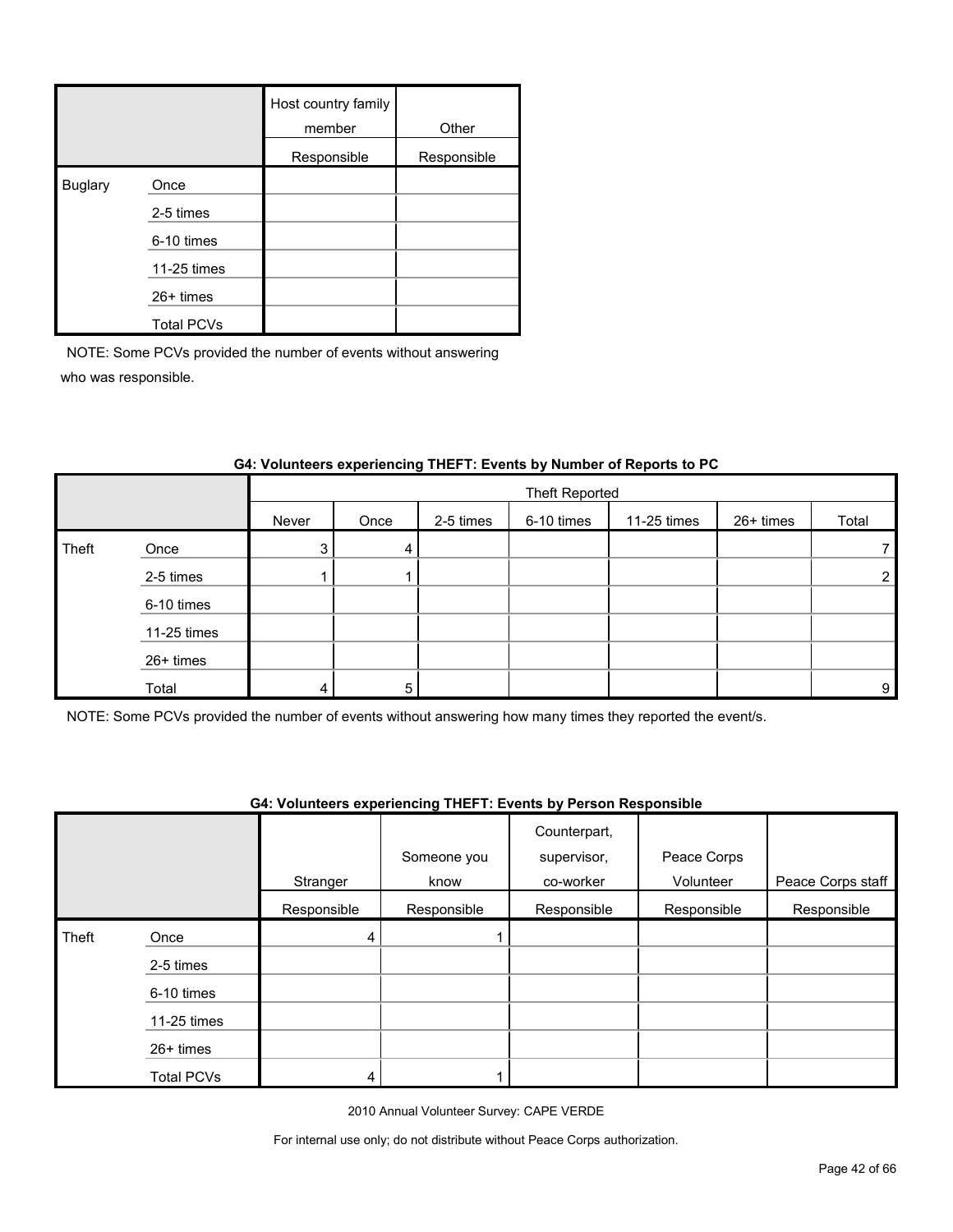#### **G4: Volunteers experiencing THEFT: Events by Person Responsible**

|       |                   | Stranger    | Someone you<br>know | Counterpart,<br>supervisor,<br>co-worker | Peace Corps<br>Volunteer | Peace Corps staff |
|-------|-------------------|-------------|---------------------|------------------------------------------|--------------------------|-------------------|
|       |                   | Responsible | Responsible         | Responsible                              | Responsible              | Responsible       |
| Theft | Once              | 4           |                     |                                          |                          |                   |
|       | 2-5 times         |             |                     |                                          |                          |                   |
|       | 6-10 times        |             |                     |                                          |                          |                   |
|       | 11-25 times       |             |                     |                                          |                          |                   |
|       | 26+ times         |             |                     |                                          |                          |                   |
|       | <b>Total PCVs</b> | 4           |                     |                                          |                          |                   |

NOTE: Some PCVs provided the number of events without answering who was responsible.

#### **G4: Volunteers experiencing THEFT: Events by Person Responsible**

|       |                   | Host country family<br>member | Other       |
|-------|-------------------|-------------------------------|-------------|
|       |                   | Responsible                   | Responsible |
| Theft | Once              |                               |             |
|       | 2-5 times         |                               |             |
|       | 6-10 times        |                               |             |
|       | 11-25 times       |                               |             |
|       | $26+$ times       |                               |             |
|       | <b>Total PCVs</b> |                               |             |

NOTE: Some PCVs provided the number of events without answering

who was responsible.

|         | G4: Volunteers experiencing ROBBERY: Events by Number of Reports to PC |       |                  |           |            |             |             |       |  |
|---------|------------------------------------------------------------------------|-------|------------------|-----------|------------|-------------|-------------|-------|--|
|         |                                                                        |       | Robbery Reported |           |            |             |             |       |  |
|         |                                                                        | Never | Once             | 2-5 times | 6-10 times | 11-25 times | $26+$ times | Total |  |
| Robbery | Once                                                                   |       |                  |           |            |             |             |       |  |
|         | 2-5 times                                                              |       |                  |           |            |             |             |       |  |
|         | 6-10 times                                                             |       |                  |           |            |             |             |       |  |
|         | 11-25 times                                                            |       |                  |           |            |             |             |       |  |
|         | 26+ times                                                              |       |                  |           |            |             |             |       |  |
|         | Total                                                                  |       |                  |           |            |             |             |       |  |

2010 Annual Volunteer Survey: CAPE VERDE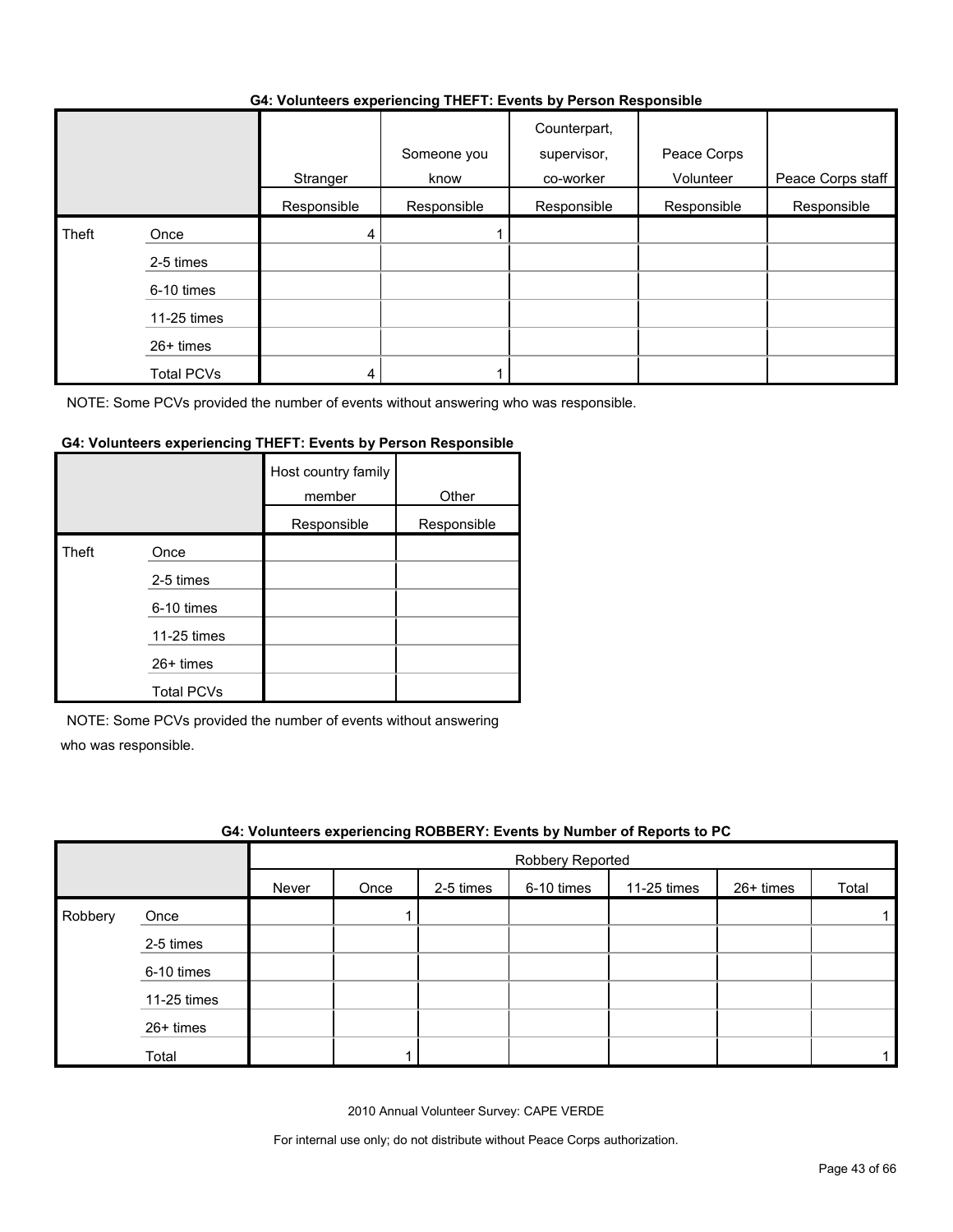|         |             | Robbery Reported |      |           |            |             |           |       |
|---------|-------------|------------------|------|-----------|------------|-------------|-----------|-------|
|         |             | Never            | Once | 2-5 times | 6-10 times | 11-25 times | 26+ times | Total |
| Robbery | Once        |                  |      |           |            |             |           |       |
|         | 2-5 times   |                  |      |           |            |             |           |       |
|         | 6-10 times  |                  |      |           |            |             |           |       |
|         | 11-25 times |                  |      |           |            |             |           |       |
|         | 26+ times   |                  |      |           |            |             |           |       |
|         | Total       |                  |      |           |            |             |           |       |

### **G4: Volunteers experiencing ROBBERY: Events by Number of Reports to PC**

NOTE: Some PCVs provided the number of events without answering how many times they reported the event/s.

#### **G4: Volunteers experiencing ROBBERY: Events by Person Responsible**

|         |                   | Stranger    | Someone you<br>know | Counterpart,<br>supervisor,<br>co-worker | Peace Corps<br>Volunteer | Peace Corps staff |
|---------|-------------------|-------------|---------------------|------------------------------------------|--------------------------|-------------------|
|         |                   | Responsible | Responsible         | Responsible                              | Responsible              | Responsible       |
| Robbery | Once              |             |                     |                                          |                          |                   |
|         | 2-5 times         |             |                     |                                          |                          |                   |
|         | 6-10 times        |             |                     |                                          |                          |                   |
|         | 11-25 times       |             |                     |                                          |                          |                   |
|         | 26+ times         |             |                     |                                          |                          |                   |
|         | <b>Total PCVs</b> |             |                     |                                          |                          |                   |

NOTE: Some PCVs provided the number of events without answering who was responsible.

#### **G4: Volunteers experiencing ROBBERY: Events by Person**

|         |                   | Responsible                   |             |
|---------|-------------------|-------------------------------|-------------|
|         |                   | Host country family<br>member | Other       |
|         |                   | Responsible                   | Responsible |
| Robbery | Once              |                               |             |
|         | 2-5 times         |                               |             |
|         | 6-10 times        |                               |             |
|         | 11-25 times       |                               |             |
|         | 26+ times         |                               |             |
|         | <b>Total PCVs</b> |                               |             |

2010 Annual Volunteer Survey: CAPE VERDE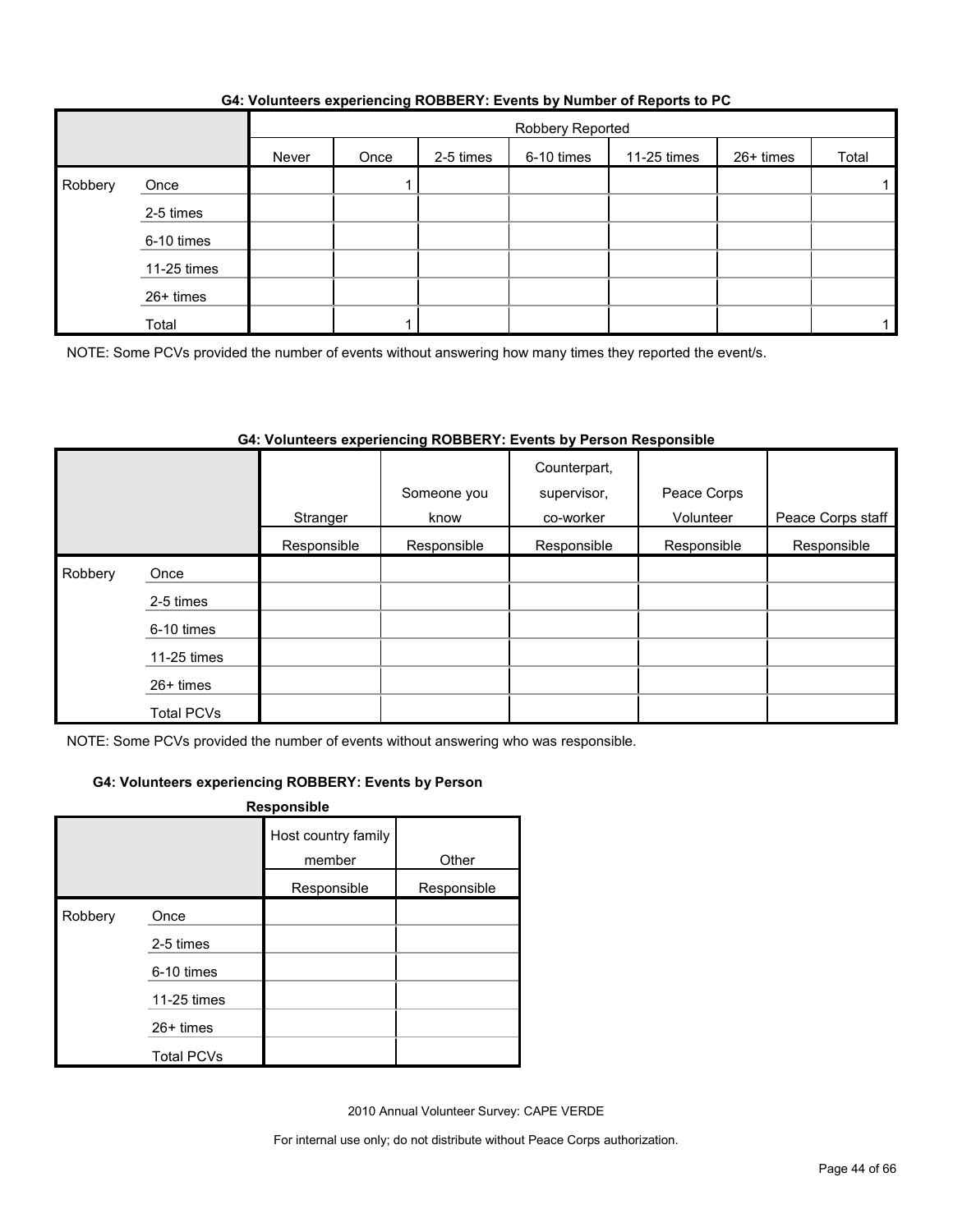#### **G4: Volunteers experiencing ROBBERY: Events by Person**

| <b>Responsible</b> |                   |                               |             |  |  |  |  |
|--------------------|-------------------|-------------------------------|-------------|--|--|--|--|
|                    |                   | Host country family<br>member | Other       |  |  |  |  |
|                    |                   | Responsible                   | Responsible |  |  |  |  |
| Robbery            | Once              |                               |             |  |  |  |  |
|                    | 2-5 times         |                               |             |  |  |  |  |
|                    | 6-10 times        |                               |             |  |  |  |  |
|                    | 11-25 times       |                               |             |  |  |  |  |
|                    | 26+ times         |                               |             |  |  |  |  |
|                    | <b>Total PCVs</b> |                               |             |  |  |  |  |

NOTE: Some PCVs provided the number of events without answering who was responsible.

#### **G4: Volunteers experiencing PHYSICAL ASSAULT: Events by Number of Reports to PC**

|                  |             |       | Physical assault Reported |           |            |             |           |       |
|------------------|-------------|-------|---------------------------|-----------|------------|-------------|-----------|-------|
|                  |             | Never | Once                      | 2-5 times | 6-10 times | 11-25 times | 26+ times | Total |
| Physical assault | Once        |       |                           |           |            |             |           |       |
|                  | 2-5 times   |       |                           |           |            |             |           |       |
|                  | 6-10 times  |       |                           |           |            |             |           |       |
|                  | 11-25 times |       |                           |           |            |             |           |       |
|                  | 26+ times   |       |                           |           |            |             |           |       |
|                  | Total       | З     |                           |           |            |             |           | 3     |

NOTE: Some PCVs provided the number of events without answering how many times they reported the event/s.

#### **G4: Volunteers experiencing PHYSICAL ASSAULT: Events by Person Responsible**

|                  |             | . . <b>.</b> | Someone you | .<br>Counterpart,<br>supervisor, | Peace Corps | Peace Corps |
|------------------|-------------|--------------|-------------|----------------------------------|-------------|-------------|
|                  |             | Stranger     | know        | co-worker                        | Volunteer   | staff       |
|                  |             | Responsible  | Responsible | Responsible                      | Responsible | Responsible |
| Physical assault | Once        |              |             |                                  |             |             |
|                  | 2-5 times   |              |             |                                  |             |             |
|                  | 6-10 times  |              |             |                                  |             |             |
|                  | 11-25 times |              |             |                                  |             |             |

2010 Annual Volunteer Survey: CAPE VERDE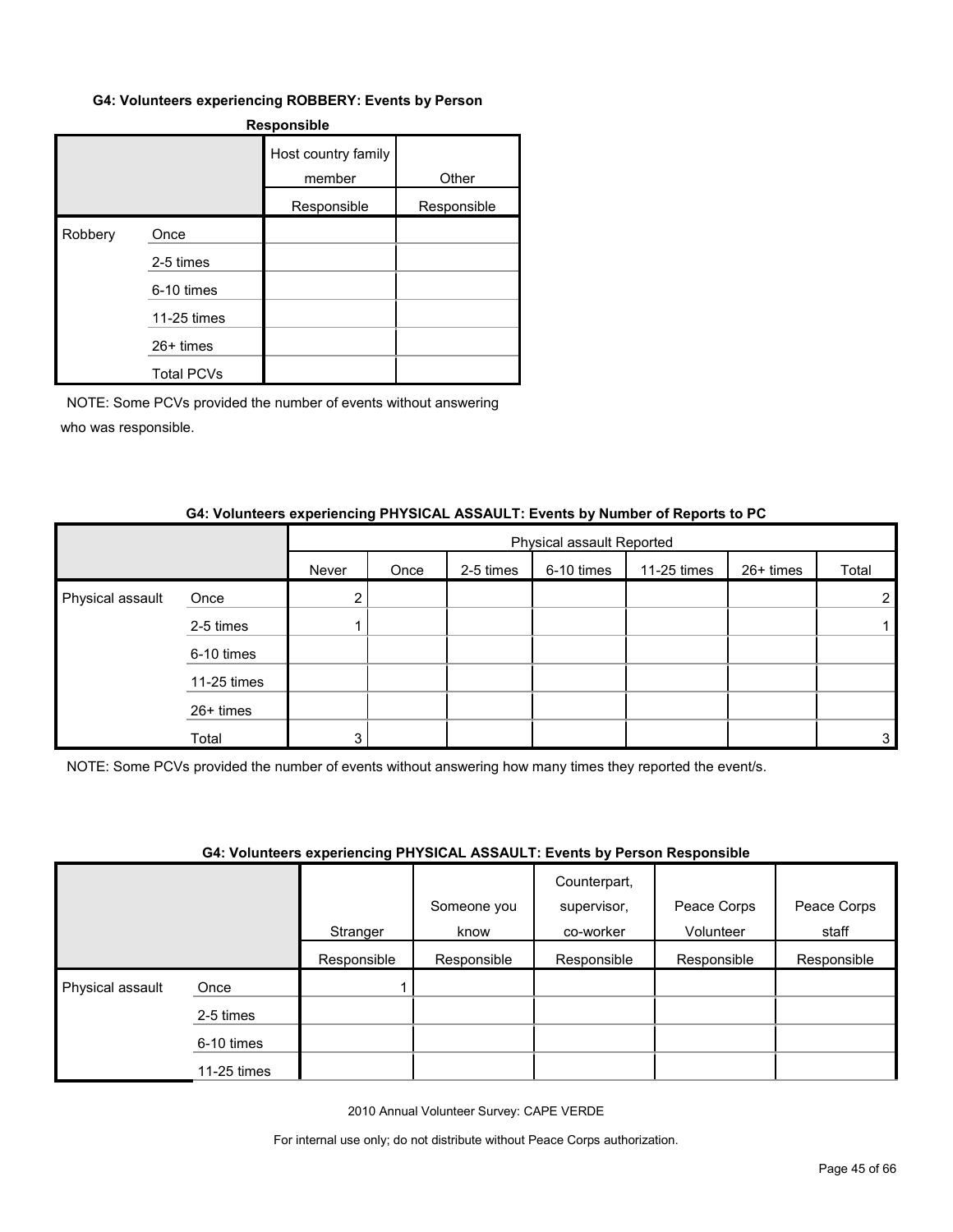| 26+ times         |  |  |  |
|-------------------|--|--|--|
| <b>Total PCVs</b> |  |  |  |

#### **G4: Volunteers experiencing PHYSICAL ASSAULT: Events by Person**

| <b>Responsible</b> |
|--------------------|
|--------------------|

|                  |                   | Host country family<br>member | Other       |
|------------------|-------------------|-------------------------------|-------------|
|                  |                   | Responsible                   | Responsible |
| Physical assault | Once              |                               |             |
|                  | 2-5 times         |                               |             |
|                  | 6-10 times        |                               |             |
|                  | 11-25 times       |                               |             |
|                  | 26+ times         |                               |             |
|                  | <b>Total PCVs</b> |                               |             |

NOTE: Some PCVs provided the number of events without answering who was responsible.

|                    | <u>on relatively experiencing result in the restriction of number of neperio to re</u> |                             |      |           |            |             |  |
|--------------------|----------------------------------------------------------------------------------------|-----------------------------|------|-----------|------------|-------------|--|
|                    |                                                                                        | Aggravated assault Reported |      |           |            |             |  |
|                    |                                                                                        | Never                       | Once | 2-5 times | 6-10 times | 11-25 times |  |
| Aggravated assault | Once                                                                                   |                             |      |           |            |             |  |
|                    | 2-5 times                                                                              |                             |      |           |            |             |  |
|                    | 6-10 times                                                                             |                             |      |           |            |             |  |
|                    | 11-25 times                                                                            |                             |      |           |            |             |  |
|                    | 26+ times                                                                              |                             |      |           |            |             |  |
|                    | Total                                                                                  |                             |      |           |            |             |  |

### **G4: Volunteers experiencing AGGRAVATED ASSAULT: Events by Number of Reports to PC**

NOTE: Some PCVs provided the number of events without answering how many times they reported the event/s.

#### **G4: Volunteers experiencing AGGRAVATED ASSAULT: Events by Number of**

**Reports to PC**

| . . <b>.</b>       |            |                             |       |  |  |  |
|--------------------|------------|-----------------------------|-------|--|--|--|
|                    |            | Aggravated assault Reported |       |  |  |  |
|                    |            | $26+$ times                 | Total |  |  |  |
| Aggravated assault | Once       |                             |       |  |  |  |
|                    | 2-5 times  |                             |       |  |  |  |
|                    | 6-10 times |                             |       |  |  |  |

2010 Annual Volunteer Survey: CAPE VERDE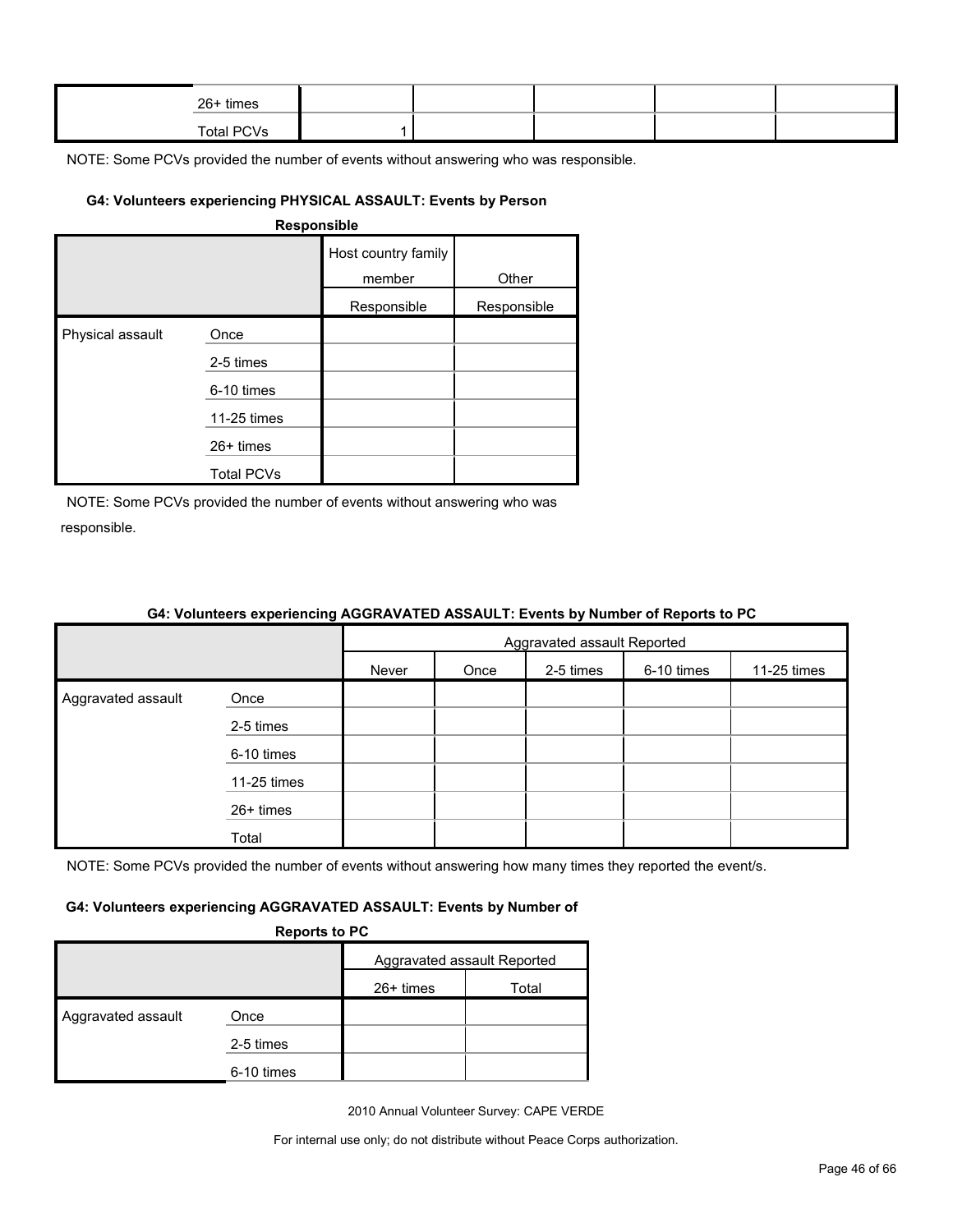| 11-25 times |  |
|-------------|--|
| 26+ times   |  |
| Total       |  |

NOTE: Some PCVs provided the number of events without answering how many times they reported the event/s.

#### **G4: Volunteers experiencing AGGRAVATED ASSAULT: Events by Person Responsible**

|                    |                   | Stranger    | Someone you<br>know | Counterpart,<br>supervisor,<br>co-worker | Peace Corps<br>Volunteer | Peace Corps<br>staff |
|--------------------|-------------------|-------------|---------------------|------------------------------------------|--------------------------|----------------------|
|                    |                   | Responsible | Responsible         | Responsible                              | Responsible              | Responsible          |
| Aggravated assault | Once              |             |                     |                                          |                          |                      |
|                    | 2-5 times         |             |                     |                                          |                          |                      |
|                    | 6-10 times        |             |                     |                                          |                          |                      |
|                    | 11-25 times       |             |                     |                                          |                          |                      |
|                    | $26+$ times       |             |                     |                                          |                          |                      |
|                    | <b>Total PCVs</b> |             |                     |                                          |                          |                      |

NOTE: Some PCVs provided the number of events without answering who was responsible.

#### **G4: Volunteers experiencing AGGRAVATED ASSAULT: Events by Person**

| Responsible        |                   |                               |             |  |  |  |  |  |  |
|--------------------|-------------------|-------------------------------|-------------|--|--|--|--|--|--|
|                    |                   | Host country family<br>member | Other       |  |  |  |  |  |  |
|                    |                   | Responsible                   | Responsible |  |  |  |  |  |  |
| Aggravated assault | Once              |                               |             |  |  |  |  |  |  |
|                    | 2-5 times         |                               |             |  |  |  |  |  |  |
|                    | 6-10 times        |                               |             |  |  |  |  |  |  |
|                    | 11-25 times       |                               |             |  |  |  |  |  |  |
|                    | 26+ times         |                               |             |  |  |  |  |  |  |
|                    | <b>Total PCVs</b> |                               |             |  |  |  |  |  |  |

NOTE: Some PCVs provided the number of events without answering who was responsible.

#### **G4: Volunteers experiencing SEXUAL ASSAULT: Events by Number of Reports to PC**

2010 Annual Volunteer Survey: CAPE VERDE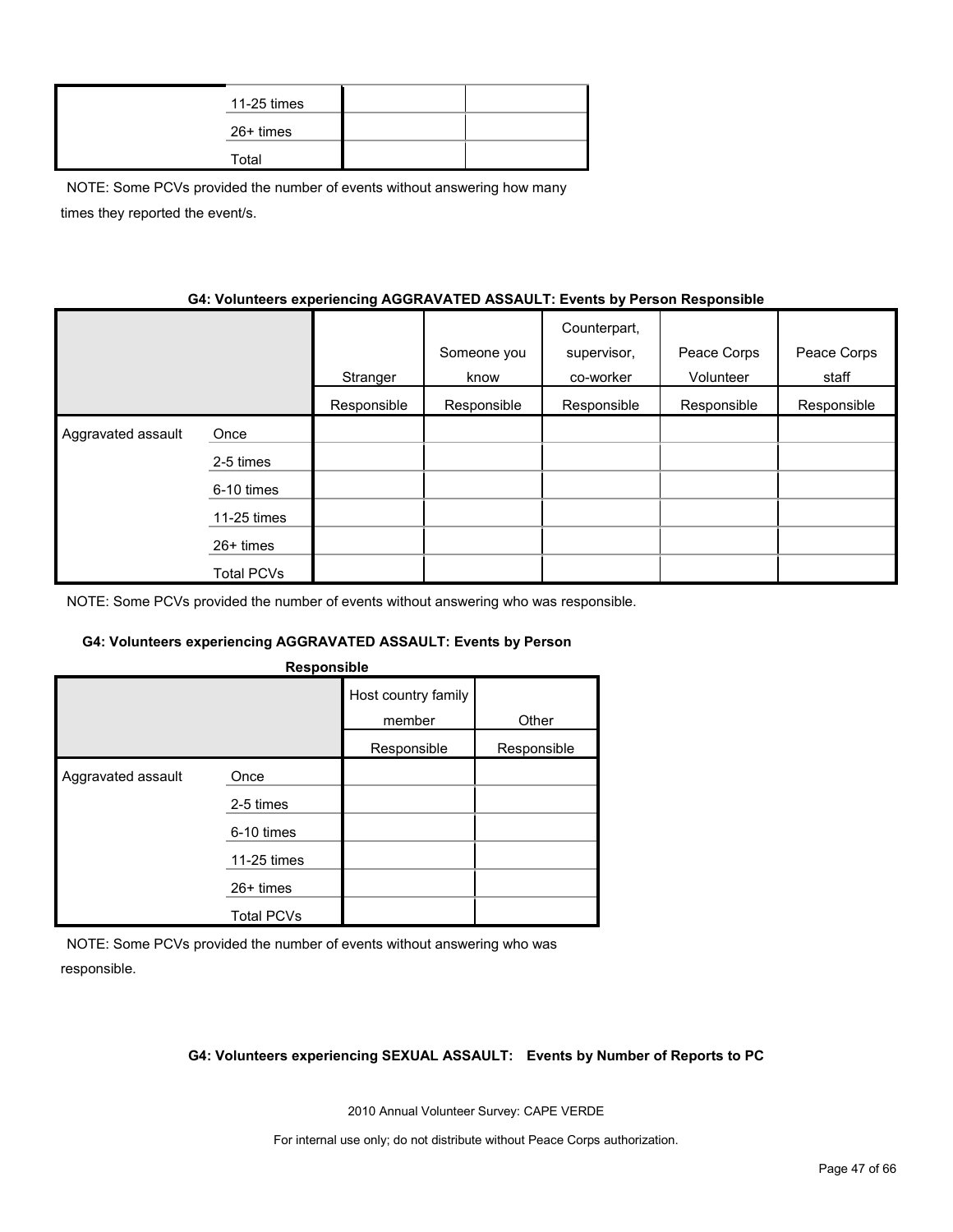|                |             |       | Sexual assault Reported |           |            |             |           |       |  |  |
|----------------|-------------|-------|-------------------------|-----------|------------|-------------|-----------|-------|--|--|
|                |             | Never | Once                    | 2-5 times | 6-10 times | 11-25 times | 26+ times | Total |  |  |
| Sexual assault | Once        |       |                         |           |            |             |           |       |  |  |
|                | 2-5 times   |       |                         |           |            |             |           |       |  |  |
|                | 6-10 times  |       |                         |           |            |             |           |       |  |  |
|                | 11-25 times |       |                         |           |            |             |           |       |  |  |
|                | 26+ times   |       |                         |           |            |             |           |       |  |  |
|                | Total       |       |                         |           |            |             |           |       |  |  |

NOTE: Some PCVs provided the number of events without answering how many times they reported the event/s.

#### **G4: Volunteers experiencing SEXUAL ASSAULT: Events by Person Responsible**

|                |                   |             | Someone you | Counterpart,<br>supervisor, | Peace Corps | Peace Corps |
|----------------|-------------------|-------------|-------------|-----------------------------|-------------|-------------|
|                |                   | Stranger    | know        | co-worker                   | Volunteer   | staff       |
|                |                   | Responsible | Responsible | Responsible                 | Responsible | Responsible |
| Sexual assault | Once              |             |             |                             |             |             |
|                | 2-5 times         |             |             |                             |             |             |
|                | 6-10 times        |             |             |                             |             |             |
|                | 11-25 times       |             |             |                             |             |             |
|                | $26+$ times       |             |             |                             |             |             |
|                | <b>Total PCVs</b> |             |             |                             |             |             |

NOTE: Some PCVs provided the number of events without answering who was responsible.

#### **G4: Volunteers experiencing SEXUAL ASSAULT: Events by Person**

#### **Responsible**

|                |                   | Host country family<br>member | Other       |
|----------------|-------------------|-------------------------------|-------------|
|                |                   | Responsible                   | Responsible |
| Sexual assault | Once              |                               |             |
|                | 2-5 times         |                               |             |
|                | 6-10 times        |                               |             |
|                | 11-25 times       |                               |             |
|                | 26+ times         |                               |             |
|                | <b>Total PCVs</b> |                               |             |

2010 Annual Volunteer Survey: CAPE VERDE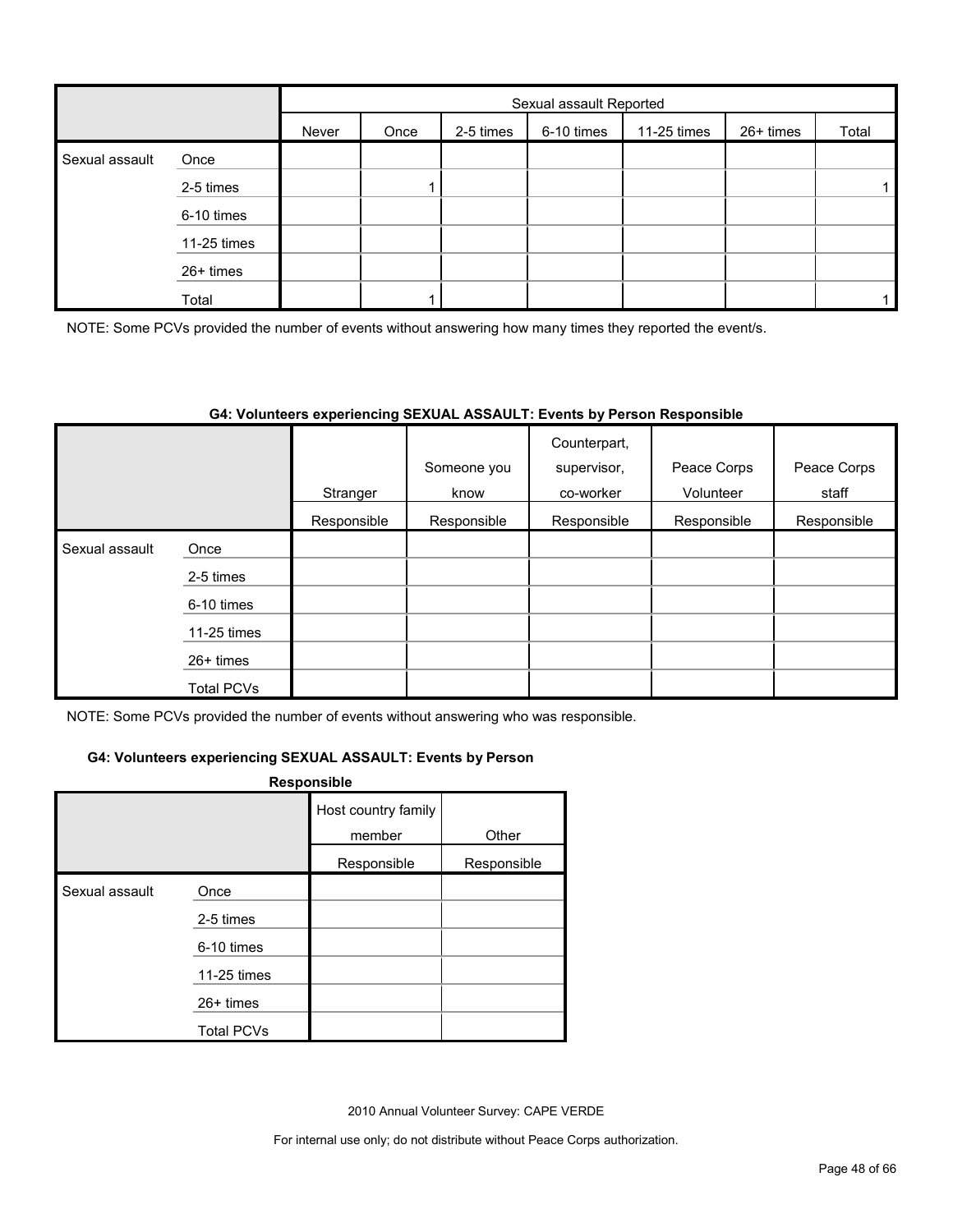#### **G4: Volunteers experiencing SEXUAL ASSAULT: Events by Person**

#### **Responsible**

|                |                   | Host country family<br>member | Other       |
|----------------|-------------------|-------------------------------|-------------|
|                |                   | Responsible                   | Responsible |
| Sexual assault | Once              |                               |             |
|                | 2-5 times         |                               |             |
|                | 6-10 times        |                               |             |
|                | 11-25 times       |                               |             |
|                | $26+$ times       |                               |             |
|                | <b>Total PCVs</b> |                               |             |

NOTE: Some PCVs provided the number of events without answering who was responsible.

#### **G4: Volunteers experiencing RAPE: Events by Number of Reports to PC**

|      |             |       | Rape Reported |           |            |             |           |       |  |  |
|------|-------------|-------|---------------|-----------|------------|-------------|-----------|-------|--|--|
|      |             | Never | Once          | 2-5 times | 6-10 times | 11-25 times | 26+ times | Total |  |  |
| Rape | Once        |       |               |           |            |             |           |       |  |  |
|      | 2-5 times   |       |               |           |            |             |           |       |  |  |
|      | 6-10 times  |       |               |           |            |             |           |       |  |  |
|      | 11-25 times |       |               |           |            |             |           |       |  |  |
|      | 26+ times   |       |               |           |            |             |           |       |  |  |
|      | Total       |       |               |           |            |             |           |       |  |  |

NOTE: Some PCVs provided the number of events without answering how many times they reported the event/s .

#### **G4: Volunteers experiencing RAPE: Events by Person Responsible**

|      |             | Stranger    | Someone you<br>know | Counterpart,<br>supervisor,<br>co-worker | Peace Corps<br>Volunteer | Peace Corps staff |
|------|-------------|-------------|---------------------|------------------------------------------|--------------------------|-------------------|
|      |             | Responsible | Responsible         | Responsible                              | Responsible              | Responsible       |
| Rape | Once        |             |                     |                                          |                          |                   |
|      | 2-5 times   |             |                     |                                          |                          |                   |
|      | 6-10 times  |             |                     |                                          |                          |                   |
|      | 11-25 times |             |                     |                                          |                          |                   |

2010 Annual Volunteer Survey: CAPE VERDE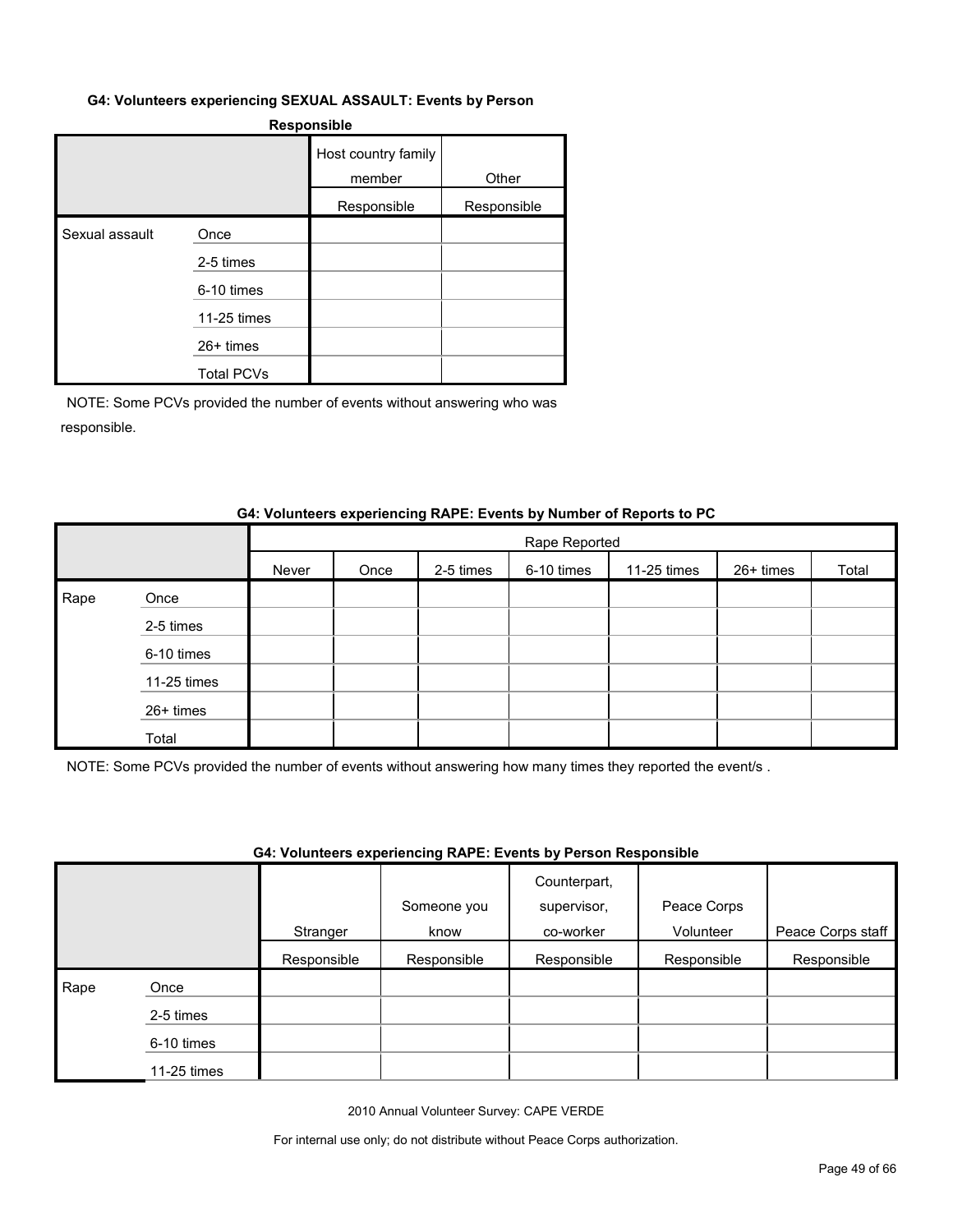| 26+ times  |  |  |  |
|------------|--|--|--|
| Total PCVs |  |  |  |

# **G4: Volunteers experiencing RAPE: Events by Person Responsible**

|      |                   | Host country family<br>member | Other       |
|------|-------------------|-------------------------------|-------------|
|      |                   | Responsible                   | Responsible |
| Rape | Once              |                               |             |
|      | 2-5 times         |                               |             |
|      | 6-10 times        |                               |             |
|      | 11-25 times       |                               |             |
|      | $26+$ times       |                               |             |
|      | <b>Total PCVs</b> |                               |             |

NOTE: Some PCVs provided the number of events without answering who was responsible.

#### **G4: Volunteers experiencing ATTEMPTED RAPE: Events by Number of Reports to PC**

|                |             |       | Attempted rape Reported |           |            |             |           |       |
|----------------|-------------|-------|-------------------------|-----------|------------|-------------|-----------|-------|
|                |             | Never | Once                    | 2-5 times | 6-10 times | 11-25 times | 26+ times | Total |
| Attempted rape | Once        |       |                         |           |            |             |           |       |
|                | 2-5 times   |       |                         |           |            |             |           |       |
|                | 6-10 times  |       |                         |           |            |             |           |       |
|                | 11-25 times |       |                         |           |            |             |           |       |
|                | 26+ times   |       |                         |           |            |             |           |       |
|                | Total       |       |                         |           |            |             |           |       |

NOTE: Some PCVs provided the number of events without answering how many times they reported the event/s.

#### **G4: Volunteers experiencing ATTEMPTED RAPE: Events by Person Responsible**

|                        |             |             | Counterpart, |             |             |
|------------------------|-------------|-------------|--------------|-------------|-------------|
|                        |             | Someone you | supervisor.  | Peace Corps | Peace Corps |
|                        | Stranger    | know        | co-worker    | Volunteer   | staff       |
|                        | Responsible | Responsible | Responsible  | Responsible | Responsible |
| Attempted rape<br>Once |             |             |              |             |             |

2010 Annual Volunteer Survey: CAPE VERDE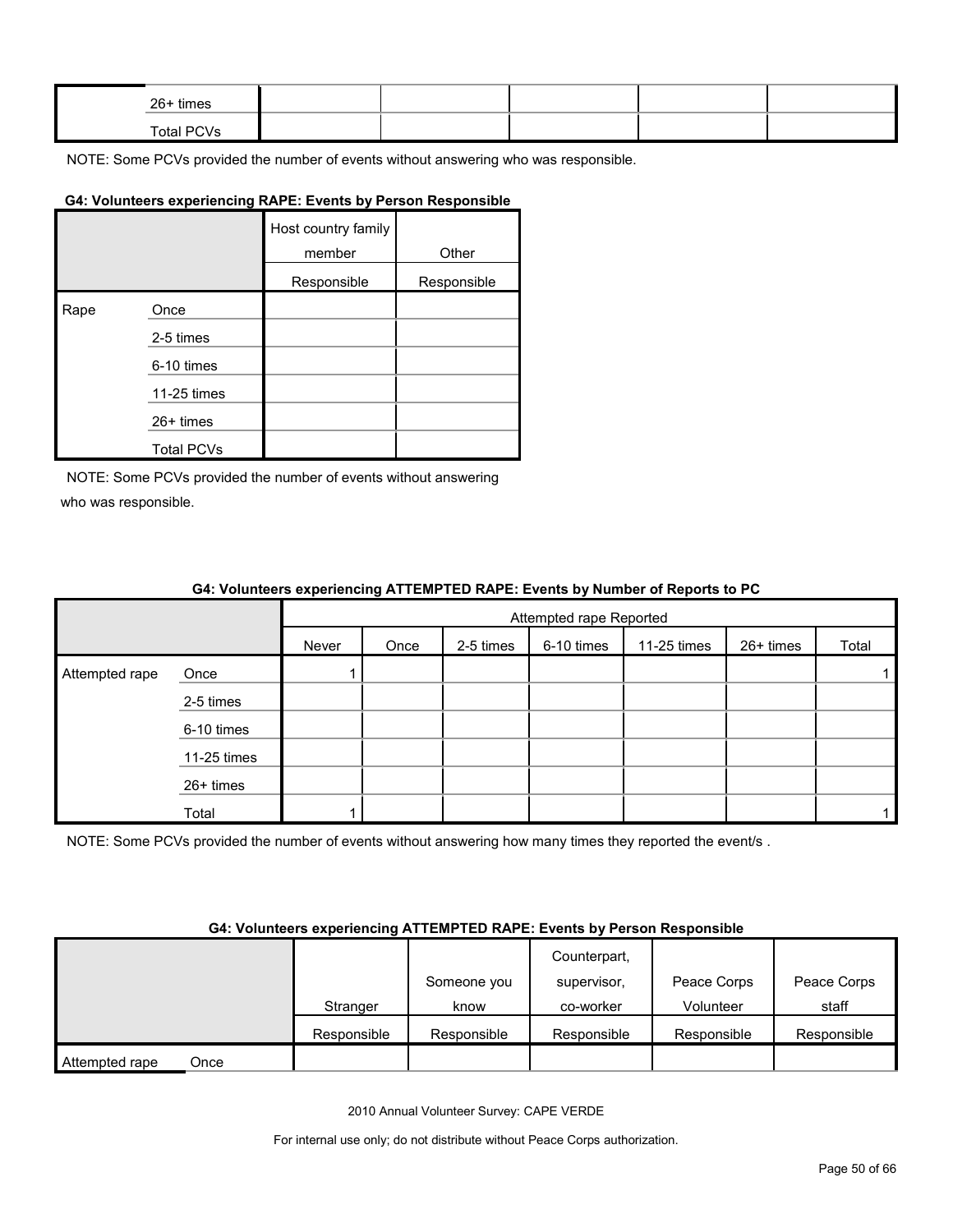| 2-5 times         |  |  |  |
|-------------------|--|--|--|
| 6-10 times        |  |  |  |
| 11-25 times       |  |  |  |
| 26+ times         |  |  |  |
| <b>Total PCVs</b> |  |  |  |

#### **G4: Volunteers experiencing ATTEMPTED RAPE: Events by Person**

| Responsible    |                   |                               |             |  |  |  |
|----------------|-------------------|-------------------------------|-------------|--|--|--|
|                |                   | Host country family<br>member | Other       |  |  |  |
|                |                   | Responsible                   | Responsible |  |  |  |
| Attempted rape | Once              |                               |             |  |  |  |
|                | 2-5 times         |                               |             |  |  |  |
|                | 6-10 times        |                               |             |  |  |  |
|                | 11-25 times       |                               |             |  |  |  |
|                | $26+$ times       |                               |             |  |  |  |
|                | <b>Total PCVs</b> |                               |             |  |  |  |

NOTE: Some PCVs provided the number of events without answering who was responsible.

# <span id="page-50-0"></span>**H. Volunteers Working in HIV/AIDS**

This section reports Volunteers' level of involvement in HIV/AIDS work. It also reports Volunteers' assessment of their Peace Corps HIV/AIDS training and the perceived effectiveness of their HIV/AIDS work with host country individuals or groups.

#### **H1: Which of the following best describes your involvement in HIV/AIDS**

| activities?                                           |         |        |
|-------------------------------------------------------|---------|--------|
|                                                       | Percent | Number |
| HIV/AIDS work is my primary assignment.               | 7%      |        |
| HIV/AIDS work is part of my secondary activities.     | 30%     | 13     |
| My HIV/AIDS efforts are not part of primary/secondary | 42%     | 18     |
| actvities.                                            |         |        |
| I have not been involved in any HIV/AIDS activities.  | 21%     |        |
| Total                                                 | 100%    |        |

2010 Annual Volunteer Survey: CAPE VERDE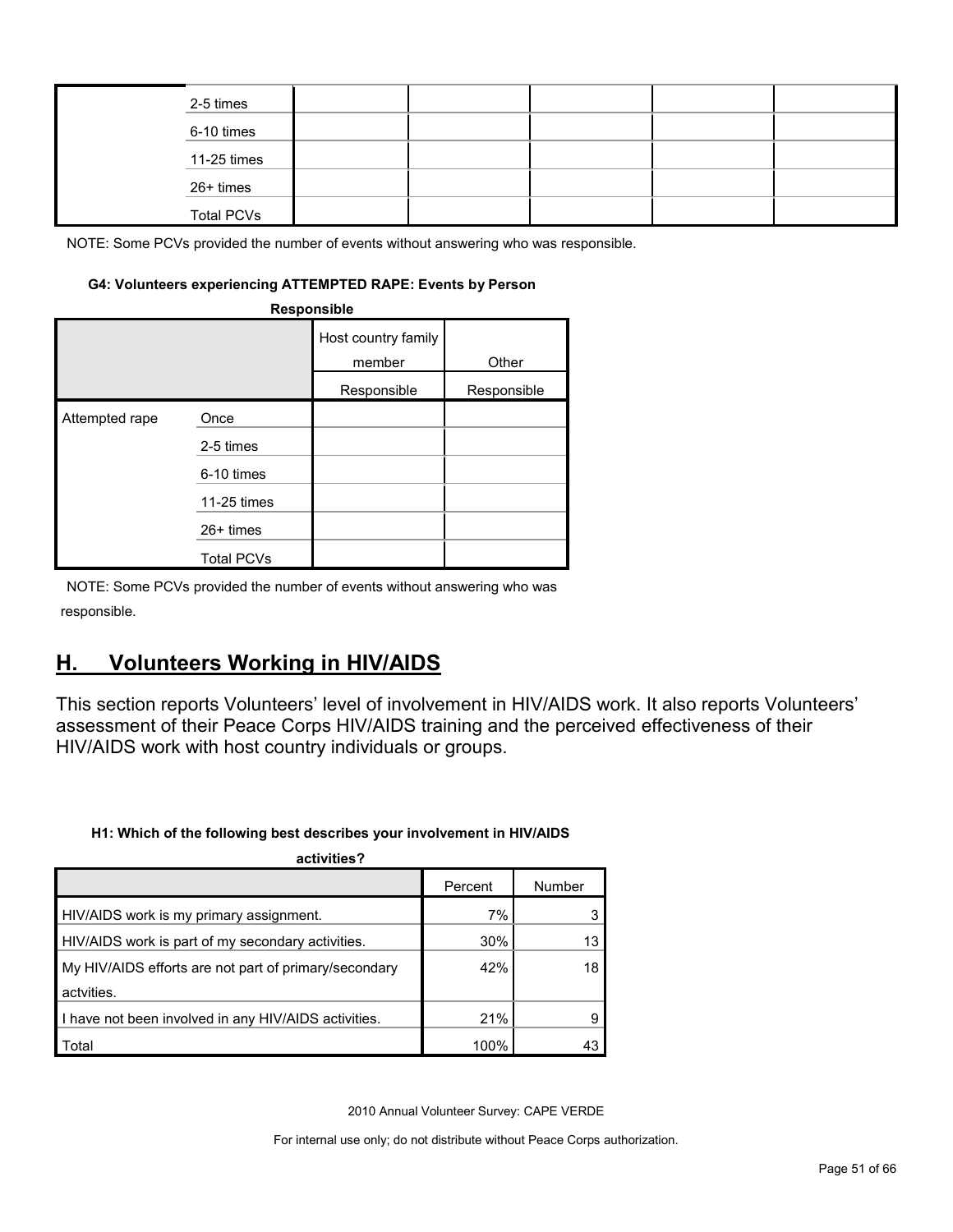**H2: How effective was the PC training you received in preparing you to undertake your HIV/AIDS activities?**

|    | Not effective | Poor | Adequate | Effective | effective<br>Verv | <b>NA</b> | Total |
|----|---------------|------|----------|-----------|-------------------|-----------|-------|
| Н2 |               | 5%   | 53%      | 37%       | 3%                | 3%        | 38    |

#### **H2: How effective was the PC training you received in preparing you to undertake your HIV/AIDS**

| activities? (excluding the "NA" responses) |               |      |          |           |                |             |
|--------------------------------------------|---------------|------|----------|-----------|----------------|-------------|
|                                            | Not effective | Poor | Adequate | Effective | Verv effective | $\tau$ otal |
| H <sub>2</sub>                             |               | 5%   | 54%      | 38%       | 3%             | 27          |

#### **H3: In working with HC individuals or groups, how would you rate the effectiveness of your specific HIV/AIDS activities?**

|                |                  | Sometimes |                 | Almost always |            |       |
|----------------|------------------|-----------|-----------------|---------------|------------|-------|
|                | Seldom effective | effective | Often effective | effective     | Don't know | Total |
| H <sub>3</sub> |                  | 29%       | 39%             | 8%            | 24%        | 38    |

# **H3: In working with HC individuals or groups, how would you rate the effectiveness of your specific HIV/AIDS activities? (excluding both the "NA" and the H1="No involvement in HIV/AIDS activities"**

| re<br>sponse |
|--------------|
|--------------|

|      |                  | Sometimes |                 | Almost always |       |
|------|------------------|-----------|-----------------|---------------|-------|
|      | Seldom effective | effective | Often effective | effective     | Total |
| I нз |                  | $39\%$    | 50%             | $11\%$ .      | 28    |

NOTE: See Open-Ended Responses Report for PCV explanations and examples of their H3 answers)

# <span id="page-51-0"></span>**I. Your Life in the Peace Corps**

This section reports Volunteers' descriptions of and adjustments to their living conditions, including stress factors and how Volunteers cope with stress.

#### **I1: Have you lived with a host country individual or family?**

|                                                        | Percent | Number |
|--------------------------------------------------------|---------|--------|
| No. I have never lived with a HC individual or family. |         |        |

2010 Annual Volunteer Survey: CAPE VERDE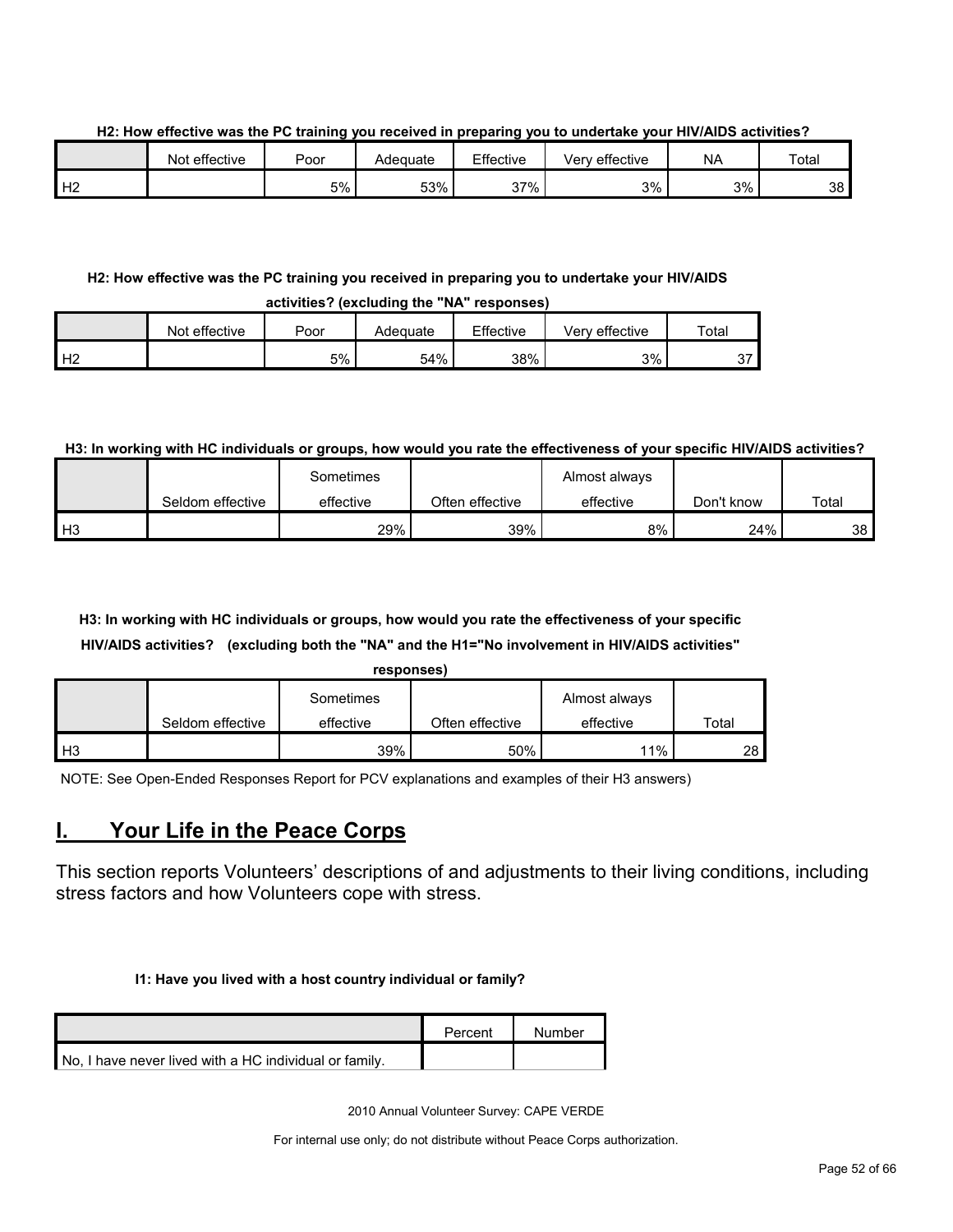| Yes, I lived with a HC individual or family only during | 91%  | 39 |
|---------------------------------------------------------|------|----|
| <b>PST.</b>                                             |      |    |
| Yes, in my community (not during PST).                  | 2%   |    |
| Yes, both during PST and later in my community.         | 7%   |    |
| <b>Total</b>                                            | 100% |    |

# **I1: How long (in months) have you lived with a host country individual or family?**

|             | month |     |      | 4 | 5 | $7 - 11$ | $12 - 16$ | 17-26 |
|-------------|-------|-----|------|---|---|----------|-----------|-------|
| PST Only    |       | 74% | 26%  |   |   |          |           |       |
| Post-PST    |       |     | 100% |   |   |          |           |       |
| PST & Later |       | 33% |      |   |   | 33%      |           | 33%   |

# **I1: How long (in months) have you lived**

| with a host country individual or family? |  |
|-------------------------------------------|--|
|-------------------------------------------|--|

|                        | $27+$ mos | Total |
|------------------------|-----------|-------|
| <b>PST Only</b>        |           | 35    |
| ∎Post-PST              |           |       |
| <b>PST &amp; Later</b> |           |       |

# **I2: How often do you interact with HCNs in community/family social events?**

|                |       | Several times a |         | Several times a |         | ∟ess than once a |       |
|----------------|-------|-----------------|---------|-----------------|---------|------------------|-------|
|                | Daily | week            | Weekly  | month           | Monthly | month            | Total |
| $\blacksquare$ | 37%   | 33%             | $5\%$ . | 7% .            | $7\%$   | 12%              | 43 I  |

#### **I3: How integrated into your community do you feel now?**

|    | Not at all | Minimally | Adequatelv | `onsiderablv | Exceptionally | Total         |
|----|------------|-----------|------------|--------------|---------------|---------------|
| 13 | 2%         | 7%        | 33%        | 33%          | 26%           | $\sim$<br>⊸ + |

#### **I4a: Do you have the following at your worksite?**

| Never | mes<br>$   -$<br>.<br> | Jsually | Alwavs | $\overline{\phantom{a}}$<br>$\overline{a}$<br>⊺otal |
|-------|------------------------|---------|--------|-----------------------------------------------------|
|       |                        |         |        |                                                     |

2010 Annual Volunteer Survey: CAPE VERDE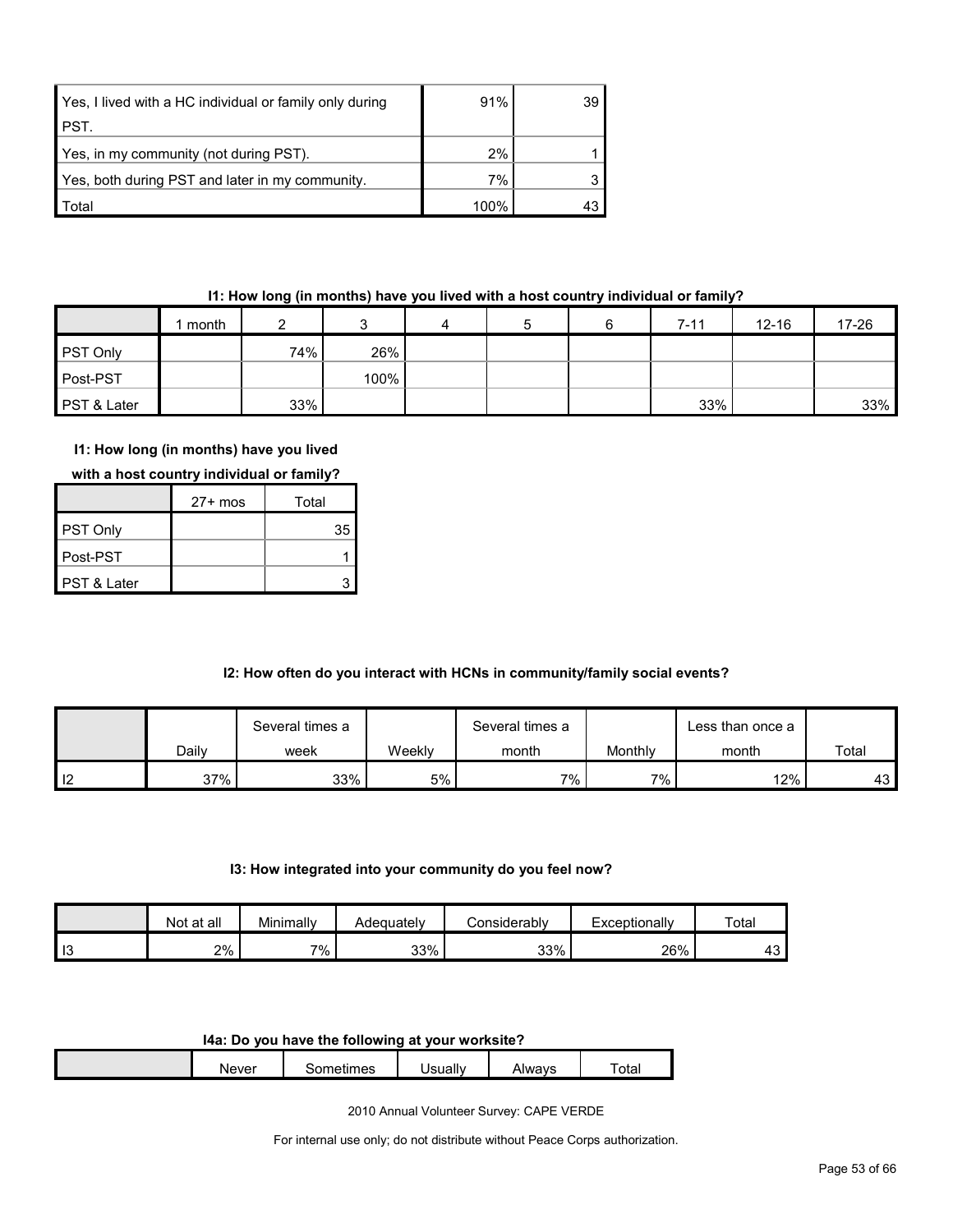| Electricity   | 5%  | $^{\circ}0\%$ | 57% | 29% | -74 |
|---------------|-----|---------------|-----|-----|-----|
| Running water | 36% | 14%           | 24% | 26% | ╍   |

**I4b: Do you have the following at your residence?**

|                      | Never | Sometimes | Jsuallv | Alwavs | Total      |
|----------------------|-------|-----------|---------|--------|------------|
| <b>Electricity</b>   | 7%    | 2%        | 62%     | 29%    | $\sqrt{2}$ |
| <b>Running water</b> | 14%   | 10%       | 48%     | 29%    | $\sqrt{2}$ |

#### **I5: How often do you have access to--?**

|                                  | Not at all | Less than monthly | Monthly | Weekly | Daily | Total |
|----------------------------------|------------|-------------------|---------|--------|-------|-------|
| Landline phone                   | 9%         | 5%                |         | 16%    | 70%   | 43    |
| Computer                         |            |                   |         | 16%    | 84%   | 43    |
| Internet                         |            |                   | 2%      | 44%    | 53%   | 43    |
| Cell phone (voice)               |            |                   |         | 2%     | 98%   | 42    |
| Text messaging                   | 5%         |                   |         | 2%     | 93%   | 42    |
| Voice over internet, e.g., SKYPE | 23%        | 9%                | 7%      | 26%    | 35%   | 43    |
| Webcam/internet video            | 30%        | $7\%$             | 12%     | 16%    | 35%   | 43    |

#### **I6: Where do you most frequently connect to the Internet?**

|   |                |         | Another person's |               | PC office/satellite | Other: Please |       |
|---|----------------|---------|------------------|---------------|---------------------|---------------|-------|
|   | Your residence | At work | home             | Internet cafe | office              | specify       | Total |
| 6 | 33%            | 30%     | 9%               | 23%           |                     | 5%            | 43 I  |

#### **I6.TEXT: Description of "other" location to**



2010 Annual Volunteer Survey: CAPE VERDE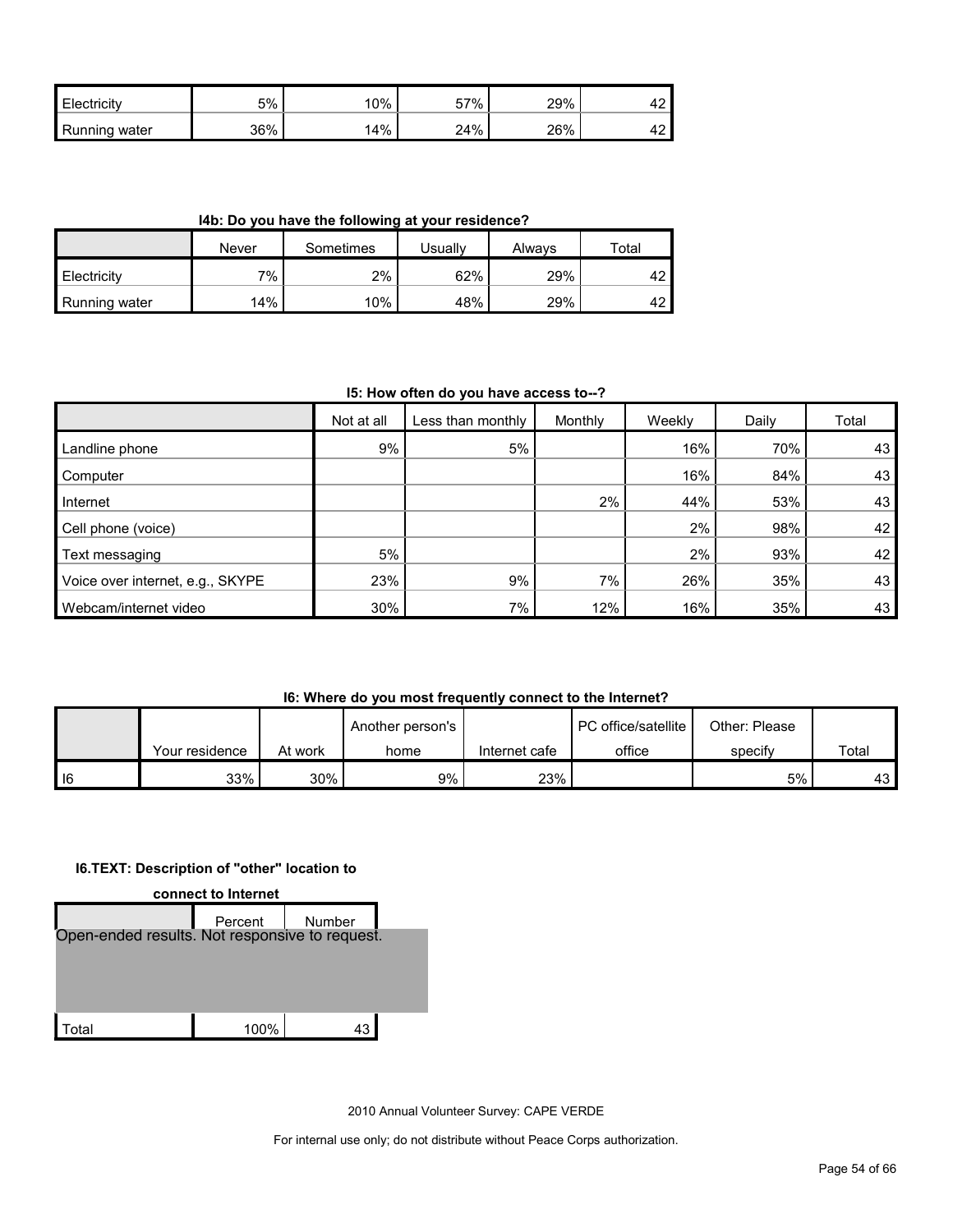| Less than one |                  | From two to four |                     | More than eight |       |
|---------------|------------------|------------------|---------------------|-----------------|-------|
| hour          | One to two hours | hours            | Four to eight hours | hours           | Total |
| 88%           | $7\%$ .          | 5%               |                     |                 |       |

### **I7: How long do you travel to access the internet using your typical transport method (one-way trip)?**

# **Percent of Volunteers Traveling to/from Internet Connection in One Day (I8) by Travel Time (I7)**

|                                               |                        | 18 Return same day from traveling to Internet<br>connection? |  |       |
|-----------------------------------------------|------------------------|--------------------------------------------------------------|--|-------|
|                                               |                        | Yes<br>No                                                    |  | Total |
| I7 Typical time to reach Internect connection | Less than one hour     | 88%                                                          |  | 36    |
|                                               | One to two hours       | 7%                                                           |  |       |
|                                               | From two to four hours | 5%                                                           |  |       |
|                                               | Four to eight hours    |                                                              |  |       |
|                                               | More than eight hours  |                                                              |  |       |
|                                               | Total                  | 100%                                                         |  | 41    |

# **Number of Volunteers Traveling to/from Internet Connection in One Day (I8) by Travel Time (I7)**

|                                               |                        | 18 Return same day from traveling to Internet<br>connection? |    |                |
|-----------------------------------------------|------------------------|--------------------------------------------------------------|----|----------------|
|                                               |                        | Yes                                                          | No | Total          |
| I7 Typical time to reach Internect connection | Less than one hour     | 36                                                           |    | 36             |
|                                               | One to two hours       | 3                                                            |    | 3              |
|                                               | From two to four hours |                                                              |    | $\overline{2}$ |
|                                               | Four to eight hours    |                                                              |    |                |
|                                               | More than eight hours  |                                                              |    |                |
|                                               | Total                  | 41                                                           |    | 41             |

# **I9: Have you participated in the Coverdell World Wise**

**Schools/Correspondence Match (CWWS/CM)?**

2010 Annual Volunteer Survey: CAPE VERDE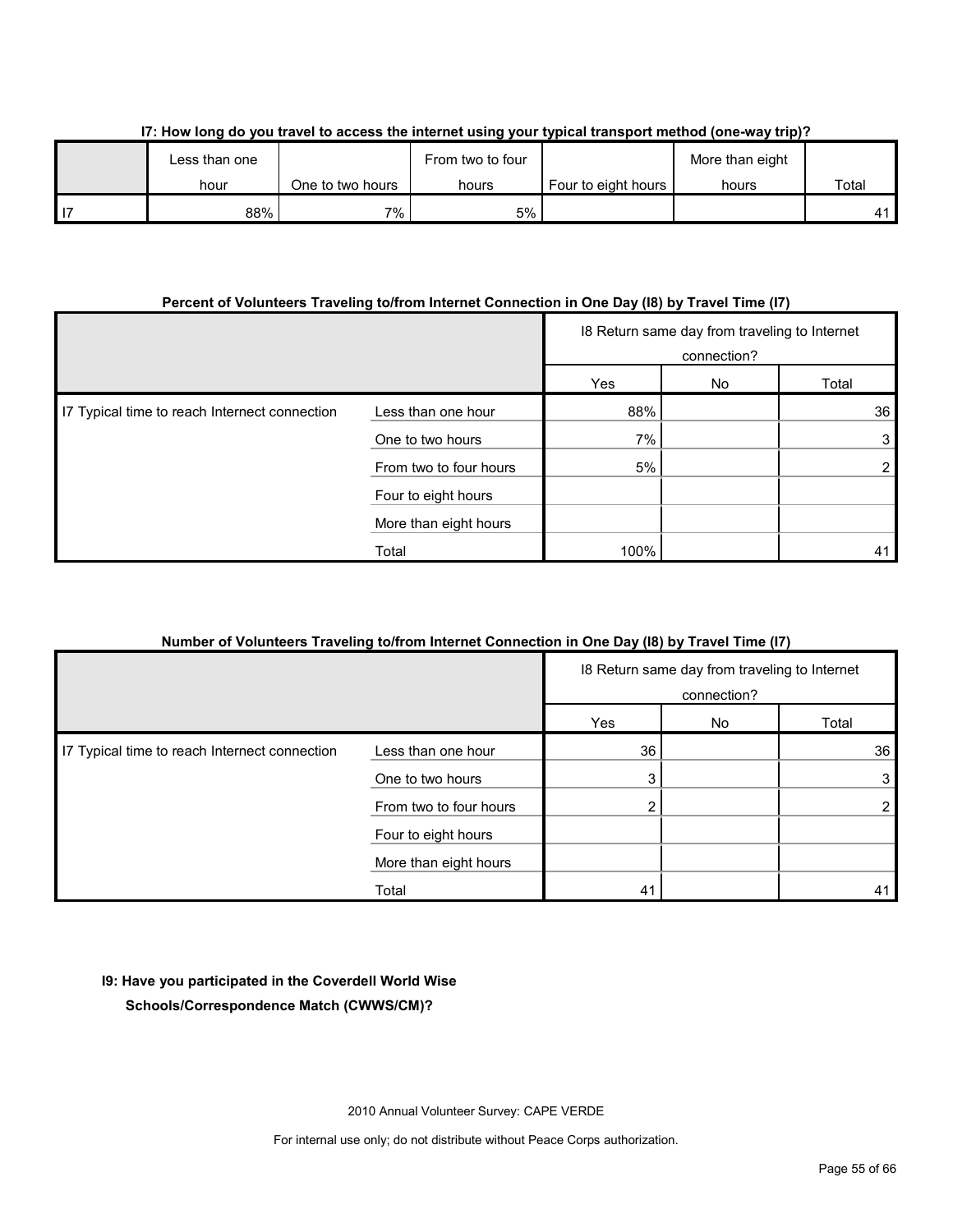|                 | Yes - Please          | No - Please       |       |
|-----------------|-----------------------|-------------------|-------|
|                 | describe your         | describe your     |       |
|                 | activities/interactio | reason(s) for not |       |
|                 | n withCWWS/CM         | participating     | Total |
| $\overline{19}$ | 55%                   | 45%               |       |

NOTE: See the Open-Ended Responses Report for PCV descriptions

of participation and reasons for not participating.

#### **I10: To what extent do the following create stress and/or emotional health issues for you?**

|                                                      |                      | Minimally | Moderately | Considerably |
|------------------------------------------------------|----------------------|-----------|------------|--------------|
|                                                      | Not at all stressful | stressful | stressful  | stressful    |
| Cultural issues                                      | 7%                   | 30%       | 33%        | 26%          |
| Dealing with violence in country                     | 47%                  | 40%       | 7%         | 2%           |
| Health/medical problems                              | 19%                  | 51%       | 19%        | 9%           |
| Issues including family, friends, loved ones in U.S. | 23%                  | 35%       | 35%        | 2%           |
| Isolation/Ioneliness                                 | 12%                  | 35%       | 21%        | 21%          |
| Local language                                       | 16%                  | 30%       | 42%        | 12%          |
| Primary assignment                                   | 7%                   | 26%       | 30%        | 19%          |
| Romantic relationships in-country                    | 28%                  | 40%       | 12%        | 7%           |
| Interactions with other Volunteers                   | 35%                  | 42%       | 16%        | 2%           |
| Interactions with PC Staff                           | 38%                  | 43%       | 14%        | 5%           |
| Safety and security                                  | 42%                  | 44%       | 9%         | 2%           |
| Please specify below<br>Other:                       | 6%                   |           |            | 6%           |

### **I10: To what extent do the following create stress and/or emotional health issues for you?**

|                                                      | Exceptionally |           |       |
|------------------------------------------------------|---------------|-----------|-------|
|                                                      | stressful     | <b>NA</b> | Total |
| <b>Cultural issues</b>                               | 5%            |           | 43    |
| Dealing with violence in country                     |               | 5%        | 43    |
| Health/medical problems                              | 2%            |           | 43    |
| Issues including family, friends, loved ones in U.S. | 5%            |           | 43    |
| Isolation/loneliness                                 | 12%           |           | 43    |
| Local language                                       |               |           | 43    |
| Primary assignment                                   | 16%           | 2%        | 43    |
| Romantic relationships in-country                    | 5%            | 9%        | 43    |
| Interactions with other Volunteers                   | 5%            |           | 43    |

2010 Annual Volunteer Survey: CAPE VERDE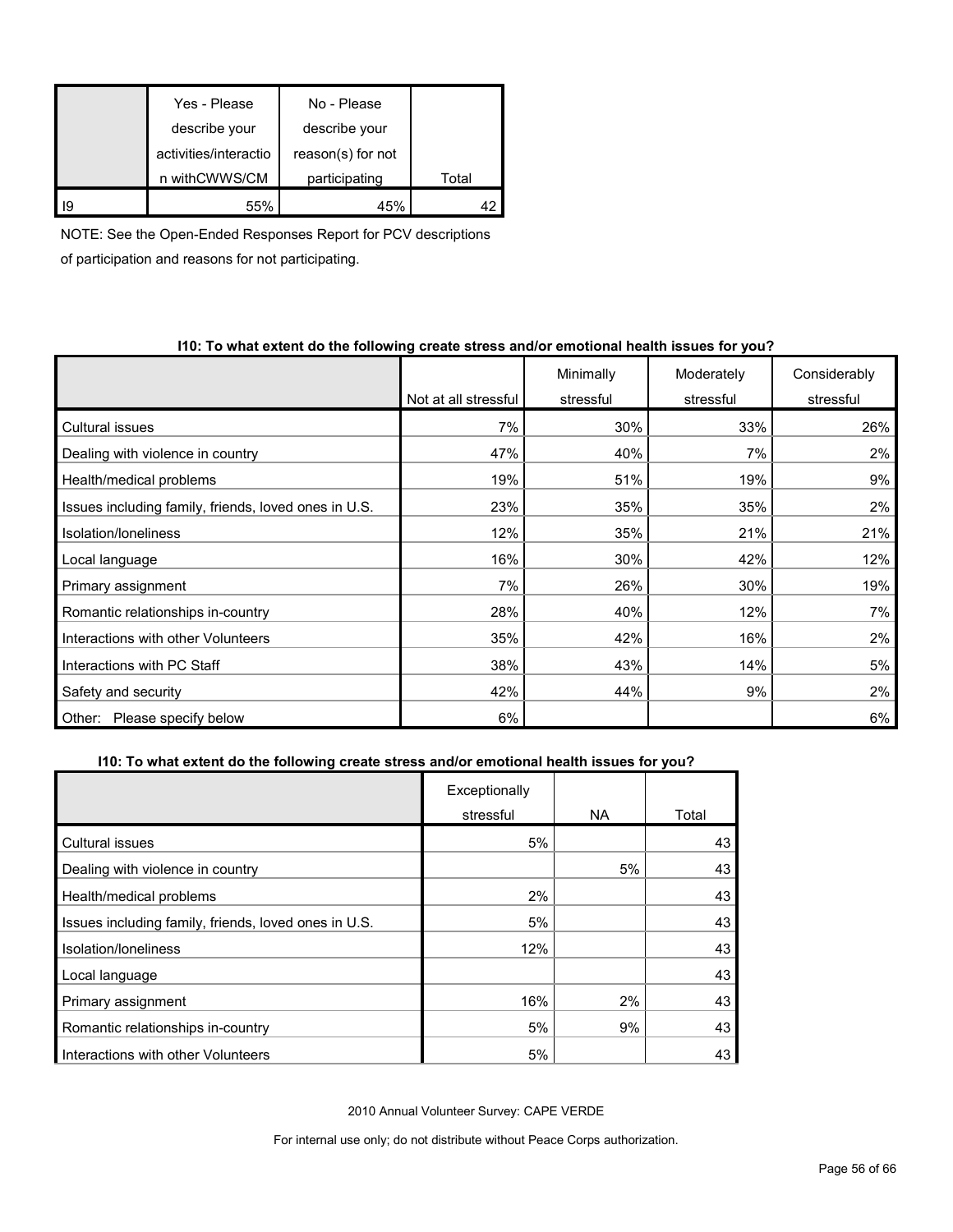| Interactions with PC Staff  |    |     |  |
|-----------------------------|----|-----|--|
| Safety and security         | 2% |     |  |
| Other: Please specify below | 6% | 82% |  |

### **I10: To what extent do the following create stress and/or emotional health issues for you? (excluding "NA" responses)**

|                                         |                      |                     | Moderately | Considerably |
|-----------------------------------------|----------------------|---------------------|------------|--------------|
|                                         | Not at all stressful | Minimally stressful | stressful  | stressful    |
| Cultural issues                         | 7%                   | 30%                 | 33%        | 26%          |
| Dealing with violence in country        | 49%                  | 41%                 | 7%         | 2%           |
| Health/medical problems                 | 19%                  | 51%                 | 19%        | 9%           |
| Issues including family, friends, loved | 23%                  | 35%                 | 35%        | 2%           |
| ones in U.S.                            |                      |                     |            |              |
| Isolation/loneliness                    | 12%                  | 35%                 | 21%        | 21%          |
| Local language                          | 16%                  | 30%                 | 42%        | 12%          |
| Primary assignment                      | 7%                   | 26%                 | 31%        | 19%          |
| Romantic relationships in-country       | 31%                  | 44%                 | 13%        | 8%           |
| Interactions with other Volunteers      | 35%                  | 42%                 | 16%        | 2%           |
| Interactions with PC Staff              | 38%                  | 43%                 | 14%        | 5%           |
| Safety and security                     | 42%                  | 44%                 | 9%         | 2%           |
| Please specify below<br>Other:          | 33%                  |                     |            | 33%          |

#### **I10: To what extent do the following create stress and/or emotional**

### **health issues for you? (excluding "NA" responses)**

|                                         | Exceptionally |       |
|-----------------------------------------|---------------|-------|
|                                         | stressful     | Total |
| Cultural issues                         | 5%            | 43    |
| Dealing with violence in country        |               | 41    |
| Health/medical problems                 | 2%            | 43    |
| Issues including family, friends, loved | 5%            | 43    |
| ones in U.S.                            |               |       |
| Isolation/loneliness                    | 12%           | 43    |
| Local language                          |               | 43    |
| Primary assignment                      | 17%           | 42    |
| Romantic relationships in-country       | 5%            | 39    |
| Interactions with other Volunteers      | 5%            | 43    |
| Interactions with PC Staff              |               | 42    |

2010 Annual Volunteer Survey: CAPE VERDE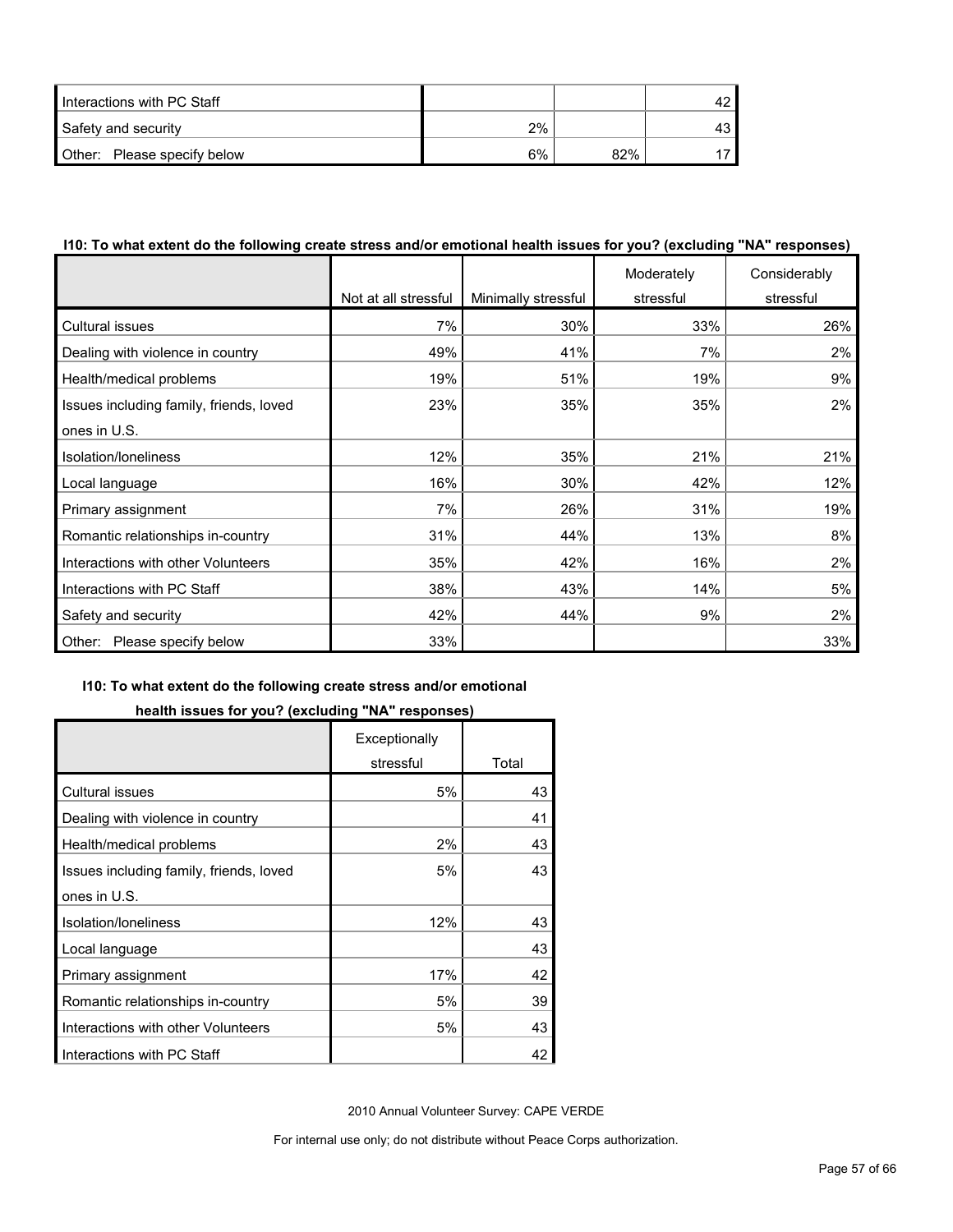| Safety and security         | 2%  |  |
|-----------------------------|-----|--|
| Other: Please specify below | 33% |  |

#### **I10.TEXT: Description of "other" stress factor**

|                                                | Percent | Number |  |
|------------------------------------------------|---------|--------|--|
| Open-ended results. Not responsive to request. |         |        |  |
|                                                |         |        |  |
|                                                |         |        |  |
|                                                |         |        |  |
| Total                                          | 100%    | 43     |  |

NOTE: Long PCV descriptions of "other" factors may have be cut off in this table. The complete text is available upon request from OSIRP.

|                                    |                      | % Using This          | <b>Total PCVs</b> |
|------------------------------------|----------------------|-----------------------|-------------------|
|                                    | <b>PCV Responses</b> | <b>Stress Reducer</b> | Responding        |
| Friends/family in U.S.             | 36                   | 84%                   |                   |
| Pursue personal hobbies/interests  | 35                   | 81%                   |                   |
| PCVs in my community               | 34                   | 79%                   |                   |
| Participate in sports/exercise     | 32                   | 74%                   |                   |
| Leave community for a time         | 28                   | 65%                   |                   |
| Co-workers/friends (not PCVs)      | 25                   | 58%                   |                   |
| PCVs outside my community          | 25                   | 58%                   |                   |
| Get involved in other projects     | 20                   | 47%                   |                   |
| Pray                               | 9                    | 21%                   |                   |
| Meditate                           | 8                    | 19%                   |                   |
| My host family                     | 7                    | 16%                   |                   |
| Other activities                   | 5                    | 12%                   |                   |
| Peer Support Network               | 4                    | 9%                    |                   |
| PC in-country staff                | 4                    | 9%                    |                   |
| Others                             | 3                    | 7%                    |                   |
| Office of Special Services         | $\overline{2}$       | 5%                    |                   |
| Attend individual/group counseling | $\overline{2}$       | 5%                    |                   |
| Total                              |                      |                       | 43                |

### **I11: Please mark all of the typical ways in which you cope with stress.**

\*Percents total to more than 100% since Volunteers were asked to "mark all that apply."

2010 Annual Volunteer Survey: CAPE VERDE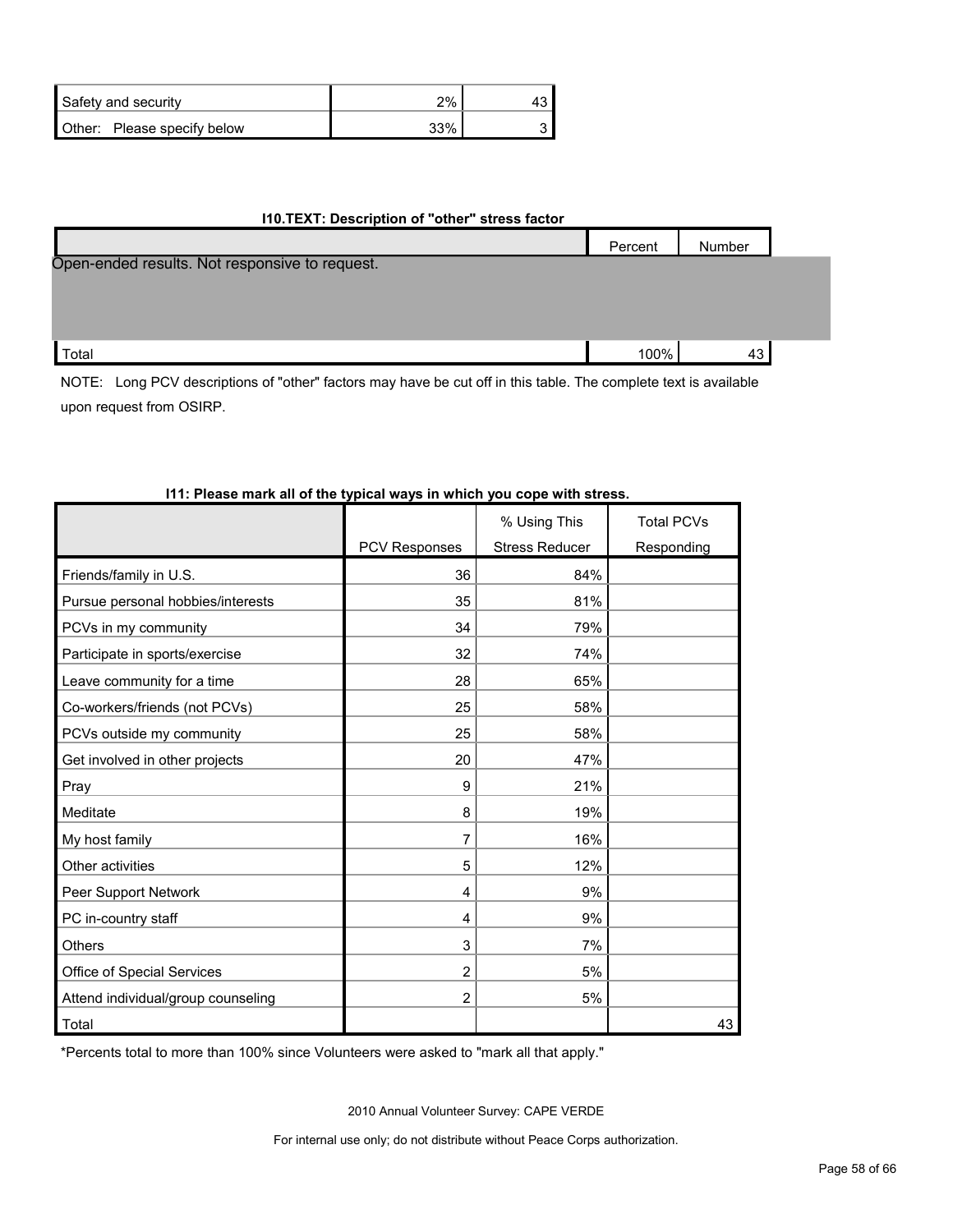| 111: Others I talk with to reduce stress       |         |        |  |  |  |  |
|------------------------------------------------|---------|--------|--|--|--|--|
|                                                | Percent | Number |  |  |  |  |
| Open-ended results. Not responsive to request. |         |        |  |  |  |  |
|                                                |         |        |  |  |  |  |
|                                                |         |        |  |  |  |  |
|                                                |         |        |  |  |  |  |
| `otal                                          | 100%    | 43     |  |  |  |  |

#### **I11: Other activities to reduce stress**

|                                                | Percent | Number |  |
|------------------------------------------------|---------|--------|--|
| Open-ended results. Not responsive to request. |         |        |  |
|                                                |         |        |  |
|                                                |         |        |  |
|                                                |         |        |  |
|                                                |         |        |  |
|                                                |         |        |  |
| Total                                          | 100%    | 43     |  |

#### **I8: When asked about ways of coping with stress, Volunteers who**

**answered "No stress"** 

|              |      | Yes, I have no |       |
|--------------|------|----------------|-------|
|              | NA   | stress         | Total |
| 111.NOSTRESS | 100% |                |       |

# <span id="page-58-0"></span>**J. Overall Assessment of Your Peace Corps Service**

This section reports Volunteers' level of satisfaction with their Peace Corps service and their expectations about completing their service.

# **J1: How personally rewarding do you find your--?**

2010 Annual Volunteer Survey: CAPE VERDE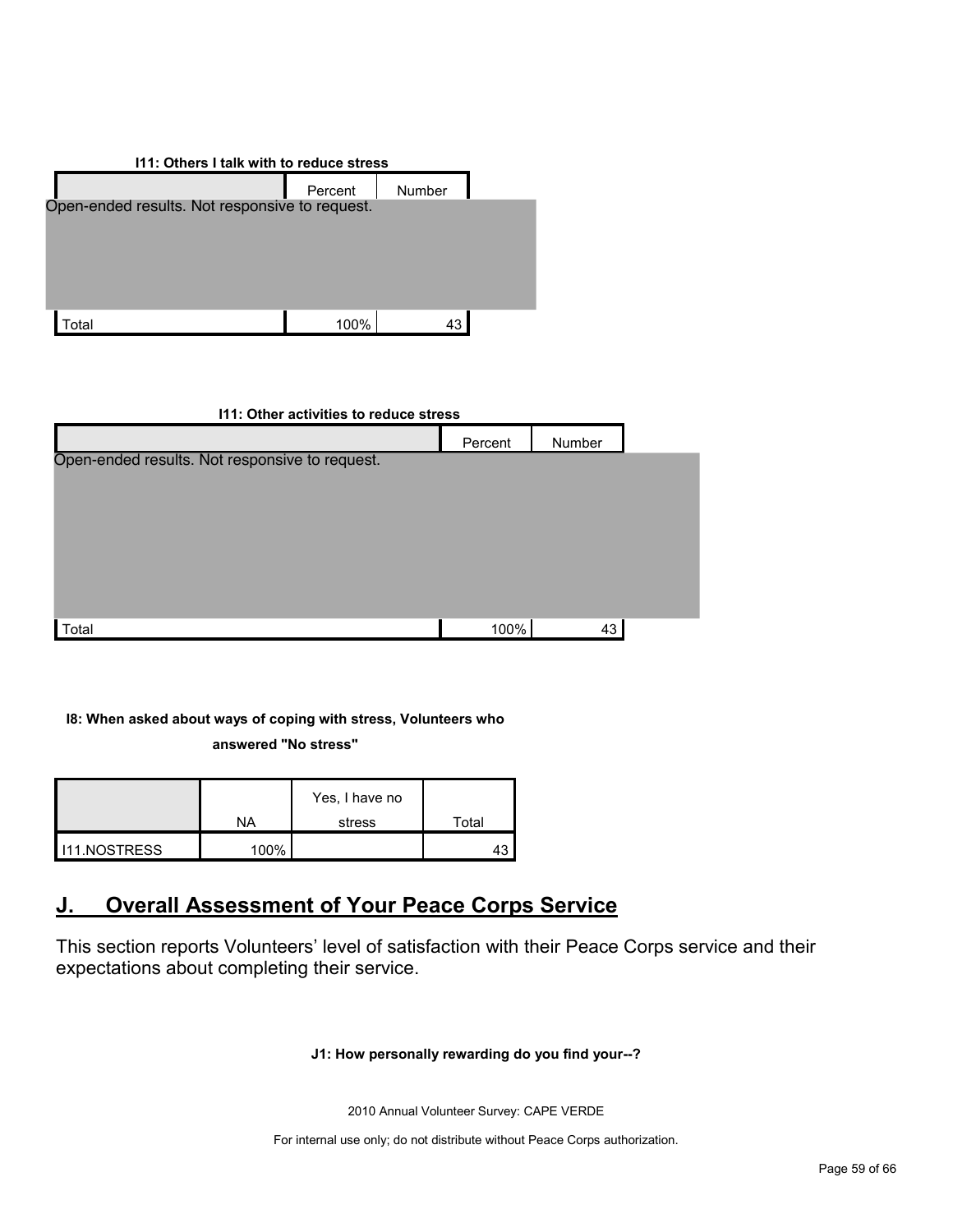|                                    | Not at all | Minimally | Adequately | Considerably | Exceptionally | Total |
|------------------------------------|------------|-----------|------------|--------------|---------------|-------|
| Overall Peace Corps service        | $2\%$      | 5%        | 21%        | 40%          | 33%           | 43    |
| Community involvement              | 2%         | 19%       | 19%        | 33%          | 28%           | 43    |
| Experience with other Volunteers   | 2%         | 7%        | 33%        | 31%          | 26%           | 42    |
| Work with counterparts/community   | 7%         | 16%       | 37%        | 28%          | 12%           | 43    |
| partners                           |            |           |            |              |               |       |
| Experience with other host country | 5%         | 5%        | 26%        | 44%          | 21%           | 43    |
| nationals                          |            |           |            |              |               |       |

NOTE: See the Open-Ended Responses Report for PCV comments on J7 "What has been the best aspect of your PC service?"

**J2: Today, would you make the same decision to join the Peace Corps?**

|               | No | Probably<br>not | Possibly | Probably | <b>Definitely</b> | Total                |
|---------------|----|-----------------|----------|----------|-------------------|----------------------|
| $\sim$<br>ے ں | 2% | 5%              | 9%       | 16%      | 67%               | $\overline{ }$<br>43 |

**J3: Would you recommend Peace Corps service to others you think are qualified?**

|           | No | Probably not | Possibly | Probably | Definitely | Total        |
|-----------|----|--------------|----------|----------|------------|--------------|
| <b>J3</b> |    | $7\%$        | 9%       | 12%      | 72%        | ו בי<br>ا ت+ |

**J4: Do you intend to complete your Peace Corps service?**

|      | No | Not sure | Yes | Might extend | Total |
|------|----|----------|-----|--------------|-------|
| I J4 | 2% | 2%       | 65% | 30%          | ┱     |

| J5: Would your host country benefit most if the Peace Corps program was---? |  |
|-----------------------------------------------------------------------------|--|
|-----------------------------------------------------------------------------|--|

|    |              |         | Refocused/redesig |                  |          |       |
|----|--------------|---------|-------------------|------------------|----------|-------|
|    | Discontinued | Reduced | ned               | Maintained as is | Expanded | Total |
| J5 | $7\%$ ,      | 2%      | 71%               | 17%              | 2%       | 44    |

NOTE: See the Open-Ended Responses Report for PCV comments on J6 "How can the PC better address the needs of your host country?"

# <span id="page-59-0"></span>**K. Demographics and Factors Affecting Extensions**

This section reports on the age and gender of all respondents. It also reports on the importance

2010 Annual Volunteer Survey: CAPE VERDE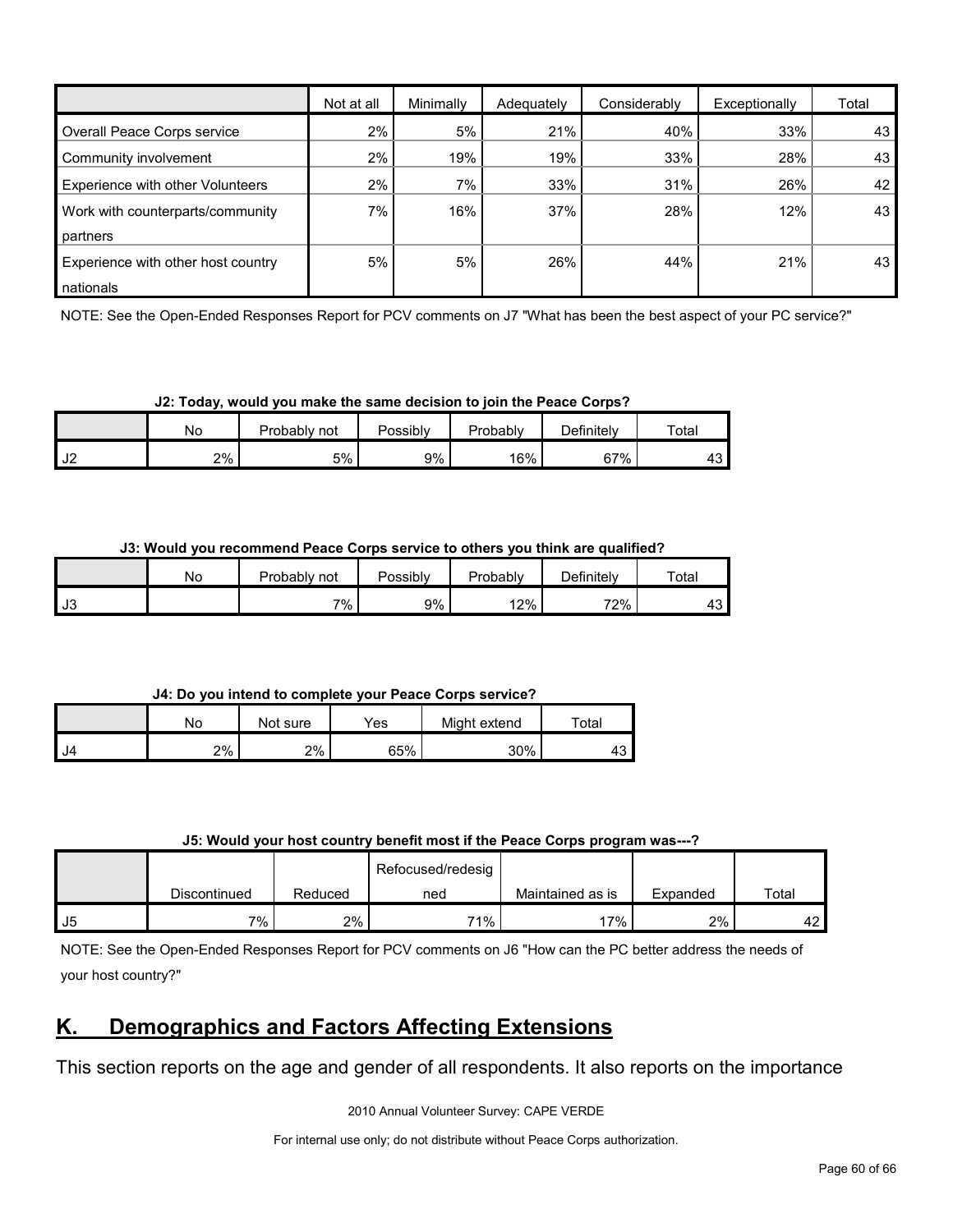Volunteers place on various factors that may influence their decision to extend or not extend their service beyond two years. Volunteers who answered that they either were considering an extension or were already serving beyond two years were asked to rate nine "motivating" factors and nine "challenging" factors. Volunteers could also write in any of their own motivating or challenging factors not included in the list.

# **K1: What is your age?**

|         | 20-29 | 30-49 | 50+ | $\tau$ otal |  |
|---------|-------|-------|-----|-------------|--|
| AGE3grp | 83%   | 10%   | 7%  |             |  |

#### **K2: What is your gender?**

|               | Female | Male | ັota⊦ |  |
|---------------|--------|------|-------|--|
| <b>GENDER</b> | 34%    | 66%  |       |  |

Other demographic tables are available upon request

#### **K8: Are you considering a 3rd year extension?**

|                                              | Percent | Number |
|----------------------------------------------|---------|--------|
| , No                                         | 60%     | 26     |
| May extend beyond my original COS date       | 37%     | 16     |
| I am now serving beyond my original COS date | 2%      |        |
| Total                                        | 100%    | 43     |

#### **Ext Q1: Comparison of Reasons for Extending by Importance to PCVs Who May Extend Beyond COS**

|                                                                      |               | Somewhat  |           |     |                 |
|----------------------------------------------------------------------|---------------|-----------|-----------|-----|-----------------|
|                                                                      | Not Important | important | Important | NA. | Total           |
| Ability to partner with an NGO and/or government<br>counterpart      | 6%            | 25%       | 63%       | 6%  | 16 <sup>1</sup> |
| Additional financial compensation (higher living<br>allowance, etc.) | 19%           | 38%       | 44%       |     | 16 <sup>1</sup> |
| Flexibility to design my extension assignment                        | 13%           | 44%       | 44%       |     | 16              |
| Opportunity for more substantive work                                |               | 13%       | 88%       |     | 16              |
| Opportunity to finish or be more productive in my<br>project         | 13%           | 13%       | 75%       |     | 16 <sup>1</sup> |

2010 Annual Volunteer Survey: CAPE VERDE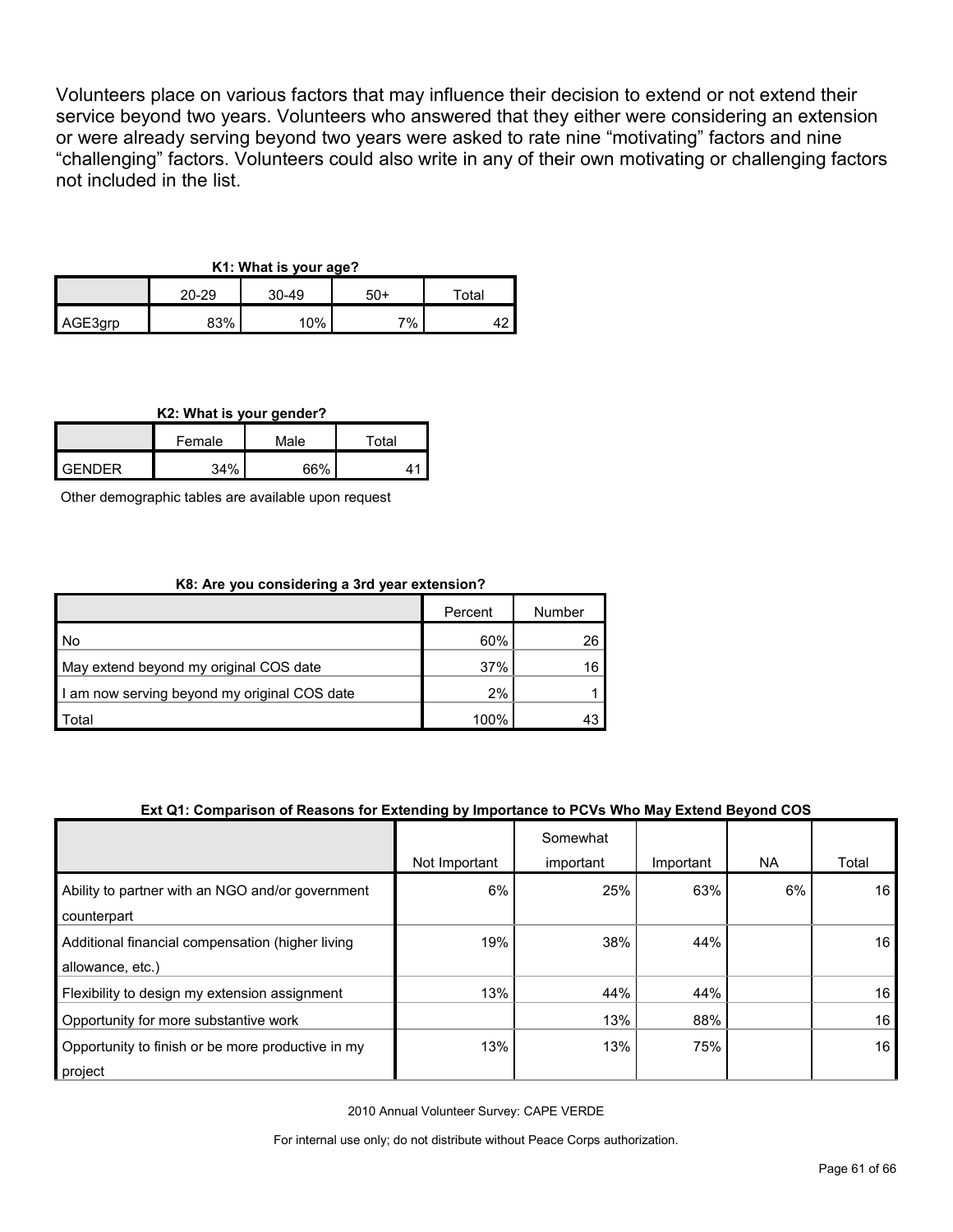| Opportunity to serve in a different site, country or    | 31% | 19% | 50% |     | 16 |
|---------------------------------------------------------|-----|-----|-----|-----|----|
| project                                                 |     |     |     |     |    |
| Opportunity to take on additional responsibilities with | 31% | 38% | 31% |     | 16 |
| PC at post                                              |     |     |     |     |    |
| Recognition of excellent performance                    | 38% | 50% | 13% |     | 16 |
| Support from local Peace Corps staff                    | 33% | 20% | 47% |     | 15 |
| Other:<br>Please specify below                          |     |     | 25% | 75% | 4  |

NOTE: This table includes only PCVs who answered K8="May extend beyond my original COS date"

#### **Ext Q1: Comparison of Reasons for Extending by Importance to PCVs Serving an Extension**

|                                                         |               | Somewhat  |           |           |       |
|---------------------------------------------------------|---------------|-----------|-----------|-----------|-------|
|                                                         | Not Important | important | Important | <b>NA</b> | Total |
| Ability to partner with an NGO and/or government        |               | 100%      |           |           |       |
| counterpart                                             |               |           |           |           |       |
| Additional financial compensation (higher living        | 100%          |           |           |           |       |
| allowance, etc.)                                        |               |           |           |           |       |
| Flexibility to design my extension assignment           |               |           | 100%      |           |       |
| Opportunity for more substantive work                   |               |           | 100%      |           |       |
| Opportunity to finish or be more productive in my       |               |           |           | 100%      |       |
| project                                                 |               |           |           |           |       |
| Opportunity to serve in a different site, country or    |               |           | 100%      |           |       |
| project                                                 |               |           |           |           |       |
| Opportunity to take on additional responsibilities with |               |           |           | 100%      |       |
| PC at post                                              |               |           |           |           |       |
| Recognition of excellent performance                    | 100%          |           |           |           |       |
| Support from local Peace Corps staff                    |               |           | 100%      |           |       |
| Other: Please specify below                             |               |           |           |           |       |

NOTE: This table includes only PCVs who answered K8="Now serving beyond my original COS date"

# **Ext Q1: Comparison of Reasons for Extending by Importance to PCVs Who May Extend and PCVs Serving an Extension (excluding all "NA" responses)**

| Are you considering a 3rd year extension? |           |           |       |  |
|-------------------------------------------|-----------|-----------|-------|--|
| May extend beyond my original COS date    |           |           |       |  |
|                                           | Somewhat  |           |       |  |
| Not Important                             | important | Important | Total |  |

2010 Annual Volunteer Survey: CAPE VERDE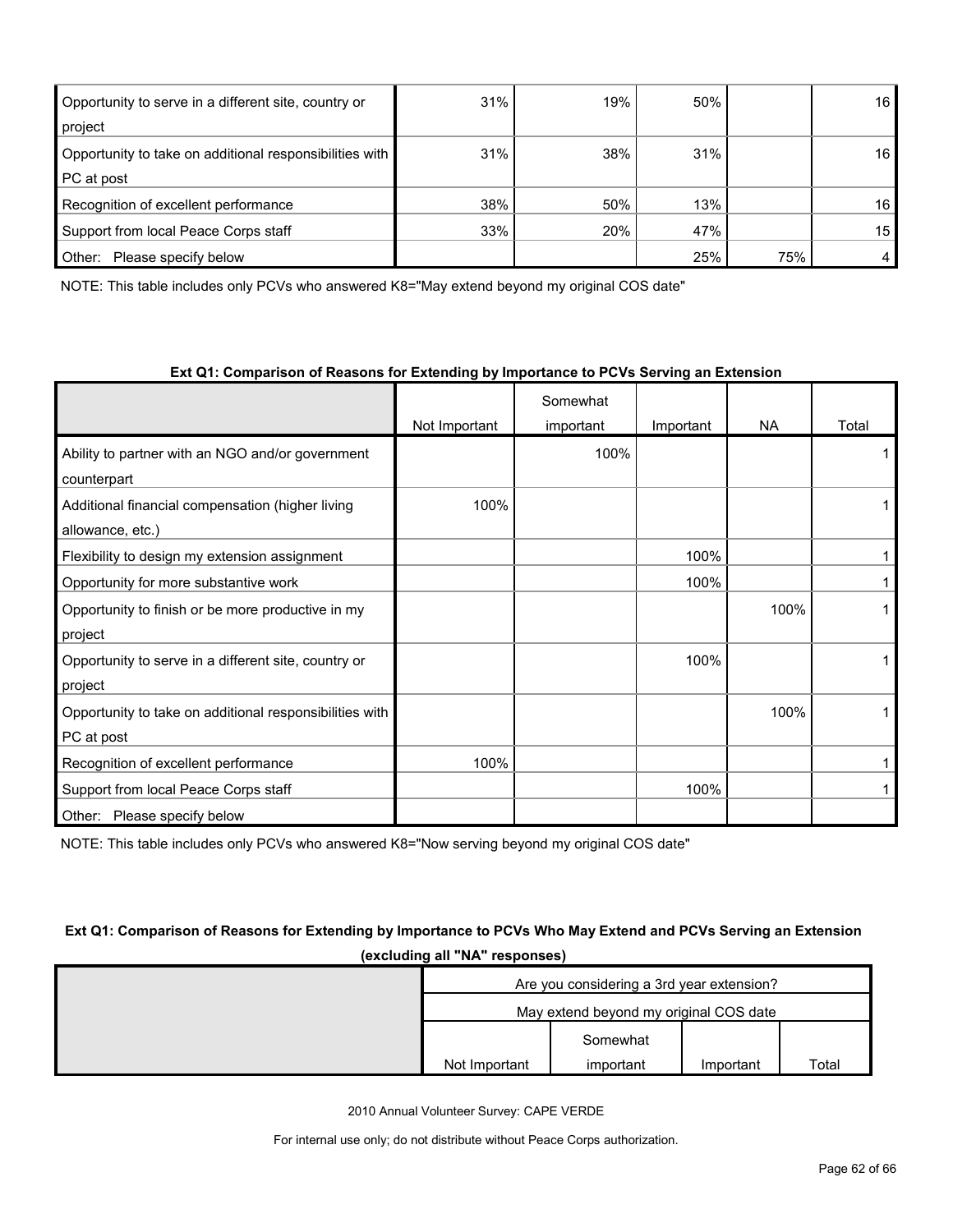| Ability to partner with an NGO and/or government             | 7%  | 27% | 67%  | 15 |
|--------------------------------------------------------------|-----|-----|------|----|
| counterpart                                                  |     |     |      |    |
| Additional financial compensation (higher living             | 19% | 38% | 44%  | 16 |
| allowance, etc.)                                             |     |     |      |    |
| Flexibility to design my extension assignment                | 13% | 44% | 44%  | 16 |
| Opportunity for more substantive work                        |     | 13% | 88%  | 16 |
| Opportunity to finish or be more productive in my project    | 13% | 13% | 75%  | 16 |
| Opportunity to serve in a different site, country or project | 31% | 19% | 50%  | 16 |
| Opportunity to take on additional responsibilities with PC   | 31% | 38% | 31%  | 16 |
| at post                                                      |     |     |      |    |
| Recognition of excellent performance                         | 38% | 50% | 13%  | 16 |
| Support from local Peace Corps staff                         | 33% | 20% | 47%  | 15 |
| Other:<br>Please specify below                               |     |     | 100% |    |

NOTE: See Open-Ended Responses Report for "other" reasons for extending beyond COS

#### **Ext Q1: Comparison of Reasons for Extending by Importance to PCVs Who May Extend and PCVs Serving an Extension**

**(excluding all "NA" responses)**

|                                                              | Are you considering a 3rd year extension?    |           |           |       |  |
|--------------------------------------------------------------|----------------------------------------------|-----------|-----------|-------|--|
|                                                              | I am now serving beyond my original COS date |           |           |       |  |
|                                                              | Somewhat                                     |           |           |       |  |
|                                                              | Not Important                                | important | Important | Total |  |
| Ability to partner with an NGO and/or government             |                                              | 100%      |           |       |  |
| counterpart                                                  |                                              |           |           |       |  |
| Additional financial compensation (higher living             | 100%                                         |           |           |       |  |
| allowance, etc.)                                             |                                              |           |           |       |  |
| Flexibility to design my extension assignment                |                                              |           | 100%      |       |  |
| Opportunity for more substantive work                        |                                              |           | 100%      |       |  |
| Opportunity to finish or be more productive in my project    |                                              |           |           |       |  |
| Opportunity to serve in a different site, country or project |                                              |           | 100%      | 1     |  |
| Opportunity to take on additional responsibilities with PC   |                                              |           |           |       |  |
| at post                                                      |                                              |           |           |       |  |
| Recognition of excellent performance                         | 100%                                         |           |           |       |  |
| Support from local Peace Corps staff                         |                                              |           | 100%      |       |  |
| Other: Please specify below                                  |                                              |           |           |       |  |

NOTE: See Open-Ended Responses Report for "other" reasons for extending beyond COS

#### **Ext Q2: Comparison of Reasons for Not Extending by Importance to PCVs Who May Serve Beyond COS**

2010 Annual Volunteer Survey: CAPE VERDE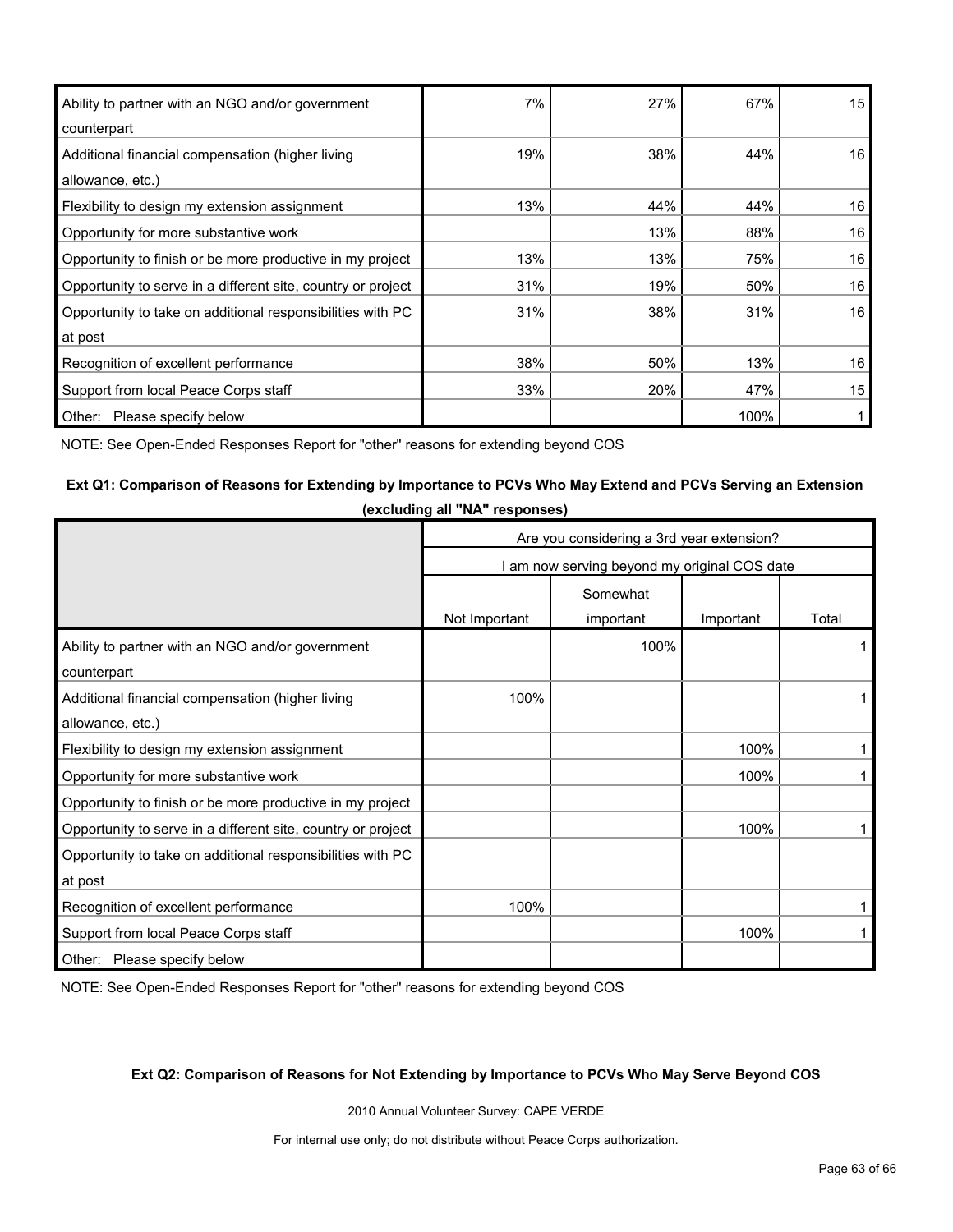|                                                       |               | Somewhat  |           |           |       |
|-------------------------------------------------------|---------------|-----------|-----------|-----------|-------|
|                                                       | Not Important | important | Important | <b>NA</b> | Total |
| Adjustment to new country or site                     | 38%           | 44%       | 19%       |           | 16    |
| Bureaucratic challenges related to extension          | 25%           | 50%       | 25%       |           | 16    |
| process                                               |               |           |           |           |       |
| Delaying the pursuit of professional/educational      | 13%           | 31%       | 56%       |           | 16    |
| opportunities                                         |               |           |           |           |       |
| Family and personal reasons                           | 13%           | 31%       | 56%       |           | 16    |
| Feeling that I am ready to go home                    | 13%           | 31%       | 56%       |           | 16    |
| Fellow Volunteers are leaving/have left               | 44%           | 38%       | 19%       |           | 16    |
| Lack of information about/difficulty defining the 3rd | 25%           | 38%       | 25%       | 13%       | 16    |
| year extension role                                   |               |           |           |           |       |
| Lack of professional development opportunities        | 25%           | 38%       | 31%       | 6%        | 16    |
| Lack of support from Peace Corps staff                | 50%           | 31%       | 19%       |           | 16    |
| Other: Please specify below                           |               |           |           | 100%      | 5     |

NOTE: This table includes only PCVs who answered K8="May extend beyond my original COS date"

|                                                       |               | Somewhat  |           |           |       |
|-------------------------------------------------------|---------------|-----------|-----------|-----------|-------|
|                                                       | Not Important | important | Important | <b>NA</b> | Total |
| Adjustment to new country or site                     |               |           |           | 100%      |       |
| Bureaucratic challenges related to extension          |               |           |           | 100%      |       |
| process                                               |               |           |           |           |       |
| Delaying the pursuit of professional/educational      |               |           |           | 100%      |       |
| opportunities                                         |               |           |           |           |       |
| Family and personal reasons                           |               |           |           | 100%      |       |
| Feeling that I am ready to go home                    |               |           |           | 100%      |       |
| Fellow Volunteers are leaving/have left               |               |           |           | 100%      |       |
| Lack of information about/difficulty defining the 3rd |               |           |           | 100%      |       |
| year extension role                                   |               |           |           |           |       |
| Lack of professional development opportunities        |               |           |           | 100%      |       |
| Lack of support from Peace Corps staff                |               |           |           | 100%      |       |
| Please specify below<br>Other:                        |               |           |           |           |       |

NOTE: This table includes only PCVs who answered K8="Now serving beyond my original COS date"

2010 Annual Volunteer Survey: CAPE VERDE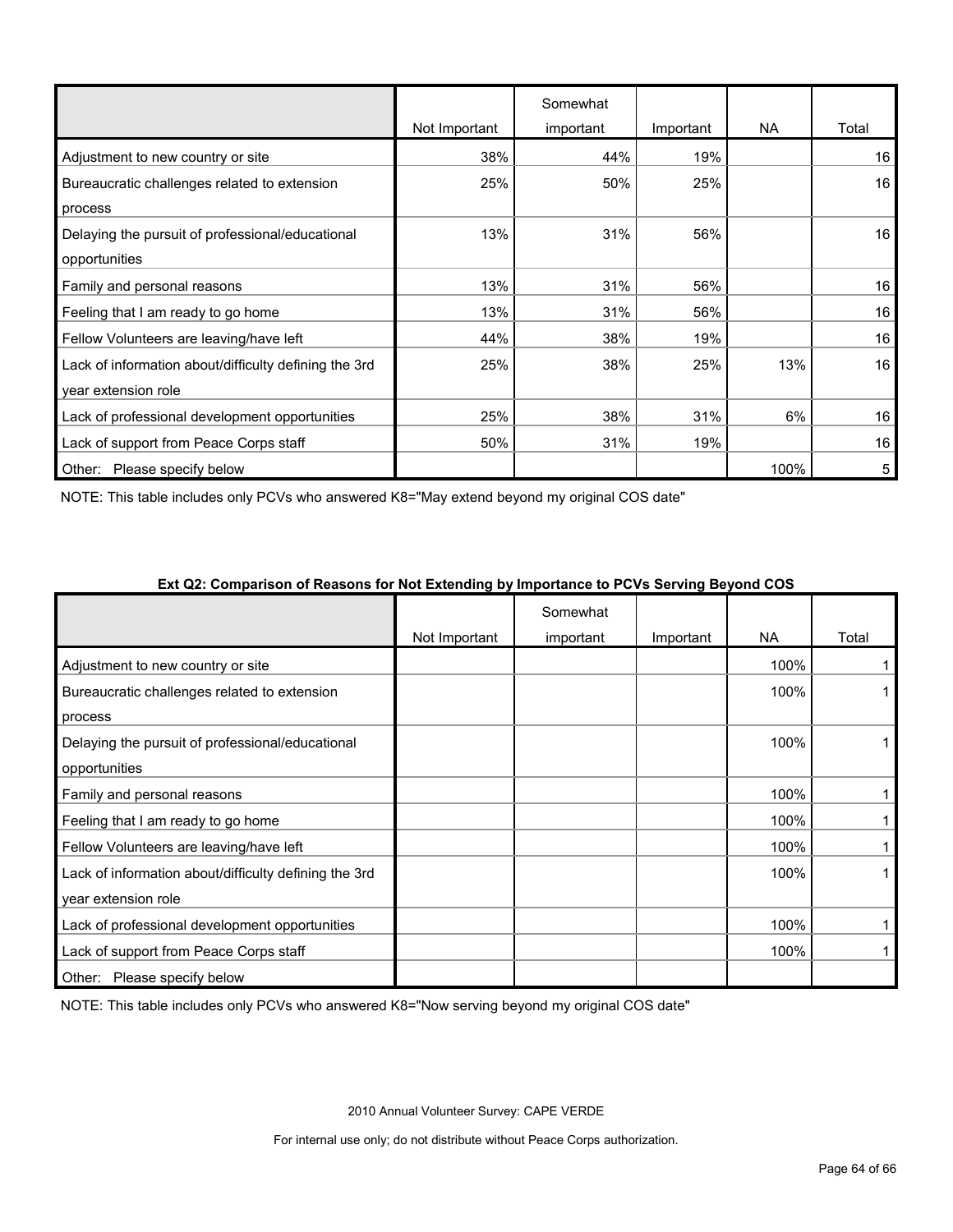#### **Ext Q2: Comparison of Reasons for Not Extending by Importance to PCVs Who May Extend and PCVs Serving an**

|                                                            | Are you considering a 3rd year extension? |           |           |       |  |
|------------------------------------------------------------|-------------------------------------------|-----------|-----------|-------|--|
|                                                            | May extend beyond my original COS date    |           |           |       |  |
|                                                            | Somewhat                                  |           |           |       |  |
|                                                            | Not Important                             | important | Important | Total |  |
| Adjustment to new country or site                          | 38%                                       | 44%       | 19%       | 16    |  |
| Bureaucratic challenges related to extension process       | 25%                                       | 50%       | 25%       | 16    |  |
| Delaying the pursuit of professional/educational           | 13%                                       | 31%       | 56%       | 16    |  |
| opportunities                                              |                                           |           |           |       |  |
| Family and personal reasons                                | 13%                                       | 31%       | 56%       | 16    |  |
| Feeling that I am ready to go home                         | 13%                                       | 31%       | 56%       | 16    |  |
| Fellow Volunteers are leaving/have left                    | 44%                                       | 38%       | 19%       | 16    |  |
| Lack of information about/difficulty defining the 3rd year | 29%                                       | 43%       | 29%       | 14    |  |
| extension role                                             |                                           |           |           |       |  |
| Lack of professional development opportunities             | 27%                                       | 40%       | 33%       | 15    |  |
| Lack of support from Peace Corps staff                     | 50%                                       | 31%       | 19%       | 16    |  |
| Other: Please specify below                                |                                           |           |           |       |  |

**Extension (excluding all "NA" responses)**

NOTE: See Open-Ended Responses Report for "other" reasons for not extending beyond COS

#### **Ext Q2: Comparison of Reasons for Not Extending by Importance to PCVs Who May Extend and PCVs Serving an**

**Extension (excluding all "NA" responses)**

|                                                                              | Are you considering a 3rd year extension?    |           |           |       |  |  |
|------------------------------------------------------------------------------|----------------------------------------------|-----------|-----------|-------|--|--|
|                                                                              | I am now serving beyond my original COS date |           |           |       |  |  |
|                                                                              |                                              | Somewhat  |           |       |  |  |
|                                                                              | Not Important                                | important | Important | Total |  |  |
| Adjustment to new country or site                                            |                                              |           |           |       |  |  |
| Bureaucratic challenges related to extension process                         |                                              |           |           |       |  |  |
| Delaying the pursuit of professional/educational<br>opportunities            |                                              |           |           |       |  |  |
| Family and personal reasons                                                  |                                              |           |           |       |  |  |
| Feeling that I am ready to go home                                           |                                              |           |           |       |  |  |
| Fellow Volunteers are leaving/have left                                      |                                              |           |           |       |  |  |
| Lack of information about/difficulty defining the 3rd year<br>extension role |                                              |           |           |       |  |  |
| Lack of professional development opportunities                               |                                              |           |           |       |  |  |
| Lack of support from Peace Corps staff                                       |                                              |           |           |       |  |  |
| Please specify below<br>Other:                                               |                                              |           |           |       |  |  |

2010 Annual Volunteer Survey: CAPE VERDE